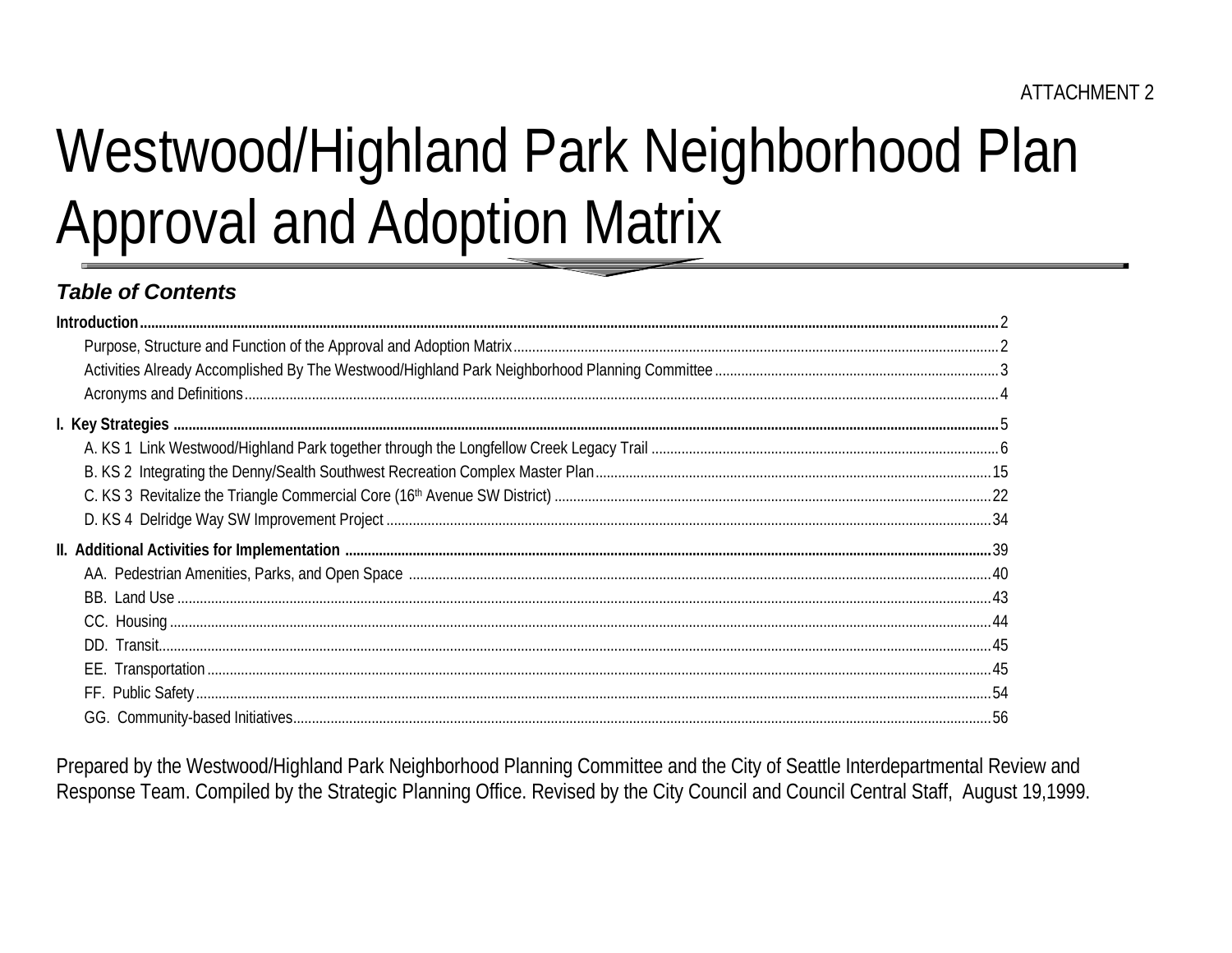# *Introduction*

# *PURPOSE, STRUCTURE AND FUNCTION OF THE APPROVAL AND ADOPTION MATRIX*

Through the City of Seattle's Neighborhood Planning Program, 37 neighborhoods all over Seattle are preparing neighborhood plans. These plans enable people in neighborhoods to articulate a collective vision for growth and change over the next 20 years and identify activities to help them achieve that vision. The plans are also intended to flesh out the City's Comprehensive Plan. Because each plan is unique, this Approval and Adoption Matrix has been designed as a standard format for the City to establish its work program in response to the recommended activities proposed in the specific neighborhood plan and to identify implementation actions to be factored into future work plans and tracked over time. The development of the sector work programs and a central database will be the primary tools to track implementation of the activities in all of the neighborhood plan matrices over time.

The matrix is divided into two sections:

- I. *Key Strategies*: usually complex projects or related activities that the neighborhood considers critical to the successful implementation of the neighborhood plan.
- II. *Additional Activities for Implementation:* activities that are not directly associated with a Key Strategy, ranging from high to low in priority and from immediate to very long range in anticipated timing.

The neighborhood planning group or its consultant generally fill in the Activity, Priority, Time Frame, Cost Estimate and Implementor columns. The City Response column reflects City department comments as compiled by the Strategic Planning Office. The City Action column in Section II and the narrative response to each Key Strategy are initially filled in by City departments and then reviewed, changed if appropriate, and finalized by City Council. Staff from almost every City department have participated in these planning efforts and in the preparation of this Matrix. Ultimately, the City Council will approve the Matrix and recognize the neighborhood plan by resolution.

Some neighborhood recommendations may need to be examined on a city-wide basis before the City can provide an appropriate response. This is usually because similar recommendations are being pursued in many neighborhoods and the City will need clear policy direction to ensure a consistent city-wide response. Such recommendations are being referred to the "Policy Docket," a list of policy issues that will be presented to City Council, for further discussion and action.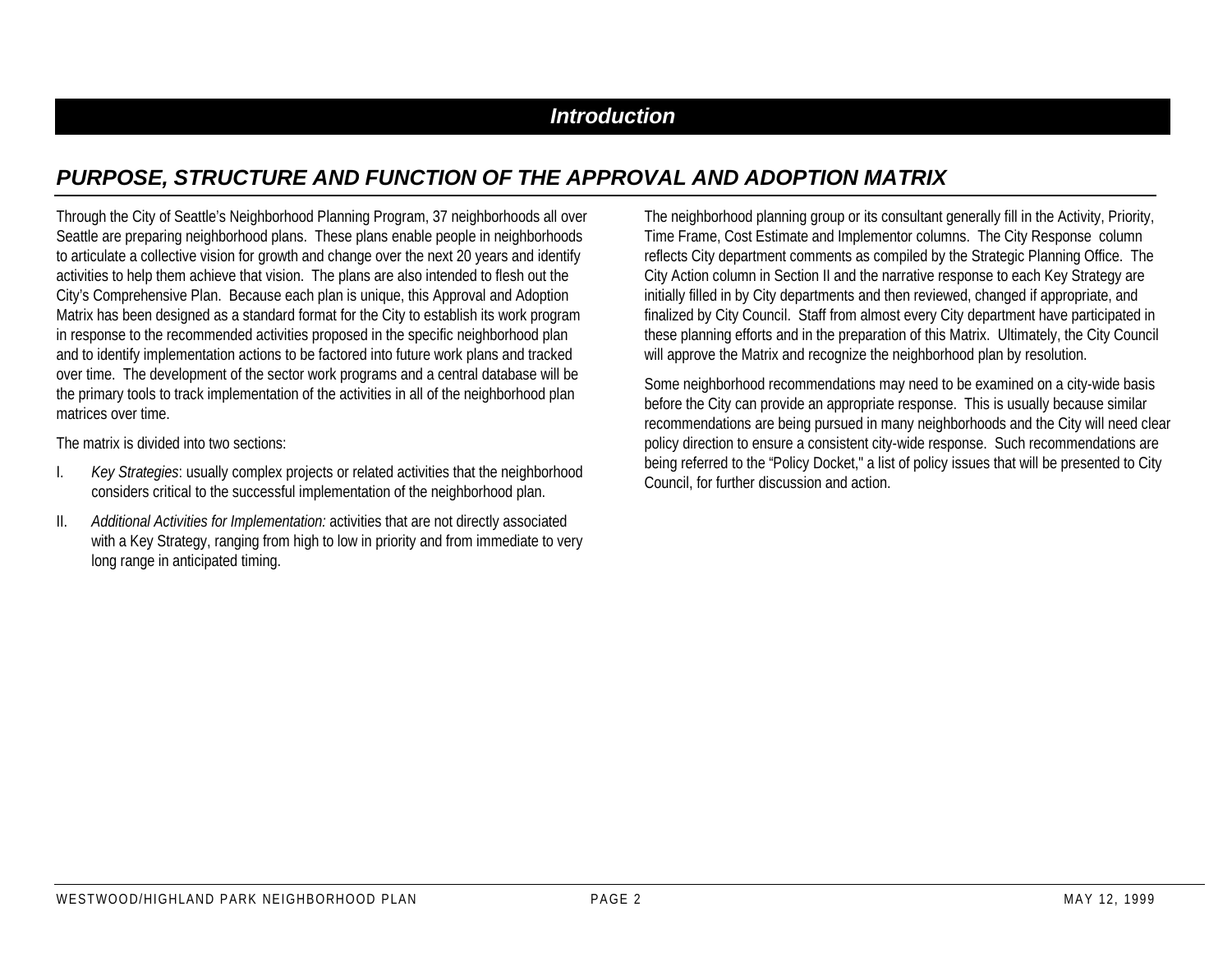# *ACTIVITIES ALREADY ACCOMPLISHED BY THE WESTWOOD/HIGHLAND PARK NEIGHBORHOOD PLANNING COMMITTEE*

#### **Created a community - Seattle Housing Authority (SHA) partnership for the Roxbury Village Redevelopment Project.**

The Westwood/Highland Park Planning Committee has included the SHA in its regular committee meetings and has reviewed and commented upon the preliminary designs for the Roxbury Village Redevelopment Project. By including the SHA, the Planning Committee has integrated the SHA's plans more fully into the Neighborhood Plan. This has enabled the Neighborhood Plan's goals to include the SHA's Roxbury Village Redevelopment Project and the SHA to understand the Neighborhood Plan from the start.

#### **Maintained a dialogue and created additional opportunities for participation in Seattle School District (SSD) design decisions on the Denny/Sealth Recreation Complex Master Plan.**

The Westwood/Highland Park Neighborhood Planning Committee keeps appraised of the timing, management, and substance of the SSD's large-scale improvement project at Denny/Sealth Recreation Complex. This has provided for a preliminary understanding of the extensive community outreach efforts SSD has made, as well as some of the conclusions made from that effort. There are continuing dialogues in the community and in the entire south King County area about the Complex's designated uses and the balancing of resources with needs at the facility. The Planning Committee has chosen to

focus on the impacts and outcomes of the improved facility as they relate to parking, transit, circulation, and pedestrian access.

#### **Communicated with and learned from the Delridge neighborhood's efforts to expand access, understanding, and health of the Longfellow Creek.**

The Delridge neighborhood, north of Westwood/Highland Park has labored steadily to bring recognition to Longfellow Creek. The Westwood/Highland Park Neighborhood Planning Committee has included citizens active in this issue in its discussions and decisions regarding the restoration and celebration of the Creek within the Planning Area. By adopting the model of the Delridge Neighborhood, the Planning Committee has drawn the City's (especially SPU's) attention to Longfellow Creek in the Westwood/Highland Park Area. This has led to increased collaboration with City departments.

#### **Initiated organization of a business group representing the "Triangle Commercial Core," (the 16th Avenue SW Business District)**

The Westwood/Highland Park Planning Committee contacted and convened forums for business owners and operators on the future of the "Triangle Business District." The committee generated a survey, presented the preliminary planning actions to the business owners and operators, and integrated their vision into the Neighborhood Plan.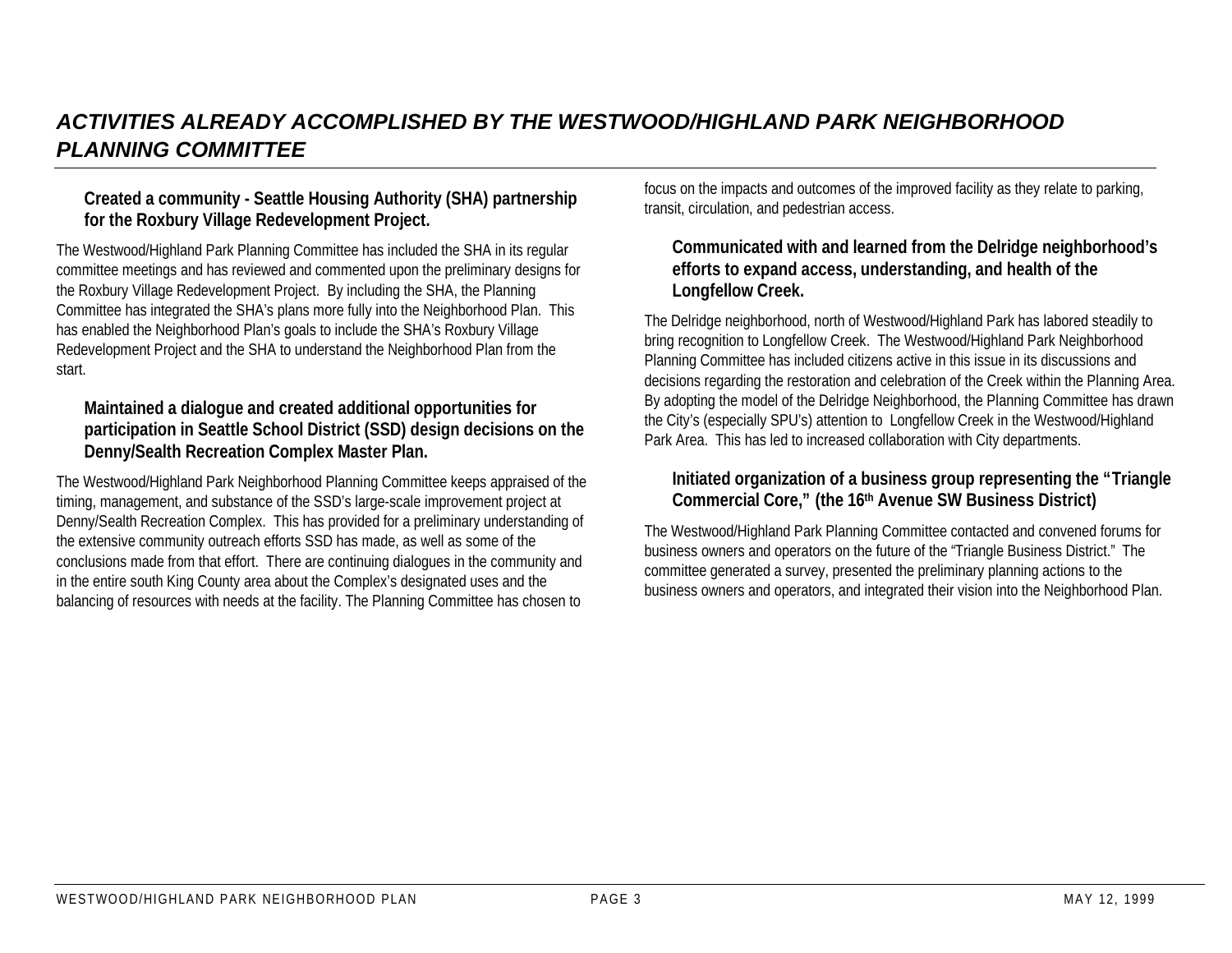# *ACRONYMS AND DEFINITIONS*

| BIA             | <b>Business Improvement Association</b>                                                                    |  |  |  |  |  |  |  |  |  |  |
|-----------------|------------------------------------------------------------------------------------------------------------|--|--|--|--|--|--|--|--|--|--|
| <b>BTA</b>      | Building, Technology, and Athletics Levy                                                                   |  |  |  |  |  |  |  |  |  |  |
| <b>CIP</b>      | Capital Improvement Program                                                                                |  |  |  |  |  |  |  |  |  |  |
| <b>CPTED</b>    | Crime Prevention Through Environmental Design                                                              |  |  |  |  |  |  |  |  |  |  |
| <b>DCLU</b>     | Department of Design, Construction and Land Use (City of Seattle)                                          |  |  |  |  |  |  |  |  |  |  |
| <b>DDES</b>     | King County Department of Development and Environmental Services                                           |  |  |  |  |  |  |  |  |  |  |
| <b>DON</b>      | Department of Neighborhoods (City of Seattle)                                                              |  |  |  |  |  |  |  |  |  |  |
| <b>DPR</b>      | Department of Parks and Recreation (City of Seattle)                                                       |  |  |  |  |  |  |  |  |  |  |
| <b>ECA</b>      | <b>Environmentally Critical Areas</b>                                                                      |  |  |  |  |  |  |  |  |  |  |
| <b>ESA</b>      | <b>Endangered Species Act</b>                                                                              |  |  |  |  |  |  |  |  |  |  |
| EIF             | Early Implementation Fund                                                                                  |  |  |  |  |  |  |  |  |  |  |
| <b>ESD</b>      | Executive Services Department (City of Seattle)                                                            |  |  |  |  |  |  |  |  |  |  |
| F&E Levy        | Family and Education Levy                                                                                  |  |  |  |  |  |  |  |  |  |  |
| <b>HSD</b>      | Human Services Department (formerly part of Department of Housing<br>and Human Services) (City of Seattle) |  |  |  |  |  |  |  |  |  |  |
| <b>KCPH</b>     | King County Public Health                                                                                  |  |  |  |  |  |  |  |  |  |  |
| <b>LRT</b>      | Light Rail Transit                                                                                         |  |  |  |  |  |  |  |  |  |  |
| <b>Metro</b>    | King County Metro Transit Division                                                                         |  |  |  |  |  |  |  |  |  |  |
| MF              | Multi-family                                                                                               |  |  |  |  |  |  |  |  |  |  |
| Moderate-income | between 80% and 100% of area median income                                                                 |  |  |  |  |  |  |  |  |  |  |
| <b>NATS</b>     | Neighborhood Action Teams (Department of Neighborhoods.                                                    |  |  |  |  |  |  |  |  |  |  |
| <b>NBC</b>      | Neighborhood Business Council                                                                              |  |  |  |  |  |  |  |  |  |  |
| <b>NMF</b>      | Neighborhood Matching Fund Grant (Department of Neighborhoods)                                             |  |  |  |  |  |  |  |  |  |  |
| <b>NPO</b>      | Neighborhood Planning Office (City of Seattle)                                                             |  |  |  |  |  |  |  |  |  |  |
| <b>NSF</b>      | Neighborhood Street Fund                                                                                   |  |  |  |  |  |  |  |  |  |  |
| <b>OED</b>      | Office of Economic Development (City of Seattle)                                                           |  |  |  |  |  |  |  |  |  |  |
| <b>OFE</b>      | Office for Education (City of Seattle, Strategic Planning Office)                                          |  |  |  |  |  |  |  |  |  |  |
| <b>OH</b>       | Office of Housing (formerly part of Department of Housing and<br>Human Services) (City of Seattle)         |  |  |  |  |  |  |  |  |  |  |

| 0IR            | Office of Intergovernmental Relations (City of Seattle)                                                                   |
|----------------|---------------------------------------------------------------------------------------------------------------------------|
| <b>ROW</b>     | Right-of-way                                                                                                              |
| RPZ.           | Restricted Parking Zone                                                                                                   |
| rsl            | Residential Small Lot                                                                                                     |
| <b>SAC</b>     | Seattle Arts Commission (City of Seattle)                                                                                 |
| <b>SCL</b>     | Seattle City Light (City of Seattle)                                                                                      |
| <b>SEATRAN</b> | Seattle Transportation Department (formerly part of Seattle Engineering<br>Department [SED]) (City of Seattle)            |
| SF             | Single Family                                                                                                             |
| <b>SFD</b>     | Seattle Fire Department (City of Seattle)                                                                                 |
| <b>SHA</b>     | Seattle Housing Authority                                                                                                 |
| SJI            | Seattle Jobs Initiative                                                                                                   |
| <b>SPD</b>     | Seattle Police Department (City of Seattle)                                                                               |
| <b>SPL</b>     | Seattle Public Library (City of Seattle)                                                                                  |
| <b>SPO</b>     | Strategic Planning Office (formerly part of City of Seattle Office of<br>Management and Planning [OMP]) (City of Seattle) |
| <b>SPU</b>     | Seattle Public Utilities (City of Seattle)                                                                                |
| <b>SSD</b>     | Seattle School District                                                                                                   |
| <b>TSP</b>     | <b>Transportation Strategic Plan</b>                                                                                      |
| <b>WWHP</b>    | Westwood/Highland Park                                                                                                    |
|                |                                                                                                                           |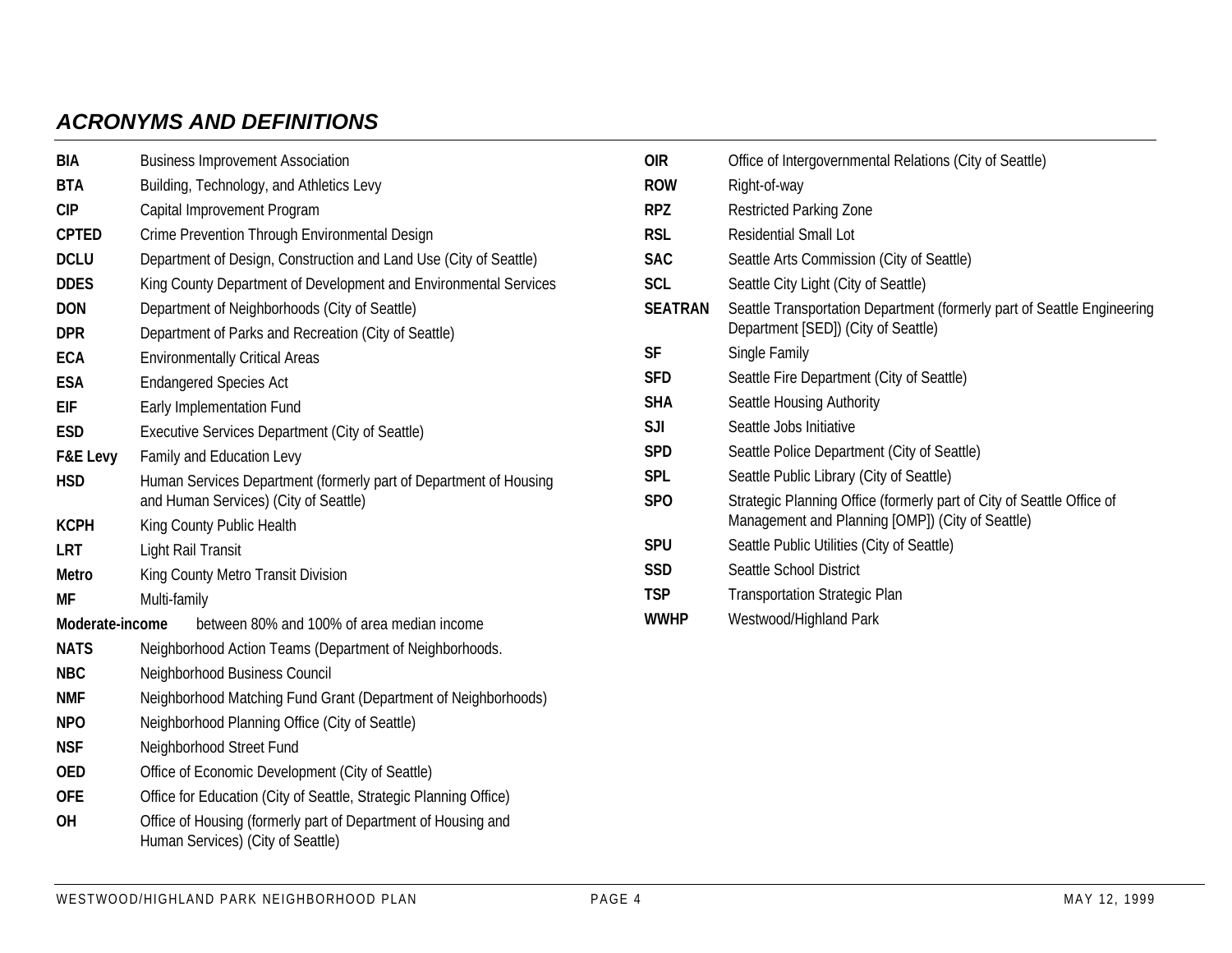# *I. Key Strategies*

Each Key Strategy consists of activities for a single complex project or theme that the neighborhood considers critical to achieving its vision for the future. While the Key Strategies are high priorities for the neighborhood, they are also part of a twenty-year plan, so the specific activities within each Key Strategy may be implemented over the span of many years.

The Executive recognizes the importance of the Key Strategies to the neighborhood that developed them. Given the number of Key Strategies that will be proposed from the 37 planning areas, priorities will have to be set and projects phased over time. The Executive will coordinate efforts to sort through the Key Strategies. During this sorting process, the departments will work together to create a sector work program that includes evaluation of Key Strategy elements. This may include developing rough cost estimates

for the activities within each Key Strategy; identifying potential funding sources and mechanisms; establishing priorities for the Key Strategies within each plan, as well as priorities among plans; and developing phased implementation and funding strategies. The City will involve neighborhoods in a public process so that neighborhoods can help to establish citywide priorities. Activities identified in this section will be included in the City's tracking database for monitoring neighborhood plan implementation.

The department most involved with the activities for a Key Strategy is designated as the lead. Otherwise, DON is designated as the lead. Other participating departments are also identified. The City Response lists activities already underway, and other tasks that the City has committed to commence during the 1999-2000 biennium.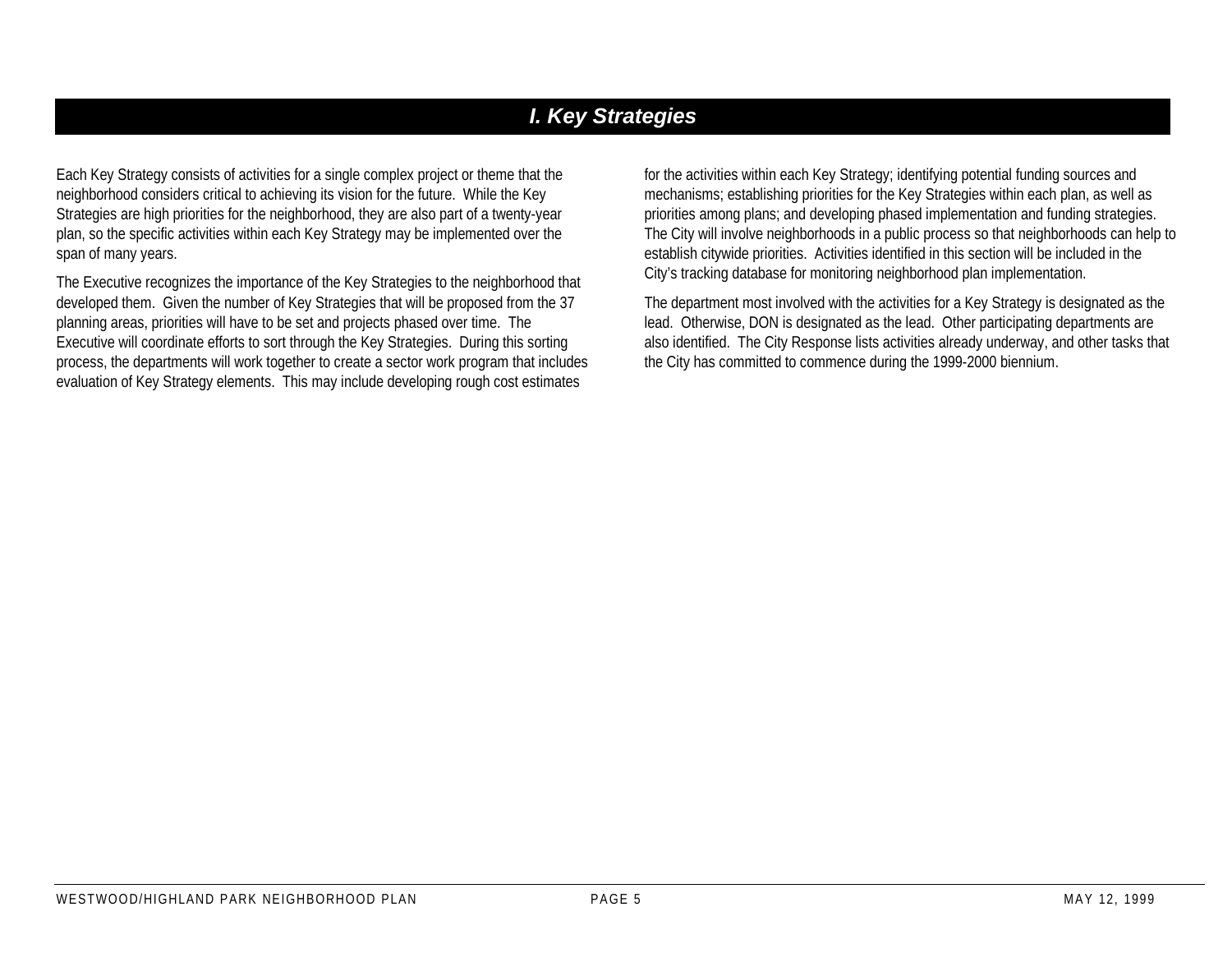The Westwood/Highland Park neighborhoods lie atop two ridges, with the valley between shared by both. The area has significant public facilities, and regional and local commercial activities provide a variety of choices for its residents, but by vehicle and foot, circulation and access suffer from the topography and diversity of land uses. With an area-wide pedestrian trail linking the two neighborhoods and their public facilities centered on the existing but inaccessible Longfellow Creek, this Key Strategy provides the missing piece in the Planning Area - a pathway system, adapting to and highlighting existing travel patterns, that is made safer and more user-friendly. The Longfellow Creek improvements are one piece of the city-wide Millennium Project. Therefore, the proposed Westwood/Highland Park Plan's improvements are part of specific efforts that merit timely attention.

# **Integrated City Response**

This strategy is consistent with the goals and policies of the Comprehensive Plan. The Executive supports this activity to foster greater multi-modal transportation access to existing activity centers, to provide greater connections between the two neighborhoods, and to re-establish a connection to Longfellow Creek. Some projects are already underway: DPR is working on a wetland project at the Roxhill Park site that is likely to incorporate trail development, SPU is developing the Webster Street Detention Pond (adjacent to the northern border of the neighborhood planning area) which is a restoration project to establish detention in low/medium flows that may include a wetland and plant salvage nursery, and SHA is redeveloping the Roxbury Village site (adjacent to Roxhill park) which may provide opportunities for trail development. Another project is the Longfellow Creek Millennium project in the Delridge neighborhood - the Millennium project, however, does not provide funds for the work listed in this matrix.

Some activities in this Key Strategy are complex and will require further study and development, and others could be implemented if becomes available. While directed toward a single goal, the individual activities in this strategy could be implemented independently of one another. It will be helpful for the neighborhood to identify their highest priorities for linkages since it is likely that much of this strategy will be implemented incrementally. While the Neighborhood Matching Fund (NMF) and Neighborhood Early Implementation Fund (EIF) may provide funding for some of these less expensive items, other recommendations will require additional resources for further concept development and eventual implementation. Priorities will need to be identified through the City's sector work programs to focus City efforts once resources are identified and become available.

**Lead Department:** SEATRAN

### **Participating Departments:** DON, DPR, SPU, OED, SAC, Metro

#### *Activities Already Underway*

1. DPR has two major maintenance projects at Roxhill park that wll be designed to accommodate the community vision to redevelop the wetlands at the park. (Activity KS 1.10)

2. SPU is developing the Webster Creek Detention Pond - a Longfellow Creek activity adjacent to the planning area. (Activity KS 1.10)

3. The City Council passed a resolution authorizing the appropriation of \$20,000 of Early Implementation Funds for a Roxhill Park Wetlands Feasibility Study. ( Activity 1.10)

#### *Tasks to be Undertaken in 1999-2000*

1. The Parks COMPLAN will be updated in 1999 to reflect changing conditions and neighborhood planning. (Activity 1.7)

2. Identify those activities in this Key Strategy that are good candidates for next steps for implementation considering priorities, possible funding sources and departmental staffing capabilities through the SW Sector work program.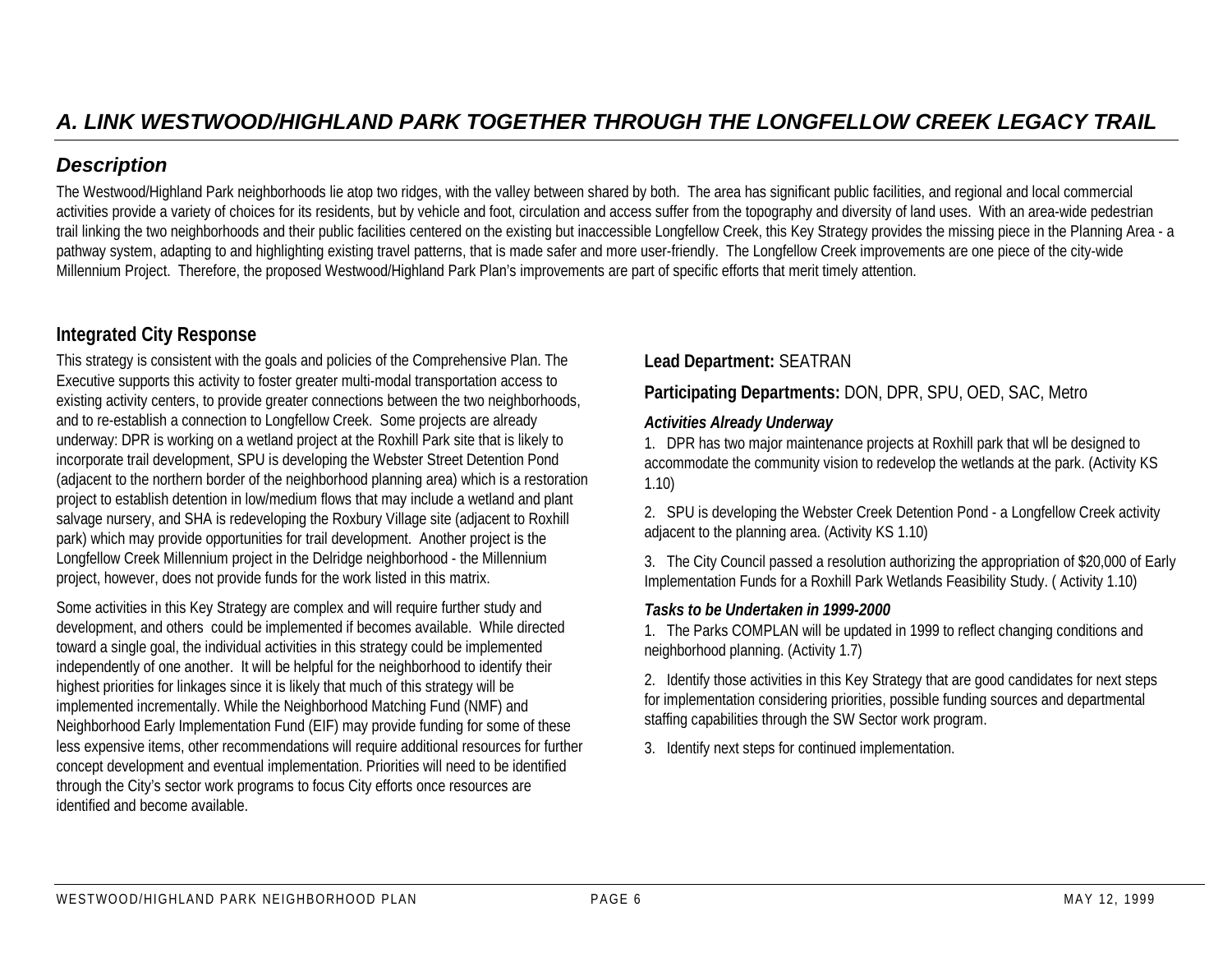|           | A. Link Westwood/Highland Park together through the Longfellow Creek Legacy Trail                                                                                                                                                                                                                                                                                                                                                                                                                                                                                                                                                                                                                  |                 |                      |                  |                                                         |                                                                                                                                                                                                                                                                                                                                                                                                                                                                                                                                                                                                                                                                                                                                                                                                                                                                                                                                                                                                                                                                                                                                                                                                                                                                                                                                                                                                                                                                                                                                                                                                                                                                                                                                                                                                                                                                                                                                                                                                                                                                                                                                                                     |
|-----------|----------------------------------------------------------------------------------------------------------------------------------------------------------------------------------------------------------------------------------------------------------------------------------------------------------------------------------------------------------------------------------------------------------------------------------------------------------------------------------------------------------------------------------------------------------------------------------------------------------------------------------------------------------------------------------------------------|-----------------|----------------------|------------------|---------------------------------------------------------|---------------------------------------------------------------------------------------------------------------------------------------------------------------------------------------------------------------------------------------------------------------------------------------------------------------------------------------------------------------------------------------------------------------------------------------------------------------------------------------------------------------------------------------------------------------------------------------------------------------------------------------------------------------------------------------------------------------------------------------------------------------------------------------------------------------------------------------------------------------------------------------------------------------------------------------------------------------------------------------------------------------------------------------------------------------------------------------------------------------------------------------------------------------------------------------------------------------------------------------------------------------------------------------------------------------------------------------------------------------------------------------------------------------------------------------------------------------------------------------------------------------------------------------------------------------------------------------------------------------------------------------------------------------------------------------------------------------------------------------------------------------------------------------------------------------------------------------------------------------------------------------------------------------------------------------------------------------------------------------------------------------------------------------------------------------------------------------------------------------------------------------------------------------------|
| $\#$      | <b>Activity</b>                                                                                                                                                                                                                                                                                                                                                                                                                                                                                                                                                                                                                                                                                    | <b>Priority</b> | <b>Time</b><br>Frame | Cost<br>Estimate | <b>Implementor</b>                                      | <b>City Response</b>                                                                                                                                                                                                                                                                                                                                                                                                                                                                                                                                                                                                                                                                                                                                                                                                                                                                                                                                                                                                                                                                                                                                                                                                                                                                                                                                                                                                                                                                                                                                                                                                                                                                                                                                                                                                                                                                                                                                                                                                                                                                                                                                                |
|           | Neighborhood Pedestrian and Bicycle Trail Loop                                                                                                                                                                                                                                                                                                                                                                                                                                                                                                                                                                                                                                                     |                 |                      |                  |                                                         |                                                                                                                                                                                                                                                                                                                                                                                                                                                                                                                                                                                                                                                                                                                                                                                                                                                                                                                                                                                                                                                                                                                                                                                                                                                                                                                                                                                                                                                                                                                                                                                                                                                                                                                                                                                                                                                                                                                                                                                                                                                                                                                                                                     |
| KS<br>1.1 | Create a 'pedestrian and bicycle trail loop" that<br>begins at Hughes Playground then south to SW<br>Thistle Street, adjacent to the western edge of<br>Chief Sealth High School, then 1 block east on<br>SW Kenyon Street, then south on 27th Avenue<br>SW:<br>Install a sidewalk on the east side of SW<br>Kenyon Street and include the pavement<br>pattern established for the Neighborhood<br>Trail.<br>Install pedestrian-scale lighting and<br>banners. Designate 5 feet of the roadway<br>adjacent to the new sidewalk as a bike<br>lane and install necessary signage to alert<br>drivers.<br>Install Neighborhood Trail map/kiosk<br>highlighting points of interest along the<br>trail. | High            | $1 - 4$<br>years     |                  | <b>SEATRAN</b><br>Community<br><b>DON</b><br><b>SAC</b> | Note: KS 1.1 through 1.9 describe segments of a proposed on-street trail<br>system.<br>The City appreciates the work the neighborhood has done, and believes<br>this activity offers numerous positive benefits for the community. These<br>street and right-of-way improvements will need to be further developed,<br>but could likely be implemented if funding becomes available. The City is<br>supportive of this project but has not identified funding to undertake the<br>next steps at this time. If the community would like to move forward more<br>quickly on this recommendation they can seek alternative funding<br>sources. NMF or early implementation funds are possible funding<br>sources.<br>The next steps to pursue this idea should include:<br>Outreach within the community to further develop the pathway<br>concept, and to ensure that key groups and individuals and the<br>broader community are involved.<br>Preliminary design work and engineering to further develop the<br>concept and assess the operational workability of each element.<br>Preliminary environmental review, permitting, and researching<br>construction costs for the proposal and its various parts.<br>Prioritizing the parts of the project - so that the work can be pursued<br>in a phased way.<br>Developing a funding and implementation strategy for the proposal.<br>Bicycle lanes. Some of the segments appear to be on non-arterial<br>streets, (e.g., 28th Avenue SW); with very few exceptions, bike lanes are<br>striped only on arterial streets. Bike lanes appear to be recommended for<br>arterial portions of SW Thistle and Barton Streets. Thistle lacks space for<br>bike lanes unless the community wants to eliminate parking on one side<br>of the road. More importantly, the generally low traffic volumes on Thistle<br>do not make a compelling case for striped bike lanes. As is, Thistle is<br>reasonably suited for bicycling, and in fact will be added to the new<br>version of the bicycle map (due out laterin 1999). Barton Street, which is<br>currently on SEATRAN's bicycle maps, is also not wide enough for bike |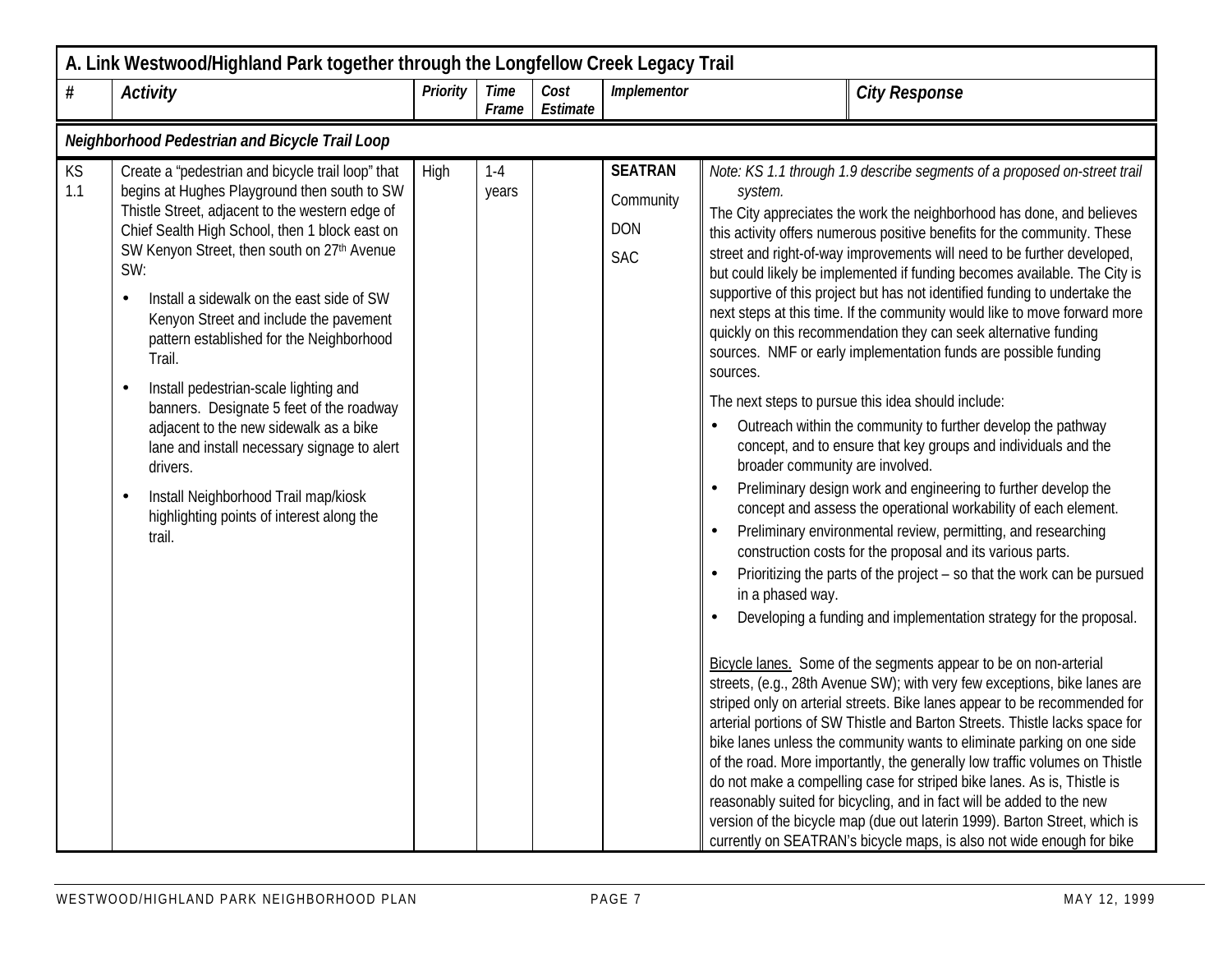| A. Link Westwood/Highland Park together through the Longfellow Creek Legacy Trail |          |          |                      |                  |             |                                                                                                                                                                                                                                                                                                                                                                                                                                                                                                                                                                                                                                                                                                                                                                                                                                                                                                                                                                                                         |  |  |
|-----------------------------------------------------------------------------------|----------|----------|----------------------|------------------|-------------|---------------------------------------------------------------------------------------------------------------------------------------------------------------------------------------------------------------------------------------------------------------------------------------------------------------------------------------------------------------------------------------------------------------------------------------------------------------------------------------------------------------------------------------------------------------------------------------------------------------------------------------------------------------------------------------------------------------------------------------------------------------------------------------------------------------------------------------------------------------------------------------------------------------------------------------------------------------------------------------------------------|--|--|
| #                                                                                 | Activity | Priority | <b>Time</b><br>Frame | Cost<br>Estimate | Implementor | <b>City Response</b>                                                                                                                                                                                                                                                                                                                                                                                                                                                                                                                                                                                                                                                                                                                                                                                                                                                                                                                                                                                    |  |  |
|                                                                                   |          |          |                      |                  |             | lanes. Like Thistle, parking in the curb lane is sporadic, which creates<br>plenty of space for bicyclists. SEATRAN will continue working with the<br>neighborhoods to develop the City's bicycle network system.                                                                                                                                                                                                                                                                                                                                                                                                                                                                                                                                                                                                                                                                                                                                                                                       |  |  |
|                                                                                   |          |          |                      |                  |             | Lighting. The neighborhood is encouraged to develop a "lighting plan" by<br>working with SCL's South Service Center. The plan should include the<br>specific location and type of lighting fixtures that will be the basis of<br>project feasibility and cost estimates. SCL works closely with SPD to<br>address security issues. For lighting on arterials, SEATRAN needs to be<br>involved. Lighting in parks should involve DPR. Metro has jurisdiction at<br>bus stops. Pedestrian lighting issues are being reviewed as part of the<br>Policy Docket. The Executive is reviewing its policies on lighting streets,<br>alleys, parks, etc. and will provide the Council with a report, analysis and<br>recommendations in 1999. All policies will be in writing and will be<br>shared with the neighborhood planning groups.                                                                                                                                                                       |  |  |
|                                                                                   |          |          |                      |                  |             | Crosswalks: The City is currently reviewing its policies on crosswalks and<br>will report to the City Council Transportation Committee on the results of<br>the study and recommend policy changes in 1999. This recommendation<br>will be reviewed again by SEATRAN in 1999 in light of any policy<br>changes made as a result of this recent study and policy analysis. Also,<br>SEATRAN funding for crosswalks has been doubled, and the department<br>is trying to prioritize this work. This means that crosswalk locations will be<br>restriped approximately every four to five years, rather than the current<br>eight to ten years. If there are specific crosswalk locations that<br>community members would like to see restriped, these can be relayed to<br>SEATRAN to be included as part of upcoming restriping work. If there<br>are locations about which community members have immediate safety<br>concerns, these should be sent directly to SEATRAN's traffic operations<br>staff. |  |  |
|                                                                                   |          |          |                      |                  |             | Art/Streetscapes/Banners. Other neighborhoods have applied for a NMF<br>grant for banners. If the community uses a NMF grant to implement any<br>amenities (such as gateways or other community based projects), SAC<br>can provide fee-based technical assistance. If '1% for Art' funds are<br>generated from the streetscape improvements or other capital<br>development, SAC recommends that an artist be involved to allow for the                                                                                                                                                                                                                                                                                                                                                                                                                                                                                                                                                                |  |  |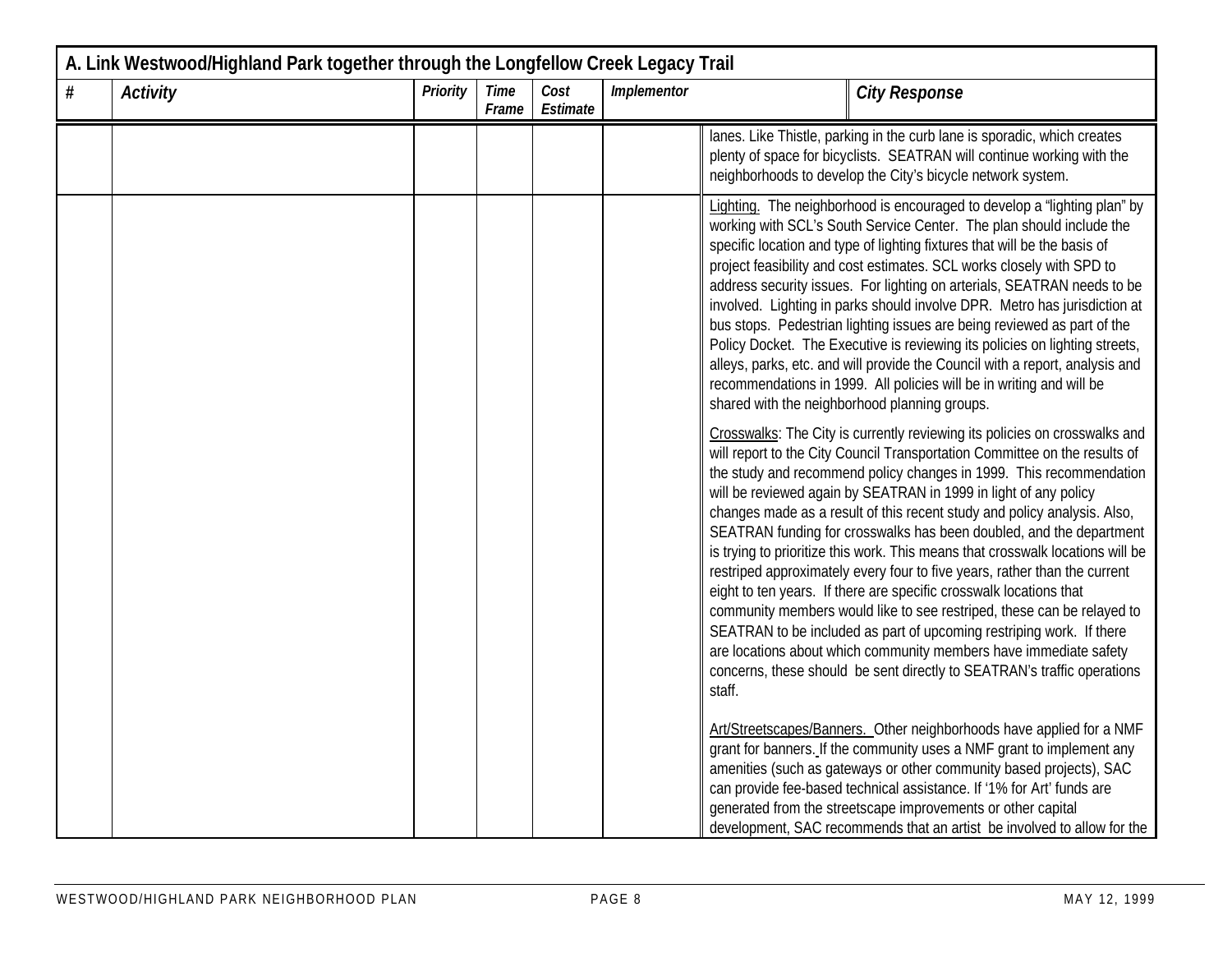| A. Link Westwood/Highland Park together through the Longfellow Creek Legacy Trail |                                                                                                                                                                                                                                                                                                                                                                       |          |                      |                  |                                                                       |                                                                                                                                                                                                                                                                                                                                                                                                                                                                                                                                                                                                                                                                                                                                                                                                                                                                                                                                                                                                                                                                                                                                                     |  |  |  |
|-----------------------------------------------------------------------------------|-----------------------------------------------------------------------------------------------------------------------------------------------------------------------------------------------------------------------------------------------------------------------------------------------------------------------------------------------------------------------|----------|----------------------|------------------|-----------------------------------------------------------------------|-----------------------------------------------------------------------------------------------------------------------------------------------------------------------------------------------------------------------------------------------------------------------------------------------------------------------------------------------------------------------------------------------------------------------------------------------------------------------------------------------------------------------------------------------------------------------------------------------------------------------------------------------------------------------------------------------------------------------------------------------------------------------------------------------------------------------------------------------------------------------------------------------------------------------------------------------------------------------------------------------------------------------------------------------------------------------------------------------------------------------------------------------------|--|--|--|
| $\#$                                                                              | <b>Activity</b>                                                                                                                                                                                                                                                                                                                                                       | Priority | <b>Time</b><br>Frame | Cost<br>Estimate | Implementor                                                           | <b>City Response</b>                                                                                                                                                                                                                                                                                                                                                                                                                                                                                                                                                                                                                                                                                                                                                                                                                                                                                                                                                                                                                                                                                                                                |  |  |  |
|                                                                                   |                                                                                                                                                                                                                                                                                                                                                                       |          |                      |                  |                                                                       | consideration and incorporation of public art in the overall design                                                                                                                                                                                                                                                                                                                                                                                                                                                                                                                                                                                                                                                                                                                                                                                                                                                                                                                                                                                                                                                                                 |  |  |  |
| KS<br>1.2                                                                         | West along SW Thistle Street to Denny Middle<br>School and the SW Community Center. Mark<br>the trail with banners and/or Neighborhood Trail<br>pavement pattern, pedestrian-scale lighting and<br>bike lane striping. Re-stripe crosswalks.                                                                                                                          | High     | $1-4$<br>years       |                  | <b>SEATRAN</b><br>Community<br><b>DON</b><br><b>SAC</b>               | See KS 1.1.                                                                                                                                                                                                                                                                                                                                                                                                                                                                                                                                                                                                                                                                                                                                                                                                                                                                                                                                                                                                                                                                                                                                         |  |  |  |
| KS<br>1.3                                                                         | South, following the perimeter around the<br>western boundary of the Denny/Sealth play-<br>field. Mark the trail with banners and/or<br>Neighborhood Trail pavement pattern,<br>pedestrian-scale lighting and bike lane striping.<br>Plant street trees. Install benches and trash<br>receptacles.                                                                    | High     | $1-4$<br>years       |                  | <b>SEATRAN</b><br>Community<br><b>DON</b><br><b>DPR</b><br><b>SAC</b> | Opportunities may arise as part of the Denny/Sealth play-field<br>redevelopment. See additional responses in Key Strategy #2. See KS<br>1.1.<br>Tree Planting: The City Arborist Office can help the community develop a<br>tree planting and maintenance plan. SCL also offers a community tree<br>planting program (the Urban Tree Replacement Program). SCL works<br>with community to assess project sites, provide trees, prepare planting<br>sites, and provide limited care for open space or street side plantings.<br>Community volunteers and residents plant the trees and the adjacent<br>property owners assume ownership and maintenance. DON also has a<br>tree-planting program as part of the NMF.<br>There will be trail design issues specific to each listed park site and DPR<br>will be involved in activities on DPR-owned property. DPR can work with<br>the community on the integration of the trail as appropriate at each site.<br>There are existing trails at some of these locations that should be taken<br>into account as designs are developed. The NMF may be a possible<br>source of funding for this project. |  |  |  |
| KS<br>1.4                                                                         | South of SW Trenton Street, trail continues on<br>the west side of the Westwood Town Center<br>along 28th Avenue SW. Replace metal guardrail<br>at the west entrance to Westwood Town Center<br>with decorative bollards. Work with the Mall<br>designers to develop a park-like entry at this<br>site. Continue the bike lane, pavement<br>treatment and/or banners. | High     | $1 - 4$<br>years     |                  | <b>SEATRAN</b><br>Community<br><b>DON</b><br><b>SAC</b>               | See KS 1.1. - KS 1.3.<br>Westwood Town Center: This activity will require significant involvement<br>from the mall owners. If redevelopment of the Mall occurs, opportunities<br>for these types of amenities may be pursued through the permitting<br>process. The NDM will also assist in facilitating discussion between the<br>community, pertinent City departments and the mall owners.                                                                                                                                                                                                                                                                                                                                                                                                                                                                                                                                                                                                                                                                                                                                                       |  |  |  |
| KS<br>1.5                                                                         | South of SW Barton Street, trail ends at Roxhill<br>Park and Roxhill Elementary, with connection                                                                                                                                                                                                                                                                      | High     | $1 - 4$<br>years     |                  | <b>SEATRAN</b>                                                        | See KS 1.1. to KS 1.3.<br>Roxhill Elementary School: As this affects the elementary school, it will                                                                                                                                                                                                                                                                                                                                                                                                                                                                                                                                                                                                                                                                                                                                                                                                                                                                                                                                                                                                                                                 |  |  |  |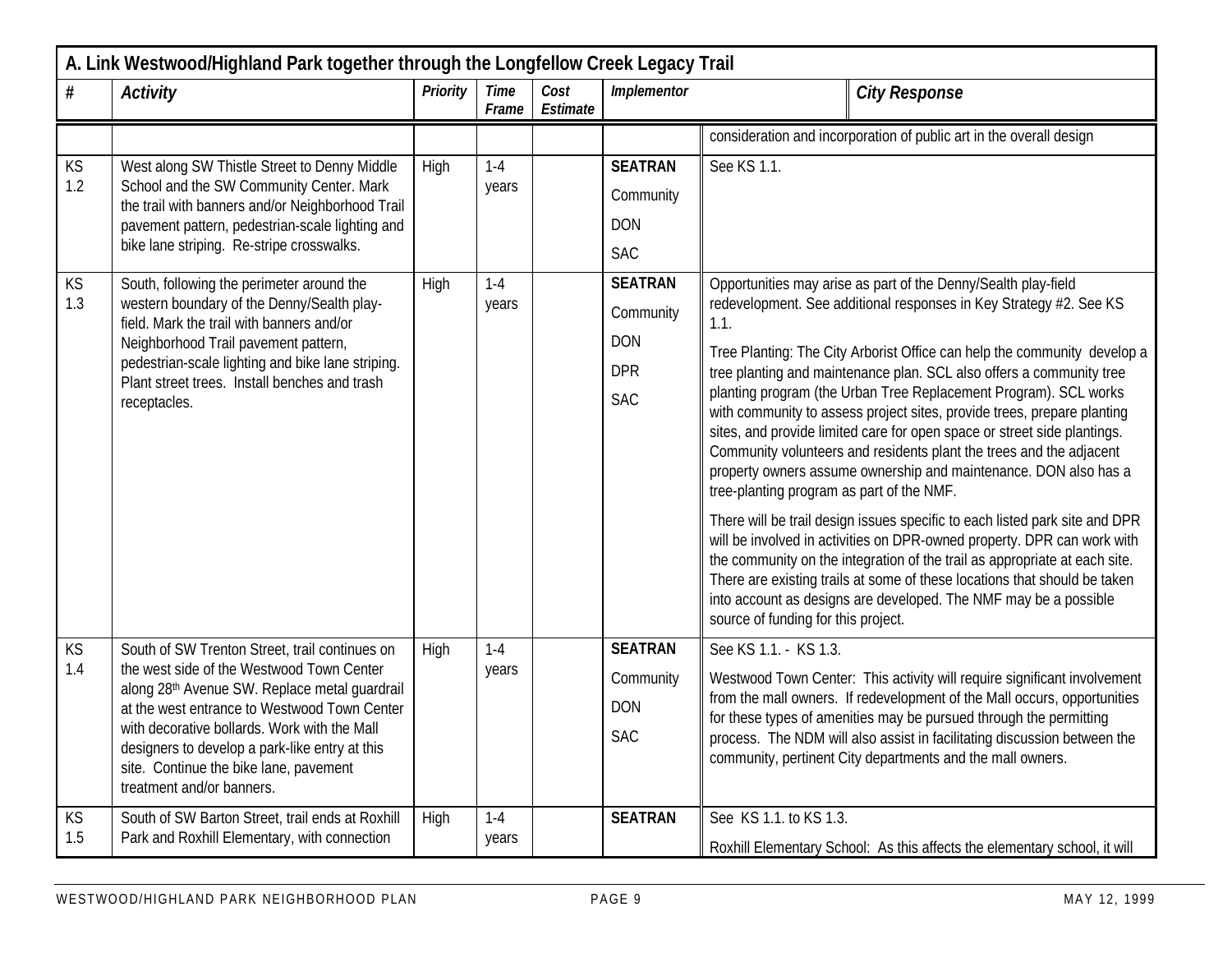| A. Link Westwood/Highland Park together through the Longfellow Creek Legacy Trail |                                                                                                                                                                                                                                                                                                                                                                                                            |          |                      |                  |                                                         |                                                                                                                                                                                                                                                                                                                                                                                                                                                                                                                                                      |  |  |  |
|-----------------------------------------------------------------------------------|------------------------------------------------------------------------------------------------------------------------------------------------------------------------------------------------------------------------------------------------------------------------------------------------------------------------------------------------------------------------------------------------------------|----------|----------------------|------------------|---------------------------------------------------------|------------------------------------------------------------------------------------------------------------------------------------------------------------------------------------------------------------------------------------------------------------------------------------------------------------------------------------------------------------------------------------------------------------------------------------------------------------------------------------------------------------------------------------------------------|--|--|--|
| #                                                                                 | <b>Activity</b>                                                                                                                                                                                                                                                                                                                                                                                            | Priority | <b>Time</b><br>Frame | Cost<br>Estimate | Implementor                                             | <b>City Response</b>                                                                                                                                                                                                                                                                                                                                                                                                                                                                                                                                 |  |  |  |
|                                                                                   | points to Roxbury Village. Continue the bike<br>lane, pavement treatment and/or banners.<br>Strengthen pedestrian crossing points on SW<br>Barton Street with re-striping and necessary<br>signage. Develop trail linkages to the<br>headwaters of Longfellow Creek, using existing<br>trails adjacent to Roxbury Village.                                                                                 |          |                      |                  | Community<br><b>DON</b><br><b>DPR</b><br><b>SAC</b>     | require the neighborhood to work closely with the school principal. The<br>City's Office for Education (OFE) is available to support the community in<br>these discussions.<br>Roxhill Park and Roxbury Village: DPR is actively working with SHA,<br>SPU, and the community on a wetlands project at Roxhill Park and<br>Roxbury Village (see response in NT-3). Currently, trail linkages are<br>being considered for future phases of the Roxhill Park project. This<br>should provide opportunities for implementing a portion of this activity. |  |  |  |
| KS<br>1.6                                                                         | Trail connects with Delridge Way SW via SW<br>Barton Street on north side of SW Barton, then<br>continues east on SW Barton Street to SW<br>Henderson Street. Continue the bike lane,<br>pavement treatment and/or banners. Re-stripe<br>crosswalks. Install signage at the Delridge Way<br>intersection alerting drivers to the likely<br>presence of pedestrians and cyclists.                           | High     | $1 - 4$<br>years     |                  | <b>SEATRAN</b><br>Community<br><b>DON</b><br><b>SAC</b> | See KS 1.1. to KS 1.3.                                                                                                                                                                                                                                                                                                                                                                                                                                                                                                                               |  |  |  |
| <b>KS</b><br>1.7                                                                  | Trail continues east along SW Henderson<br>Street to 10th Avenue SW, then north to<br>Highland Park Elementary School and Highland<br>Park. Existing paths in nearby Westcrest Park<br>can be included in this segment.<br>Continue the bike lane, pavement treatment<br>and/or banners. Re-stripe crosswalks. Install<br>Neighborhood Trail map/kiosk highlighting<br>points of interest along the trail. | High     | $1 - 4$<br>years     |                  | <b>SEATRAN</b><br>Community<br><b>DON</b><br><b>SAC</b> | See KS 1.1. to KS 1.3.<br>DPR is in the process of meeting with all neighborhoods in preparation<br>for updating the 1993 Parks COMPLAN. The COMPLAN directs the<br>department's resources in terms of maintenance, acquisition, and<br>development. The COMPLAN was developed in 1993 and will be<br>updated in 1999 to reflect changing conditions and neighborhood<br>planning. This may provide additional opportunities to incorporate<br>elements of this activity into the long-range Parks COMPLAN.                                          |  |  |  |
| KS<br>1.8                                                                         | Trail loops back to the SW Community Center<br>along SW Thistle Street at 27th Avenue SW.<br>Continue the bike lane, pavement treatment<br>and/or banners. Strengthen the pedestrian<br>crossing point at SW Thistle Street and<br>Delridge Way with re-striping and signage.                                                                                                                              | High     | $1 - 4$<br>years     |                  | <b>SEATRAN</b><br>Community<br><b>DON</b><br><b>SAC</b> | See KS 1.1. to KS 1.3.                                                                                                                                                                                                                                                                                                                                                                                                                                                                                                                               |  |  |  |
| KS                                                                                | Improve existing trail in SW Kenyon Street                                                                                                                                                                                                                                                                                                                                                                 | High     | $1 - 4$              |                  | <b>SEATRAN</b>                                          | See KS 1.1. to KS 1.3.                                                                                                                                                                                                                                                                                                                                                                                                                                                                                                                               |  |  |  |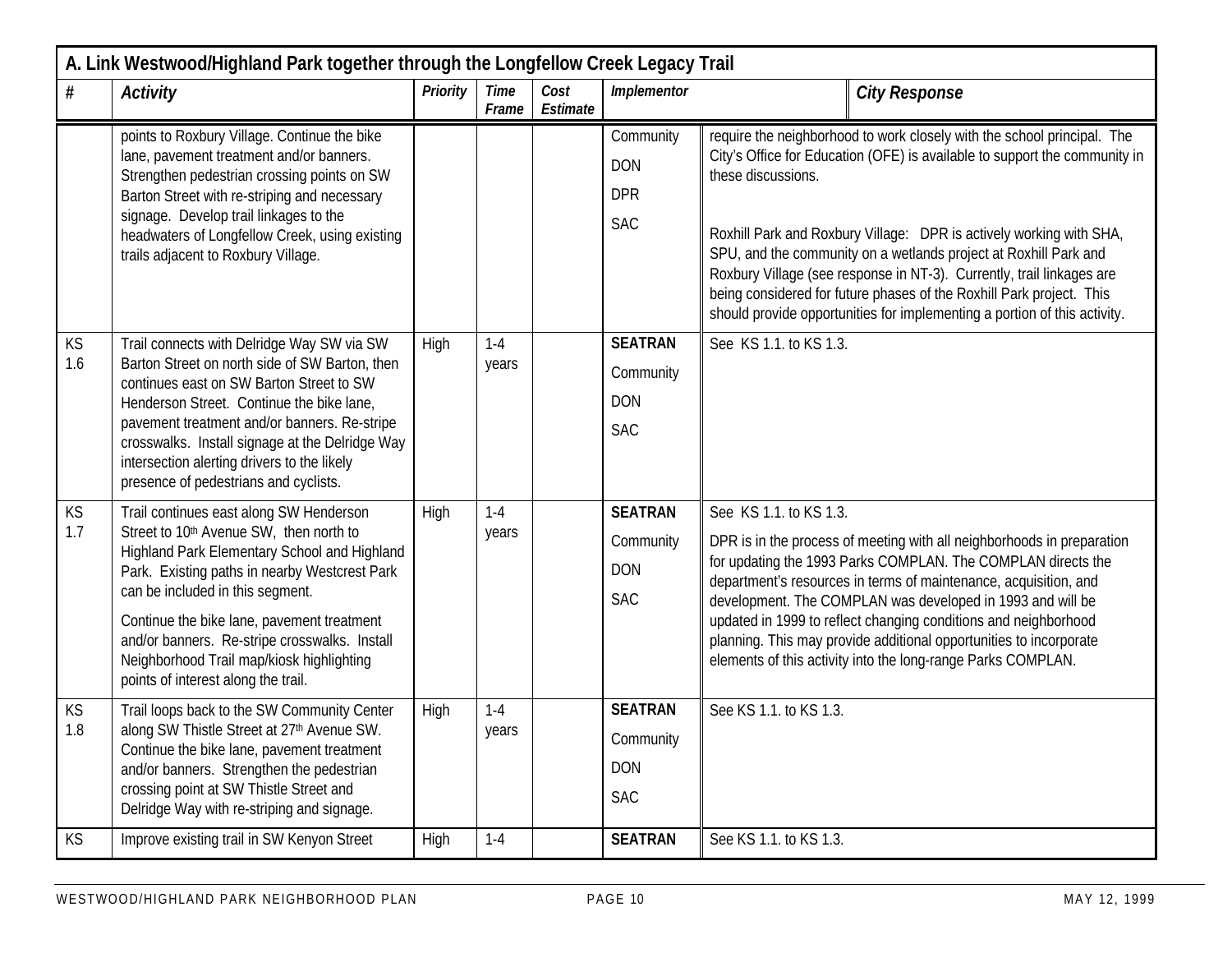|            | A. Link Westwood/Highland Park together through the Longfellow Creek Legacy Trail                                                                                                                                    |          |                      |                  |                                                                       |                                                                                                                                                                                                                                                                                                                                                                                                                                                                                                                                                                                                                                                                                                                                                                                                                                                                                                                                                                                                                                                                                                        |  |  |  |  |
|------------|----------------------------------------------------------------------------------------------------------------------------------------------------------------------------------------------------------------------|----------|----------------------|------------------|-----------------------------------------------------------------------|--------------------------------------------------------------------------------------------------------------------------------------------------------------------------------------------------------------------------------------------------------------------------------------------------------------------------------------------------------------------------------------------------------------------------------------------------------------------------------------------------------------------------------------------------------------------------------------------------------------------------------------------------------------------------------------------------------------------------------------------------------------------------------------------------------------------------------------------------------------------------------------------------------------------------------------------------------------------------------------------------------------------------------------------------------------------------------------------------------|--|--|--|--|
| #          | <b>Activity</b>                                                                                                                                                                                                      | Priority | <b>Time</b><br>Frame | Cost<br>Estimate | Implementor                                                           | <b>City Response</b>                                                                                                                                                                                                                                                                                                                                                                                                                                                                                                                                                                                                                                                                                                                                                                                                                                                                                                                                                                                                                                                                                   |  |  |  |  |
| 1.9        | right-of-way between 24th Avenue SW and SW<br>Kenyon Street, where dead-end turn-around is<br>at the Westridge Park Apartment complex, to                                                                            |          | years                |                  | Community<br><b>DON</b>                                               |                                                                                                                                                                                                                                                                                                                                                                                                                                                                                                                                                                                                                                                                                                                                                                                                                                                                                                                                                                                                                                                                                                        |  |  |  |  |
|            | allow safe all-season use.                                                                                                                                                                                           |          |                      |                  | <b>SAC</b>                                                            |                                                                                                                                                                                                                                                                                                                                                                                                                                                                                                                                                                                                                                                                                                                                                                                                                                                                                                                                                                                                                                                                                                        |  |  |  |  |
|            | <b>Longfellow Creek Trail</b>                                                                                                                                                                                        |          |                      |                  |                                                                       |                                                                                                                                                                                                                                                                                                                                                                                                                                                                                                                                                                                                                                                                                                                                                                                                                                                                                                                                                                                                                                                                                                        |  |  |  |  |
| KS<br>1.10 | Within Roxhill Park, use existing Roxhill Park<br>paths through the Park north to Barton Street<br>Establish a trailhead. Install interpretive<br>signage describing the trail's route, history and<br>significance. | Low      | $1 - 4$<br>years     |                  | <b>SPU</b><br><b>DPR</b><br><b>SEATRAN</b><br>Community<br><b>SAC</b> | Note: KS 1.10 through 1.15 describe segments of a proposed off-road<br>trail system.<br>The City appreciates the work the neighborhood has done, and believes<br>this activity can offer numerous positive benefits for the community.<br>These off-street trail improvements will need to be further developed, but<br>could likely be implemented if funding becomes available. Some projects<br>are currently underway that provide opportunities to implement the<br>activities in this strategy.<br>SPU is working with the stakeholders on planning the wetlands<br>restoration and other park improvements. Public access trails,<br>interpretive/education signs, etc. that are incidental and adjacent to these<br>drainage projects will be included. SPU will continue to involve the<br>community in how amenities are developed. It is important for the<br>neighborhood to note that SPU does not have additional funding for<br>pedestrian connection trails in park, or streets that are not closely related<br>to actual drainage CIP work. Therefore additional funding sources will |  |  |  |  |
|            |                                                                                                                                                                                                                      |          |                      |                  |                                                                       | need to be identified.<br>Roxhill Park: SPU has allocated up to \$40,000 in drainage funds for<br>engineering design services related to wetlands at Roxhill Park. Also,<br>SPU is pursuing an inter-agency agreement with King County Surface<br>Water Engineering to provide the design services. The City Council<br>approved the neighborhood's EIF projects, which includes \$20,000 for a<br>Roxhill Park Wetlands Feasibility Study. The project proposes to<br>commission a study which will determine the feasibility of re-creating the<br>Longfellow Creek headwaters wetlands. It will also provide for the<br>development and installation of a permanent display at Roxhill Park.<br>DPR will manage and implement the Roxhill Park Wetlands feasibility<br>study project.                                                                                                                                                                                                                                                                                                               |  |  |  |  |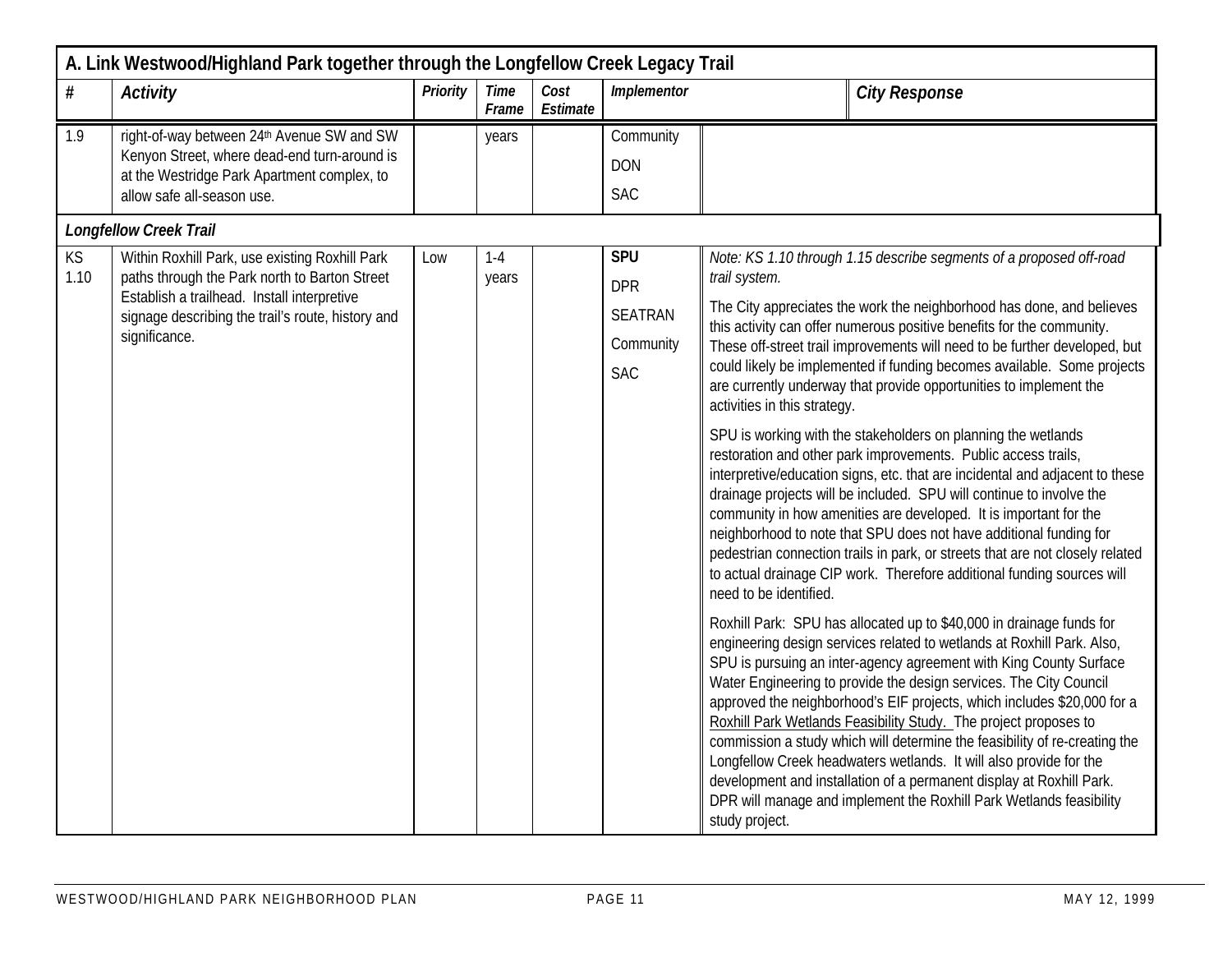| A. Link Westwood/Highland Park together through the Longfellow Creek Legacy Trail |                                                                                                                                                |          |                      |                  |                  |                                                                                                                                                                                                                                                                                                                                                                                                                                                                                                                                                                                                                                                                                                                                                                                                              |  |  |  |
|-----------------------------------------------------------------------------------|------------------------------------------------------------------------------------------------------------------------------------------------|----------|----------------------|------------------|------------------|--------------------------------------------------------------------------------------------------------------------------------------------------------------------------------------------------------------------------------------------------------------------------------------------------------------------------------------------------------------------------------------------------------------------------------------------------------------------------------------------------------------------------------------------------------------------------------------------------------------------------------------------------------------------------------------------------------------------------------------------------------------------------------------------------------------|--|--|--|
| #                                                                                 | <b>Activity</b>                                                                                                                                | Priority | <b>Time</b><br>Frame | Cost<br>Estimate | Implementor      | <b>City Response</b>                                                                                                                                                                                                                                                                                                                                                                                                                                                                                                                                                                                                                                                                                                                                                                                         |  |  |  |
|                                                                                   |                                                                                                                                                |          |                      |                  |                  |                                                                                                                                                                                                                                                                                                                                                                                                                                                                                                                                                                                                                                                                                                                                                                                                              |  |  |  |
|                                                                                   |                                                                                                                                                |          |                      |                  |                  | Webster Street Detention Pond Project: The Webster Street Detention<br>pond project, which is adjacent to the neighborhood planning boundary,<br>has the potential to connect the Delridge Longfellow Creek Trail project<br>into the Westwood neighborhood. This project includes restoration<br>efforts to establish detention in low/medium flows and a possible wetland<br>and plant salvage nursery.                                                                                                                                                                                                                                                                                                                                                                                                    |  |  |  |
|                                                                                   |                                                                                                                                                |          |                      |                  |                  | DPR can work with the community on the integration of the trail as<br>appropriate at each site. This specific location is park property and DPR<br>is working with the community on a potential wetland project at Roxhill.<br>DPR has some funding through its major maintenance plan to contribute<br>to this project. DPR has discussed with the community and Longfellow<br>Creek Advisory Committee how the community can expand the scope of<br>the project to include many of the elements mentioned in the<br>recommendation, including incorporating trail development. DPR<br>supports signage in future phases of the wetlands development project,<br>but does not currently have funding to do this. DPR is interested in<br>working with the neighborhood if it chooses to pursue a NMF grant. |  |  |  |
|                                                                                   |                                                                                                                                                |          |                      |                  |                  | Given that funding does not currently exist, the community will lead this<br>process. KS 1.1 outlines some suggested next steps. There are factors<br>that will make development complex, including:<br>The mixed public and private property ownership.<br>The large number of players - public and private - having interest in<br>the creek and the pedestrian and cycling systems. This includes<br>SPU, SEATRAN, DPR, SPD, SSD, community associations,<br>apartment associations, individual home owners, developers, etc.<br>Environmental constraints and opportunities posed by work near the<br>creek.<br>The sometimes differing needs between pathway systems serving<br>pedestrians and cyclists.                                                                                               |  |  |  |
| KS<br>1.11                                                                        | At Westwood Town Center, the trail will follow a<br>course that approximates Longfellow Creek's<br>original route. Work with the Westwood Town | High     | $1-4$<br>years       |                  | SPU<br>Town Ctr. | See KS 1.10, KS 1.1 and KS 1.4.                                                                                                                                                                                                                                                                                                                                                                                                                                                                                                                                                                                                                                                                                                                                                                              |  |  |  |
|                                                                                   | Center design team planning renovations to<br>include celebration of the Creek with banners,                                                   |          |                      |                  | Community        |                                                                                                                                                                                                                                                                                                                                                                                                                                                                                                                                                                                                                                                                                                                                                                                                              |  |  |  |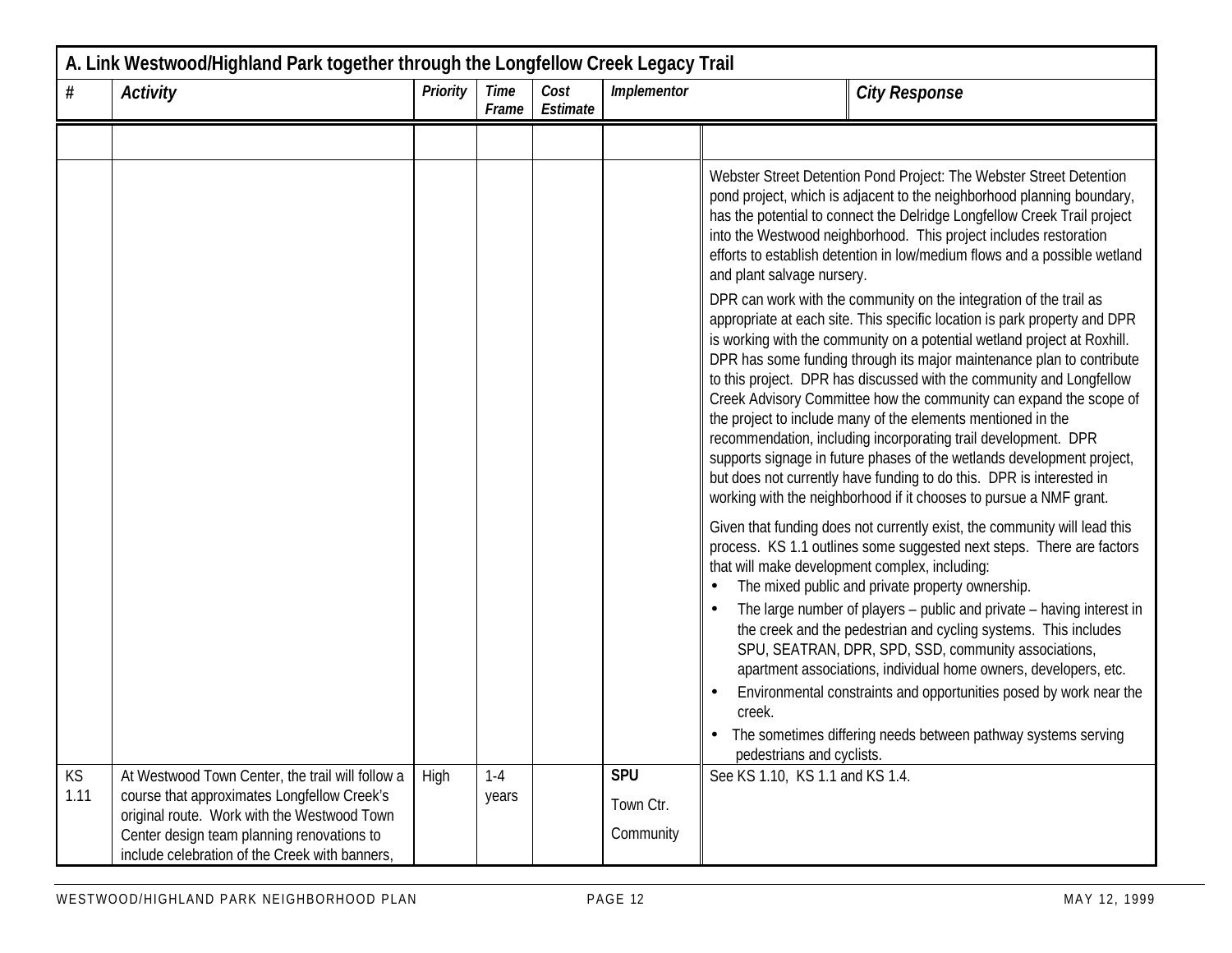| A. Link Westwood/Highland Park together through the Longfellow Creek Legacy Trail |                                                                                                                                                                                                                                                                                                                                                               |          |                      |                  |                                                     |                                                                                                                                                                                                                                                                                                                                                                                                                                                        |  |  |  |
|-----------------------------------------------------------------------------------|---------------------------------------------------------------------------------------------------------------------------------------------------------------------------------------------------------------------------------------------------------------------------------------------------------------------------------------------------------------|----------|----------------------|------------------|-----------------------------------------------------|--------------------------------------------------------------------------------------------------------------------------------------------------------------------------------------------------------------------------------------------------------------------------------------------------------------------------------------------------------------------------------------------------------------------------------------------------------|--|--|--|
| #                                                                                 | <b>Activity</b>                                                                                                                                                                                                                                                                                                                                               | Priority | <b>Time</b><br>Frame | Cost<br>Estimate | Implementor                                         | <b>City Response</b>                                                                                                                                                                                                                                                                                                                                                                                                                                   |  |  |  |
|                                                                                   | pavement striping and patterns.                                                                                                                                                                                                                                                                                                                               |          |                      |                  |                                                     |                                                                                                                                                                                                                                                                                                                                                                                                                                                        |  |  |  |
| KS<br>1.12                                                                        | Between SW Trenton Street and SW Thistle<br>Street, trail follows existing public rights-of-way<br>adjacent to the eastern boundary of<br>Denny/Sealth play-field. Install interpretive<br>signage identifying the trail route and describing<br>how its presence underground influences<br>surface effects such as the nature of vegetation<br>and drainage. | Med.     | $1 - 4$<br>years     |                  | <b>SPU</b><br><b>DPR</b><br>Community<br><b>SAC</b> | Opportunities may arise as part of the Denny/Sealth play-field<br>redevelopment. See additional responses in Key Strategy #2. The SSD<br>is redeveloping both the Denny and the Sealth fields. The City will assist<br>the neighborhood to become involved in this process.<br>See KS 1.10.                                                                                                                                                            |  |  |  |
| <b>KS</b><br>1.13                                                                 | Build a viewing deck at the bus stop at 25th<br>Avenue SW and SW Thistle Street next to the<br>existing open space to provide a viewpoint and<br>connection to the Creek segments to the north<br>and in the Delridge neighborhood.                                                                                                                           | Med.     | $1 - 4$<br>years     |                  | SPU<br><b>SEATRAN</b><br>Metro<br>Community         | See KS 1.10. Since this will have limited drainage benefits, SPU notes<br>that this will be a neighborhood-led activity. The neighborhood should<br>consider pursuing this activity as a NMF grant. Also, this activity will be<br>forwarded to Metro.                                                                                                                                                                                                 |  |  |  |
| <b>KS</b><br>1.14                                                                 | North of this point (25th Avenue SW and SW<br>Thistle Street), the Creek daylights. At Sealth<br>High School, use existing study area walkways<br>and access points.                                                                                                                                                                                          | Low      | $1 - 4$<br>years     |                  | <b>SPU</b>                                          | See KS 1.10. This activity will need to be clarified in order for SPU or<br>other City departments to give a good technical response.                                                                                                                                                                                                                                                                                                                  |  |  |  |
| <b>KS</b><br>1.15                                                                 | North of Sealth High School to northern<br>boundary of the Planning Area at SW Holden<br>Street, Trail continues through existing<br>apartment complex. Work with property owners<br>to design access to or acknowledgment of the<br>Creek and accommodate a link-up with the<br>Longfellow Creek Trail plan for the Delridge<br>Neighborhood.                | High     | $1 - 4$<br>years     |                  | <b>SPU</b><br>Property<br>owners                    | See KS 1.10.                                                                                                                                                                                                                                                                                                                                                                                                                                           |  |  |  |
| <b>Public Safety</b>                                                              |                                                                                                                                                                                                                                                                                                                                                               |          |                      |                  |                                                     |                                                                                                                                                                                                                                                                                                                                                                                                                                                        |  |  |  |
| KS<br>1.16                                                                        | Design the Legacy Trail with features which use<br>Crime Prevention Through Environmental<br>Design (CPTED) principles.                                                                                                                                                                                                                                       | High     |                      |                  | <b>SPD</b><br><b>DPR</b><br><b>SEATRAN</b>          | SPD currently works with communities on the design of the trails using<br>CPTED principles. Crime Prevention staff will work with residents and<br>businesses along the trail so they actively support public safety along the<br>trail. This will include organizing Apartment Watches and Block Watches<br>where appropriate. SPD will also work with DPR to ensure that public<br>safety issues are addressed for any parks along the trail and, as |  |  |  |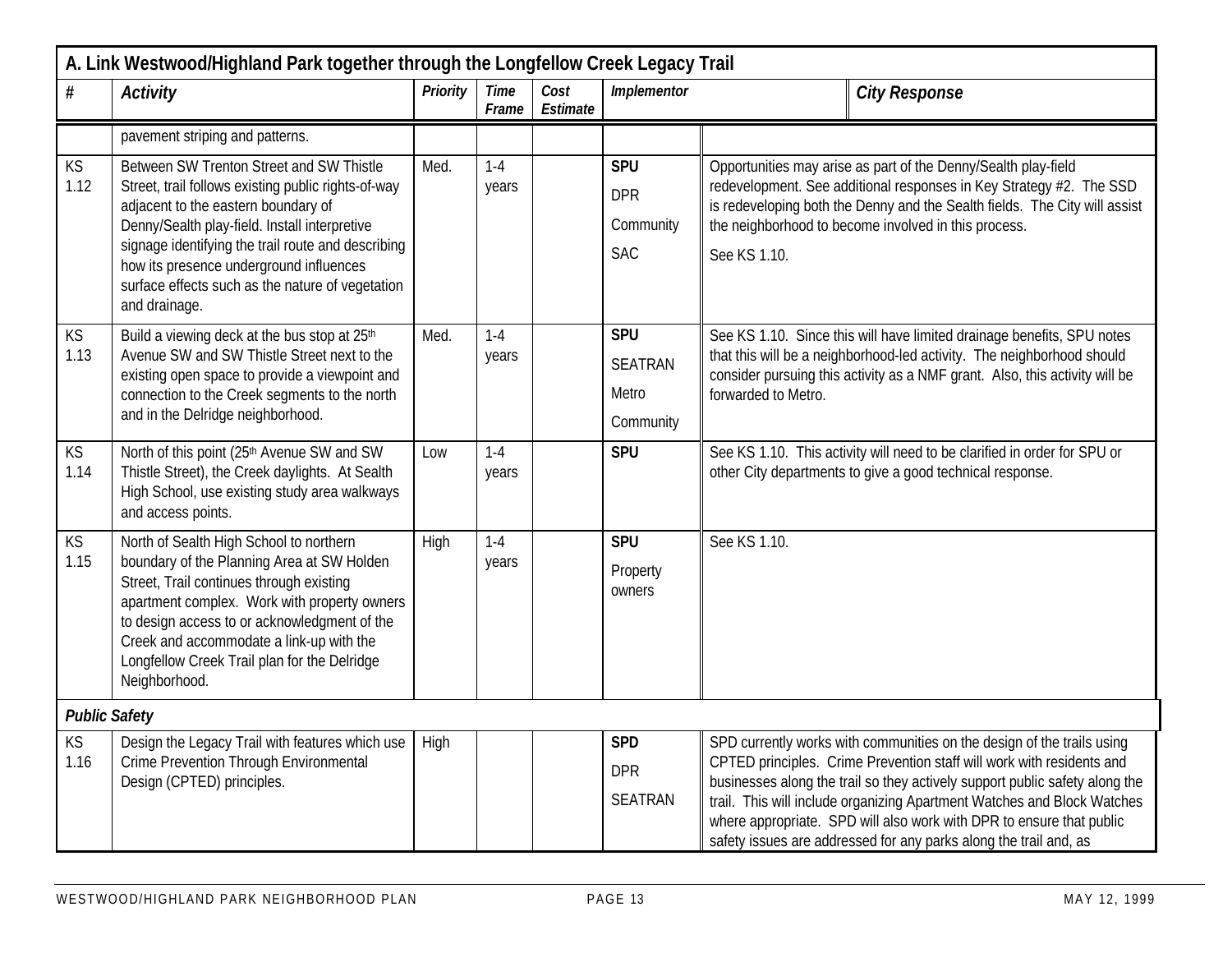| A. Link Westwood/Highland Park together through the Longfellow Creek Legacy Trail |                                                                                                                               |          |                      |                  |                                       |                                                                                                                                                                                                                                                                                                                                                                                                                                                                                                                                                                                                                                                                                                                                                                                                                                                                                                                                                                                                                                                                                                                                                                                                                                                                                                                        |  |  |
|-----------------------------------------------------------------------------------|-------------------------------------------------------------------------------------------------------------------------------|----------|----------------------|------------------|---------------------------------------|------------------------------------------------------------------------------------------------------------------------------------------------------------------------------------------------------------------------------------------------------------------------------------------------------------------------------------------------------------------------------------------------------------------------------------------------------------------------------------------------------------------------------------------------------------------------------------------------------------------------------------------------------------------------------------------------------------------------------------------------------------------------------------------------------------------------------------------------------------------------------------------------------------------------------------------------------------------------------------------------------------------------------------------------------------------------------------------------------------------------------------------------------------------------------------------------------------------------------------------------------------------------------------------------------------------------|--|--|
| #                                                                                 | <b>Activity</b>                                                                                                               | Priority | <b>Time</b><br>Frame | Cost<br>Estimate | Implementor                           | <b>City Response</b>                                                                                                                                                                                                                                                                                                                                                                                                                                                                                                                                                                                                                                                                                                                                                                                                                                                                                                                                                                                                                                                                                                                                                                                                                                                                                                   |  |  |
|                                                                                   |                                                                                                                               |          |                      |                  |                                       | appropriate, for projects located on park property.                                                                                                                                                                                                                                                                                                                                                                                                                                                                                                                                                                                                                                                                                                                                                                                                                                                                                                                                                                                                                                                                                                                                                                                                                                                                    |  |  |
|                                                                                   | <b>Community Identity: Aesthetics</b>                                                                                         |          |                      |                  |                                       |                                                                                                                                                                                                                                                                                                                                                                                                                                                                                                                                                                                                                                                                                                                                                                                                                                                                                                                                                                                                                                                                                                                                                                                                                                                                                                                        |  |  |
| KS<br>1.17                                                                        | Develop new business district marketing<br>materials that include the Longfellow Creek<br>Legacy Trail.                       | Low      | $6 - 8$<br>years     |                  | <b>OED</b><br><b>DON</b><br>Community | The Neighborhood Business Council (under its contract with OED) can<br>assist business district organizations with the development of materials<br>which market the business district. The goal of the City's contract with<br>the NBC is to support the creation and development of Seattle-area<br>neighborhood business districts and small business. To accomplish this,<br>NBC can assist neighborhood business district organizations with their<br>efforts to develop and organize programs which support and improve the<br>economic conditions of the business district and the small business<br>environment. The NBC Director in the future will assist DON's Division of<br>Neighborhood Preservation and Development with implementation of<br>business district-specific recommendations as identified in the Seattle<br>City Council approved neighborhood plans. Through the neighborhood<br>planning process a number of areas have identified the implementation of<br>business district recommendations as important to the development of a<br>healthy neighborhood. NBC will serve as a resource and assist the<br>Division with strategy development, planning and implementation. Other<br>neighborhoods have applied for a NMF grant to produce business district<br>maps and resource guides. |  |  |
| <b>Transit</b><br><b>KS</b><br>1.18                                               | Upgrade bus stops to include distinct shelter<br>decoration, high standard pavement, seating<br>and improved street lighting. | Med.     | $3-6$<br>years       |                  | <b>Metro</b><br>Community             | Metro is currently responsible for maintenance of bus shelters, however,<br>limited funding has made a high level of maintenance difficult.<br>The Executive will forward this and related transit requests to King<br>County Metro on the community's behalf. SPO, SEATRAN and DON will<br>review the transit service requests and transit stop improvements<br>identified in the neighborhood plans and integrate those requested<br>improvements into the work being done under Strategy T4 "Establish and<br>Implement Transit Service Priorities" in the City's Transportation Strategic<br>Plan (TSP). The Executive will report to the City Council Transportation<br>Committee on its progress on Strategy T4 as part of its ongoing reporting<br>requirements on the TSP and to the Neighborhoods, Growth Planning<br>and Civic Engagement Committee.                                                                                                                                                                                                                                                                                                                                                                                                                                                         |  |  |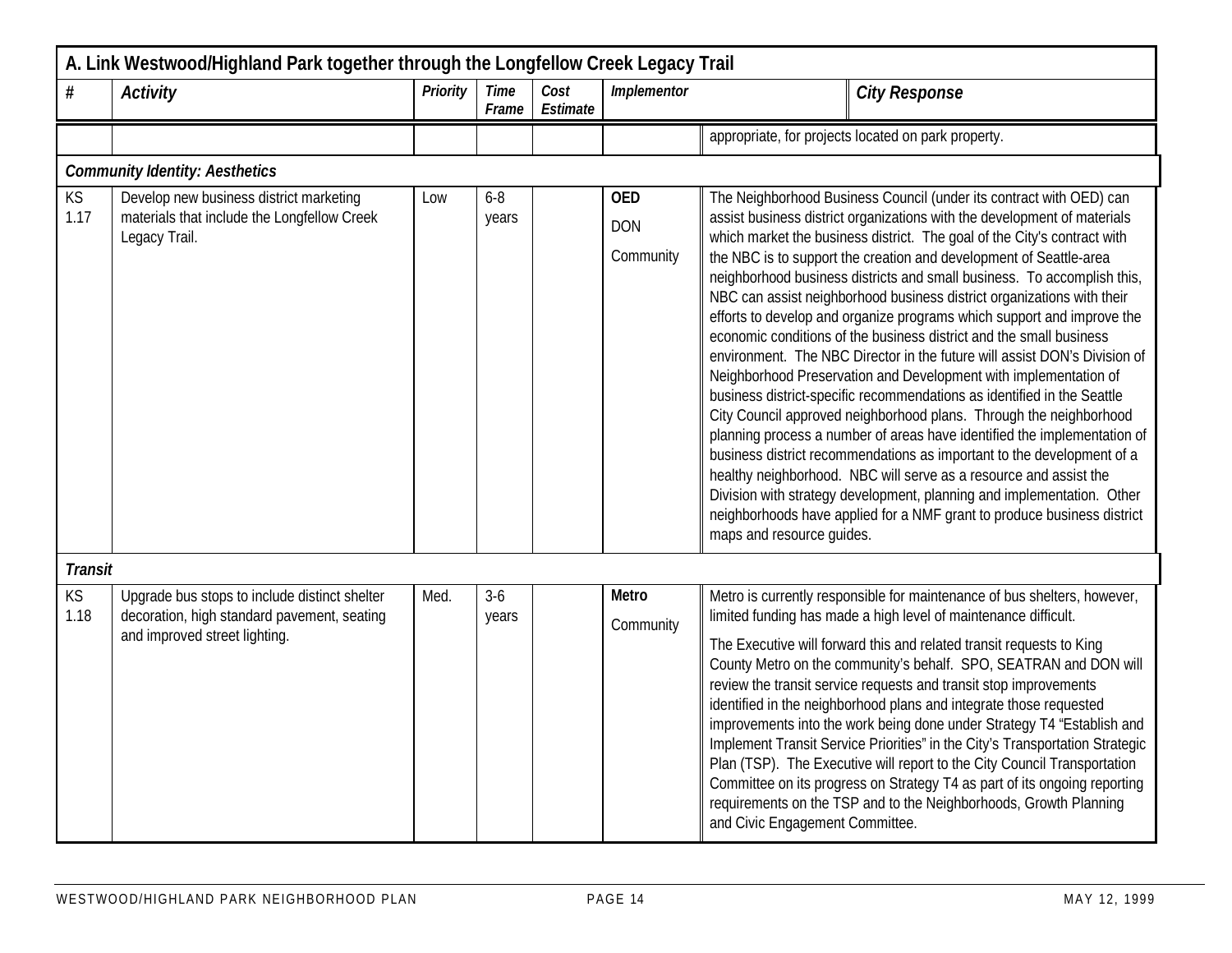Much like the Ballard neighborhood's proposed Municipal Center, the Westwood/Highland Park communities view the planned improvements at the SW Recreation Complex as the chance to bring focus and attention to the Recreation Complex as West Seattle's very own South Civic Center. The SSD's Recreation Complex Master Plan represents a unique opportunity to leverage neighborhood goals with this substantial capital improvement project, and include specific neighborhood needs not previously identified in the Master Plan. The redevelopment also represents a chance for the neighborhood to add its analysis of impacts anticipated with the completion of the project and to develop potential mitigation measures. Chief among these for the neighborhood is the change in vehicle and pedestrian access to and circulation around the Recreation Complex, after completion of the project. Because the Recreation Complex adjoins the Westwood Town Center, there are additional congestion problems, and on certain dates during sports events, there are parking and crowd management issues to be resolved.

# *Integrated City Response*

This strategy is consistent with the Comprehensive Plan. The Executive supports the community's desire to be involved in the development of this significant facility, and is committed to working with the neighborhood and SSD to help develop a strong working relationship and a project that is a positive contribution to the SSD, City and neighborhood. This project is being led by the SSD. While SSD's first responsibility is to its students, its close second responsibility is to the local voters who approved the levy that is funding the capital improvements. SSD will seek to accommodate community desires as much as possible while still meeting the needs of students.

In general, OFE is the lead office in the City for projects involving SSD. OFE will continue to support the neighborhood in their discussions with SSD and will forward all neighborhood plan recommendations to SSD. For the specific improvements to the Denny/Sealth complex, DPR is the lead city department and is already working with SSD on the design and planning for the fields. One additional resource that can help with implementation of the plan's activities is the new DON NDM. The DON NDM will provide on-going coordination among the neighborhood, city staff, and SSD. Also, the NDM will help facilitate and convey neighborhood interests to SSD and will assist the neighborhood in working with the pertinent

city departments. Finally, the City Council is working on a 'Policy Docket' issue related to Community Centers and the shared use of SSD and other public facilities.

#### **Lead Department:** DON

**Participating Departments:** DPR, SSD, ESD, DCLU, Fire, DON, HSD, SEATRAN, SPL, Metro, OFE

#### *Tasks to be Undertaken in 1999-2000*

1. SEATRAN will review turn pocket locations in 1999. (Activity KS 2.12)

2. SPL's hours will be expanded at SW Branch Library in 2000 and the facility will be expanded in 2004. (Activity 2.8)

3. Identify those activities in this Key Strategy that are good candidates for next steps for implementation considering priorities, possible funding sources and departmental staffing capabilities through the SW Sector work program.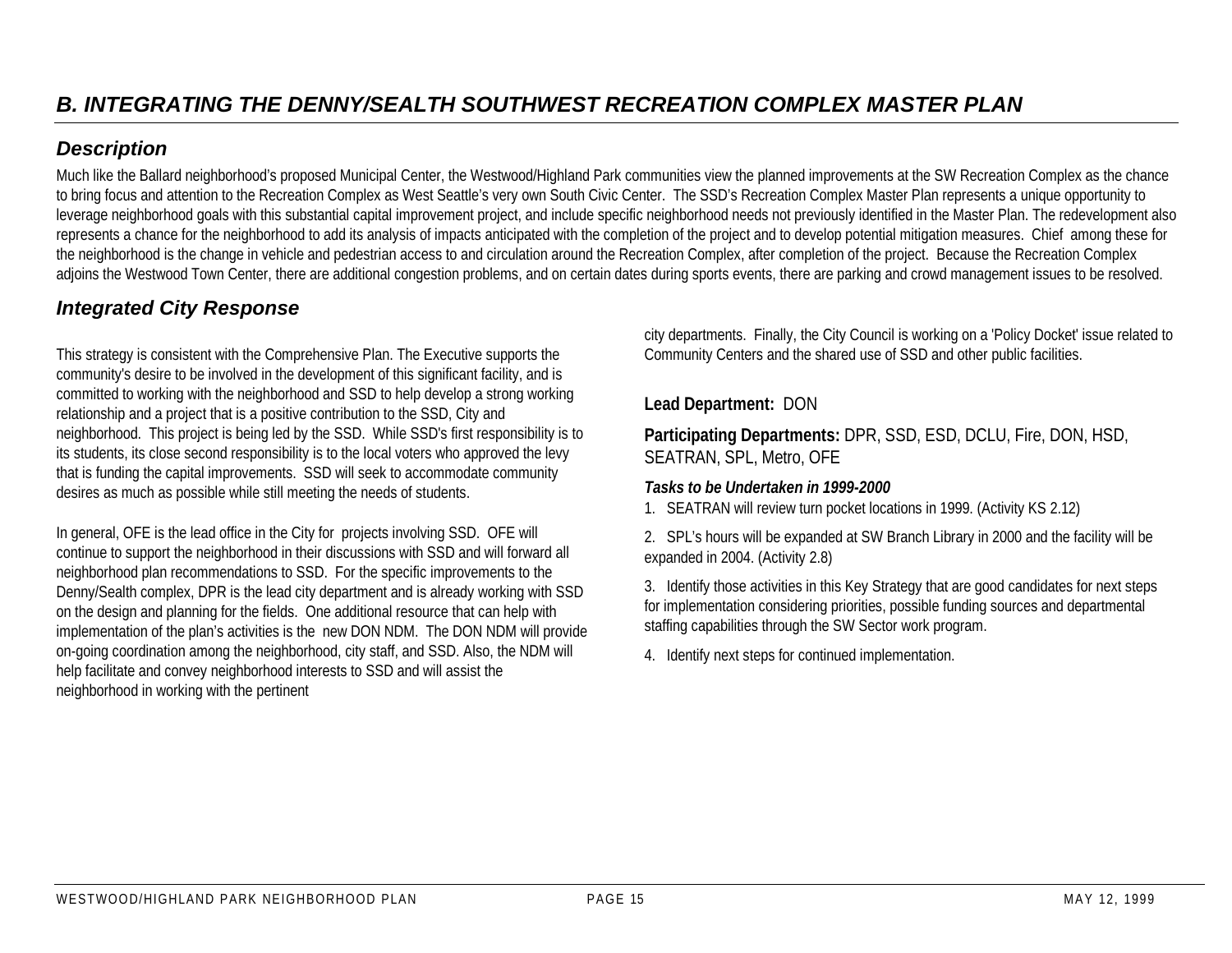| B. Integrating the Denny/Sealth Southwest Recreation Complex Master Plan |                                                                                                                                                                                                                                                                                                                                                                                                                                                                                                                                                                                                                                                                       |                 |                      |                  |                                        |                                                                                                                                                                                                                                                                                                                                                                                                                                                                                                                                                                                                                                                                                                                                                                                                                                                                                                                                                                                                                                                                                                                                                                                                                                                                                                                                                             |  |  |  |  |  |
|--------------------------------------------------------------------------|-----------------------------------------------------------------------------------------------------------------------------------------------------------------------------------------------------------------------------------------------------------------------------------------------------------------------------------------------------------------------------------------------------------------------------------------------------------------------------------------------------------------------------------------------------------------------------------------------------------------------------------------------------------------------|-----------------|----------------------|------------------|----------------------------------------|-------------------------------------------------------------------------------------------------------------------------------------------------------------------------------------------------------------------------------------------------------------------------------------------------------------------------------------------------------------------------------------------------------------------------------------------------------------------------------------------------------------------------------------------------------------------------------------------------------------------------------------------------------------------------------------------------------------------------------------------------------------------------------------------------------------------------------------------------------------------------------------------------------------------------------------------------------------------------------------------------------------------------------------------------------------------------------------------------------------------------------------------------------------------------------------------------------------------------------------------------------------------------------------------------------------------------------------------------------------|--|--|--|--|--|
| $\#$                                                                     | <b>Activity</b>                                                                                                                                                                                                                                                                                                                                                                                                                                                                                                                                                                                                                                                       | <b>Priority</b> | <b>Time</b><br>Frame | Cost<br>Estimate | Implementor                            | <b>City Response</b>                                                                                                                                                                                                                                                                                                                                                                                                                                                                                                                                                                                                                                                                                                                                                                                                                                                                                                                                                                                                                                                                                                                                                                                                                                                                                                                                        |  |  |  |  |  |
|                                                                          | Pedestrian Amenities, Parks, & Open Space                                                                                                                                                                                                                                                                                                                                                                                                                                                                                                                                                                                                                             |                 |                      |                  |                                        |                                                                                                                                                                                                                                                                                                                                                                                                                                                                                                                                                                                                                                                                                                                                                                                                                                                                                                                                                                                                                                                                                                                                                                                                                                                                                                                                                             |  |  |  |  |  |
| <b>KS</b><br>2.0                                                         | Study feasibility of locating Longfellow Creek<br>Headwaters interpretive/nature center (see NT-<br>3) on Recreation Complex, taking advantage of<br>the existing Sealth High School nature study<br>north of SW Thistle Street                                                                                                                                                                                                                                                                                                                                                                                                                                       | Low             | $6 - 8$<br>years     |                  | <b>SSD</b><br><b>DPR</b><br><b>SAC</b> | Location feasibility would be determined by SSD & DPR. DPR sees a<br>potential opportunity to set up an interpretive exhibit at the community<br>center, but an additional building on the site may not be feasible given the<br>other activities. Given limited funding, currently this would be a community-<br>initiated project and funding would need to be secured.<br>There may be potential SAC involvement in the development of this facility<br>if it generates "1% for Art" funds. If so, SAC would administer an art<br>component in the development of this interpretative/nature center.                                                                                                                                                                                                                                                                                                                                                                                                                                                                                                                                                                                                                                                                                                                                                     |  |  |  |  |  |
| KS<br>2.1                                                                | Consider the following services in the Complex<br>Master Plan:<br>Expand pool to include 50 meter below<br>grade facility, with wave pool and water<br>slides.<br>Add warm water therapy/teaching pool, 15<br>yards by 25 yards.<br>Expand locker rooms to the south of<br>existing locker rooms to include family<br>change rooms, and larger adult and youth<br>locker rooms.<br>Add 2 story structure south of the pool to<br>$\bullet$<br>accommodate aerobic exercise area.<br>elevated indoor track, weight room,<br>racquetball courts, and concession area for<br>snack bar and pro shop.<br>Replace sauna, public lockers, timing<br>system.<br>A gymnasium. | High            | $3 - 5$<br>years     |                  | <b>SSD</b><br><b>DPR</b>               | As noted in the BTA levy itself, the facilities are being developed first and<br>foremost to meet the recreational needs of the local schools and the<br>recreational needs of SSD system-wide. Additional capacity (i.e.,<br>unprogrammed time and space) will then consider the needs of the local<br>community. Facility issues will continue to be reviewed as further design<br>work occurs on the Denny/Sealth site.<br>In general, while some facility expansions may be realized within the<br>context of the BTA levy improvements, it is unlikely that additional projects<br>of great magnitude will be considered as funding and space are very<br>limited. However, the Mayor and City Council are forwarding the Seattle<br>Center and Community Centers Levy to the voters as a November 9, 1999<br>ballot measure. This levy includes approximately \$2.4 million for<br>improvements at the southwest community center. If approved by the<br>voters, this funding will be used for a new gymnasium that will include<br>lockers, and a family changing room.<br>For those activities not included in the BTA Levy or Seattle Center and<br>Community Centers Levy the community will need to work closely with the<br>DON NDM, OFE, SSD, and the school principal for implementation through<br>collaborative city/neighborhood programs. |  |  |  |  |  |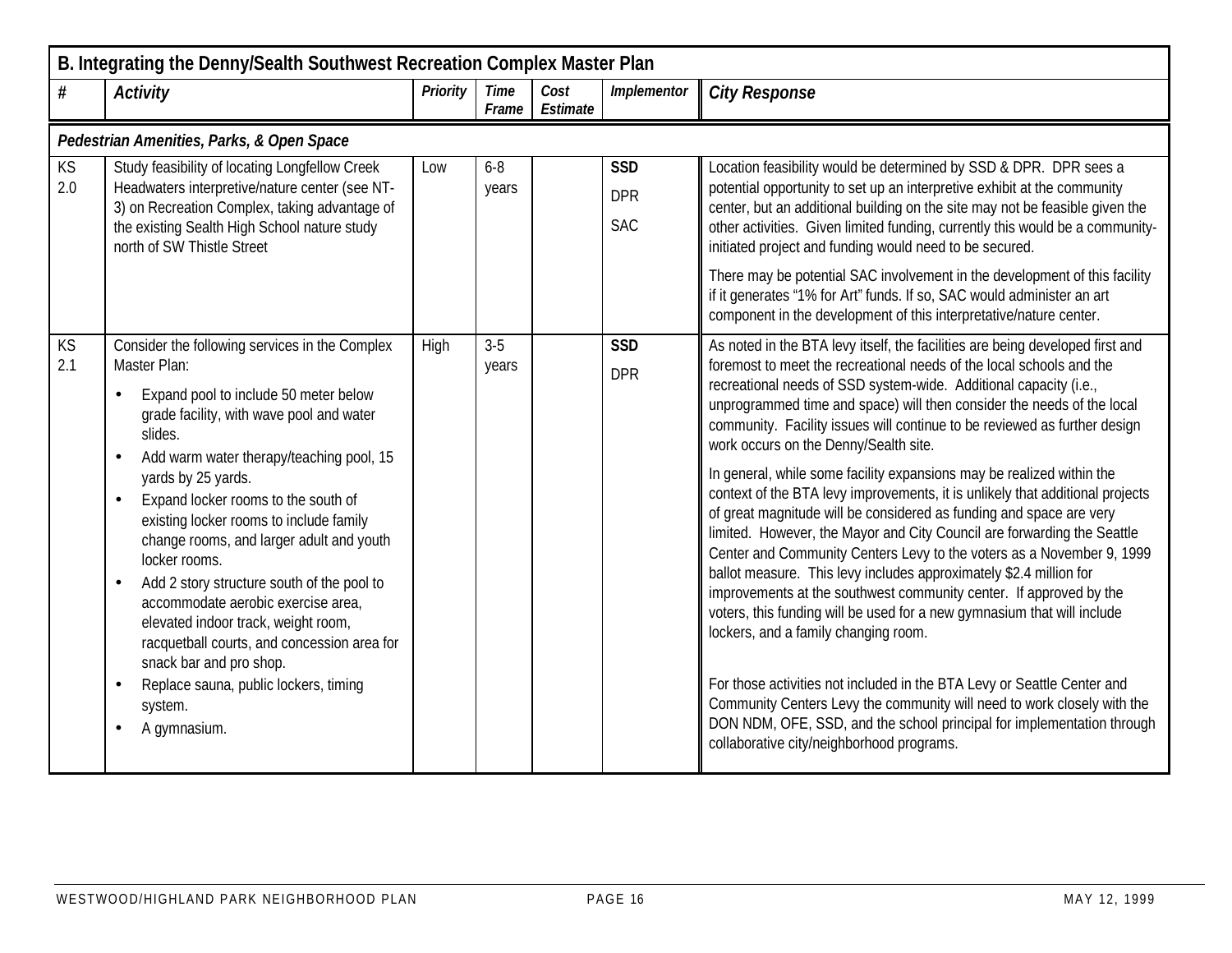|                  | B. Integrating the Denny/Sealth Southwest Recreation Complex Master Plan                                                                             |          |                      |                  |                                                       |                                                                                                                                                                                                                                                                                                                                                                                                                                                                                                                                                                                                                                                                                                                                                                                                                                                                                                                                                                                                                                                                                                                                                                                                                                                                                                                                                                                                                                                                                                                                                                                                                                                           |  |  |  |  |  |
|------------------|------------------------------------------------------------------------------------------------------------------------------------------------------|----------|----------------------|------------------|-------------------------------------------------------|-----------------------------------------------------------------------------------------------------------------------------------------------------------------------------------------------------------------------------------------------------------------------------------------------------------------------------------------------------------------------------------------------------------------------------------------------------------------------------------------------------------------------------------------------------------------------------------------------------------------------------------------------------------------------------------------------------------------------------------------------------------------------------------------------------------------------------------------------------------------------------------------------------------------------------------------------------------------------------------------------------------------------------------------------------------------------------------------------------------------------------------------------------------------------------------------------------------------------------------------------------------------------------------------------------------------------------------------------------------------------------------------------------------------------------------------------------------------------------------------------------------------------------------------------------------------------------------------------------------------------------------------------------------|--|--|--|--|--|
| #                | <b>Activity</b>                                                                                                                                      | Priority | <b>Time</b><br>Frame | Cost<br>Estimate | Implementor                                           | <b>City Response</b>                                                                                                                                                                                                                                                                                                                                                                                                                                                                                                                                                                                                                                                                                                                                                                                                                                                                                                                                                                                                                                                                                                                                                                                                                                                                                                                                                                                                                                                                                                                                                                                                                                      |  |  |  |  |  |
| <b>KS</b><br>2.2 | With facility development, include:<br>Disaster preparedness Command Center.<br>$\bullet$<br>Seismic upgrades for the recreation building<br>itself. | Med.     | $3-5$<br>years       |                  | <b>SPD</b><br><b>DCLU</b><br><b>ESD</b><br><b>SFD</b> | The 'disaster preparedness command center' could be incorporated<br>$\bullet$<br>either within the Denny/Sealth complex or within the design of the new<br>SW Precinct Police Station. The initial step that the community needs<br>to take in regard to the issues of emergency preparedness or the<br>development of disaster command center is to become actively<br>involved in the City's disaster preparedness program SDART (Seattle<br>Disaster Aid and Response Team), which is part of SPD's Emergency<br>Management Section. This program will train residents in their role of<br>addressing emergencies and familiarize them with the City's overall<br>emergency response plan. SPD will contact the community and provide<br>them information on how they can participate in the SCART program.<br>As the community implements any plan they have developed through<br>SDART, ESD will serve as a facilitator between the neighborhood and<br>other City departments.<br>New construction has to comply with current seismic standards - this<br>includes all BTA levy funded improvements and all structures that are<br>part of the Denny/Sealth play-field redevelopment. For projects outside<br>the redevelopment (such as the recreational building), a voluntary<br>seismic upgrade can be done which will require contracting with an<br>engineer to provide a design, and having DCLU review the design for<br>adequacy. If the recreational center proceeds with substantial<br>alterations of the building for some other purpose, this will likely trigger<br>a required seismic upgrade, and DCLU may apply higher standards. |  |  |  |  |  |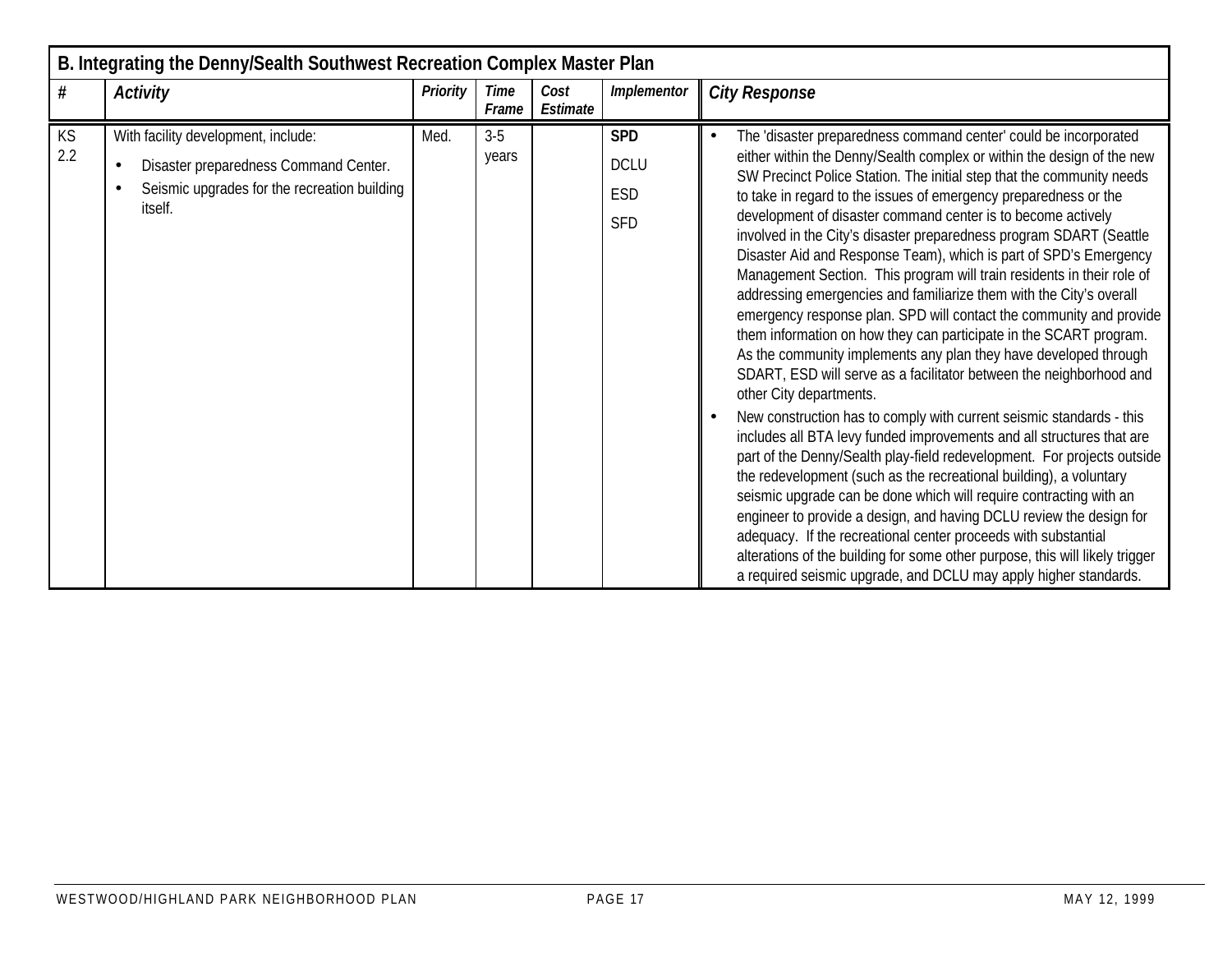|           | B. Integrating the Denny/Sealth Southwest Recreation Complex Master Plan                                                                                                                                    |                 |                      |                  |                                                      |                                                                                                                                                                                                                                                                                                                                                                                                                                                                                                                                                                                                                                                                                                                                                                                                                                                                                                                                                                                                                                                                                                                                                                                                                                                                                                                                                                                                                                                                                                                                                                                                                                                                                                                                                                                                                                                                                                                                                                                                                                                                                                                     |  |  |  |  |  |
|-----------|-------------------------------------------------------------------------------------------------------------------------------------------------------------------------------------------------------------|-----------------|----------------------|------------------|------------------------------------------------------|---------------------------------------------------------------------------------------------------------------------------------------------------------------------------------------------------------------------------------------------------------------------------------------------------------------------------------------------------------------------------------------------------------------------------------------------------------------------------------------------------------------------------------------------------------------------------------------------------------------------------------------------------------------------------------------------------------------------------------------------------------------------------------------------------------------------------------------------------------------------------------------------------------------------------------------------------------------------------------------------------------------------------------------------------------------------------------------------------------------------------------------------------------------------------------------------------------------------------------------------------------------------------------------------------------------------------------------------------------------------------------------------------------------------------------------------------------------------------------------------------------------------------------------------------------------------------------------------------------------------------------------------------------------------------------------------------------------------------------------------------------------------------------------------------------------------------------------------------------------------------------------------------------------------------------------------------------------------------------------------------------------------------------------------------------------------------------------------------------------------|--|--|--|--|--|
| $\#$      | <b>Activity</b>                                                                                                                                                                                             | <b>Priority</b> | <b>Time</b><br>Frame | Cost<br>Estimate | Implementor                                          | <b>City Response</b>                                                                                                                                                                                                                                                                                                                                                                                                                                                                                                                                                                                                                                                                                                                                                                                                                                                                                                                                                                                                                                                                                                                                                                                                                                                                                                                                                                                                                                                                                                                                                                                                                                                                                                                                                                                                                                                                                                                                                                                                                                                                                                |  |  |  |  |  |
| KS<br>2.3 | Other facilities to include:<br>A West Seattle Teen Center<br>$\bullet$<br>City of Seattle Neighborhood Service<br>$\bullet$<br>Center (presently in the "Triangle<br>Commerical Core," on 16th Avenue, SW. | High            | $1-3$<br>years       |                  | <b>HSD</b><br><b>DON</b><br><b>DPR</b><br>OFE<br>SSD | The City recognizes the need for an expanded and more permanent<br>teen center as a high priority for the neighborhood. The Southwest<br>Neighborhood Development Manager will convene an<br>interdepartmental team to look at methods and options for developing a<br>new teen center. As part of this, DPR will explore siting options for a<br>SW teen Center. Other sites will need to be considered as the current<br>SWCC sits on property leased by the SSD and the gym expansion of<br>the center, should the Seattle Center Levy Renewal be approved by<br>the voters, will take up the limited available space. This will be done in<br>the first quarter of 2000.<br>There are several youth centers located in the West Seattle area, but<br>most are farther north in the High Point and Delridge areas and are<br>targeted for the SHA project or specific ethnic groups. Southwest Youth<br>& Family Services has a satellite office located in the Westwood vicinity,<br>which focuses specifically on teenage mothers. HSD is interested in<br>working with the neighborhood in exploring the teen center, in<br>conjunction with SW Youth and Family Services, the SafeFutures Youth<br>Center and the High Point YMCA. Other partners might include DPR,<br>OFE, and SSD. One resource might be the Salvation Army, which has<br>had an interest in working with youth and may have some space in their<br>facility that could be used for that purpose, although the YMCA is in the<br>Triangle area not at Denny Sealth. The City's F&E Levy funds the<br>nearby Family Support Center on Delridge Way SW which could<br>supplement Teen Center activities.<br>The Southwest Neighborhood Service Center will be relocated from it's<br>$\bullet$<br>present location in the Triangle Commercial Core area to the new<br>Brandon Court development on Delridge Way SW. The NSC is being<br>relocated because the current facility is not adequate. The Brandon<br>Court site was chosen because DON has found that the best location<br>is in business districts on main transportation routes |  |  |  |  |  |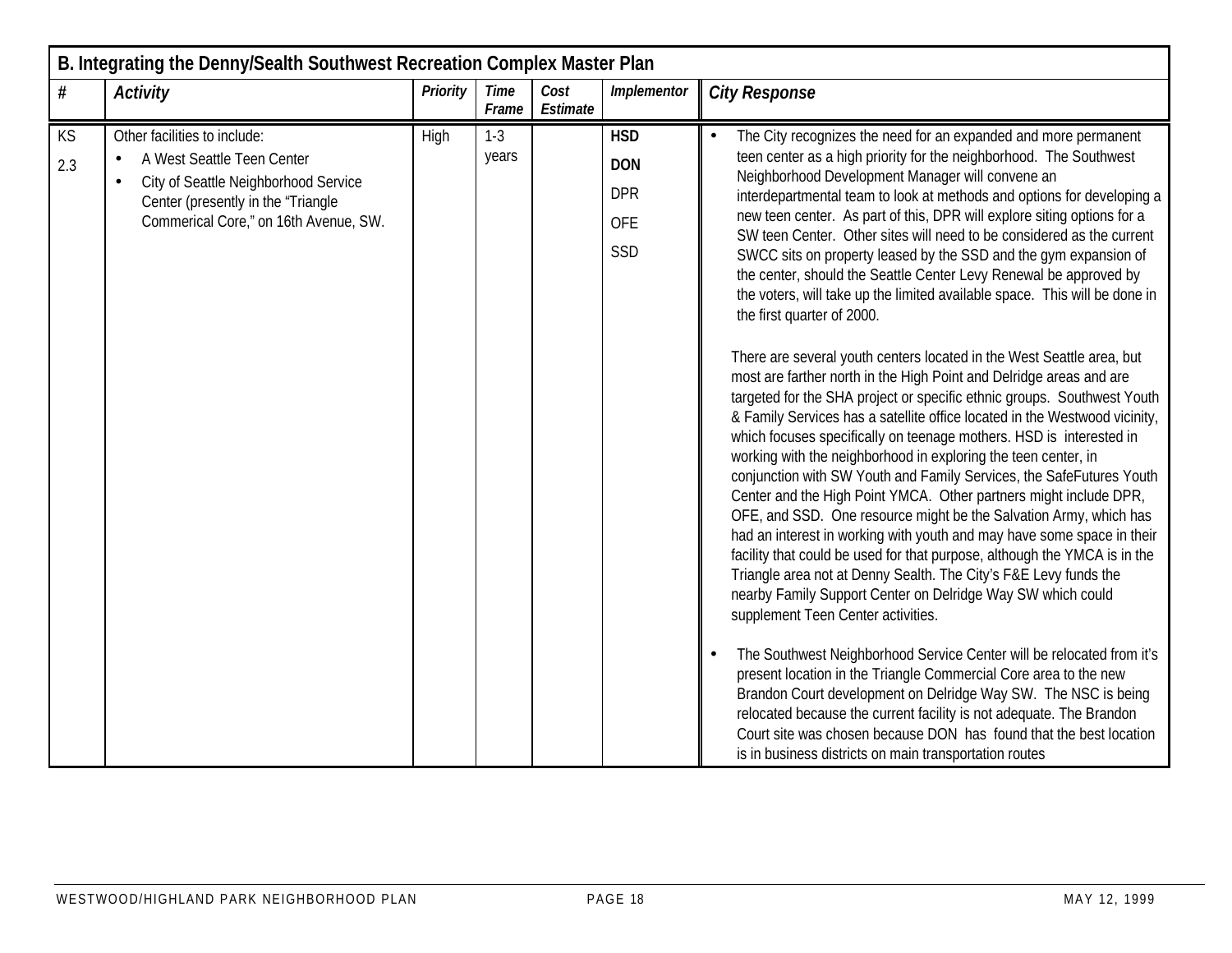|           | B. Integrating the Denny/Sealth Southwest Recreation Complex Master Plan                                                                                                                                                                                                                                                                                                                                                                                                                                                                                                                                                                            |          |                      |                  |                                                    |                                                                                                                                                                                                                                                                                                                                                                                                                                                                                                                                                                                                                                                                                                                                                                                                                                                                                                                                                                                                                                                                                                                                                                                                                                                                                                                                                                                                                                                                                                                                                                                                                                                                                                                             |  |  |  |  |  |
|-----------|-----------------------------------------------------------------------------------------------------------------------------------------------------------------------------------------------------------------------------------------------------------------------------------------------------------------------------------------------------------------------------------------------------------------------------------------------------------------------------------------------------------------------------------------------------------------------------------------------------------------------------------------------------|----------|----------------------|------------------|----------------------------------------------------|-----------------------------------------------------------------------------------------------------------------------------------------------------------------------------------------------------------------------------------------------------------------------------------------------------------------------------------------------------------------------------------------------------------------------------------------------------------------------------------------------------------------------------------------------------------------------------------------------------------------------------------------------------------------------------------------------------------------------------------------------------------------------------------------------------------------------------------------------------------------------------------------------------------------------------------------------------------------------------------------------------------------------------------------------------------------------------------------------------------------------------------------------------------------------------------------------------------------------------------------------------------------------------------------------------------------------------------------------------------------------------------------------------------------------------------------------------------------------------------------------------------------------------------------------------------------------------------------------------------------------------------------------------------------------------------------------------------------------------|--|--|--|--|--|
| $\#$      | <b>Activity</b>                                                                                                                                                                                                                                                                                                                                                                                                                                                                                                                                                                                                                                     | Priority | <b>Time</b><br>Frame | Cost<br>Estimate | Implementor                                        | <b>City Response</b>                                                                                                                                                                                                                                                                                                                                                                                                                                                                                                                                                                                                                                                                                                                                                                                                                                                                                                                                                                                                                                                                                                                                                                                                                                                                                                                                                                                                                                                                                                                                                                                                                                                                                                        |  |  |  |  |  |
| KS<br>2.4 | Integrate the Longfellow Creek Legacy Trail<br>design and goals with the Denny/Sealth SW<br>Recreation Complex Master Plan, including<br>residential access and recreational priorities as<br>identified in the Neighborhood Plan:<br>See Legacy Trail (KS 1.2) for action items<br>that affect the area of the athletic fields.                                                                                                                                                                                                                                                                                                                    | High     | $1 - 3$<br>years     |                  | <b>SSD</b><br><b>DPR</b><br>SPU                    | Improvements identified in the BTA levy package for the Denny/Sealth<br>Complex are underway. The initial scoping and budget for the project have<br>already been developed, an architectural team selected and construction is<br>expected to commence in Feb. 2000. While the specific activities listed in<br>the neighborhood plan are not currently part of the design, there will be a<br>public process once site schematics are complete.<br>See KS 1.2                                                                                                                                                                                                                                                                                                                                                                                                                                                                                                                                                                                                                                                                                                                                                                                                                                                                                                                                                                                                                                                                                                                                                                                                                                                             |  |  |  |  |  |
| KS<br>2.5 | To solve historic pedestrian safety problems,<br>and given the large number of children using the<br>Recreation complex, design and install<br>crosswalks along intersections including but not<br>limited to SW Thistle Street, and SW Trenton<br>Street that ensure safer pedestrian access to<br>Recreation complex. This includes:<br>Durable striping<br>$\bullet$<br>Pedestrian crossing lights<br>$\bullet$<br>Improved street lighting<br>$\bullet$<br>Overhead pedestrian crossing signs<br>$\bullet$<br>Curb bulbs at intersections<br>$\bullet$<br>Street trees.<br>$\bullet$<br>Use of strobe-effect crosswalk technology.<br>$\bullet$ | High     | $1-3$<br>years       |                  | <b>SEATRAN</b><br><b>DCLU</b><br>SCL<br><b>SAC</b> | Analysis of transportation and parking operation impacts is generally<br>required by DCLU of the project developer as part of the project's<br>environmental review. SEATRAN is willing to participate in the scoping and<br>review of the transportation analysis for this project - particularly as this<br>relates to traffic and pedestrians on public streets If the neighborhood<br>wishes to do a more in-depth analysis of this location, given that this activity<br>includes numerous elements, it will require significant staffing and funding<br>that currently do not exist.<br>This is a broad activity, with a number of elements. Without further<br>analysis, only some general comments can be given. First, see KS 1.1. to<br>KS 1.3. related to lighting, crosswalks, and street trees. Also, Prototype<br>strobe technology is currently being tested by SEATRAN. There are a<br>number of other traffic engineering actions that can be used to address<br>pedestrian safety issues, including street changes with signing, striping,<br>parking restrictions, or sidewalk bulbs. Finally, issues related to pedestrian<br>push buttons have been raised in a number of neighborhood plans and will<br>be included on the Policy Docket for City Council discussion. SEATRAN<br>recently modified their policy on placing pedestrian push buttons at<br>crosswalks and is testing its recently modified policy. SEATRAN will review<br>the current policies and present options to the City Council in 1999.<br>If there are specific locations along this site for which community members<br>have a present concern about safety, these can be presented directly to<br><b>SEATRAN</b> for review. |  |  |  |  |  |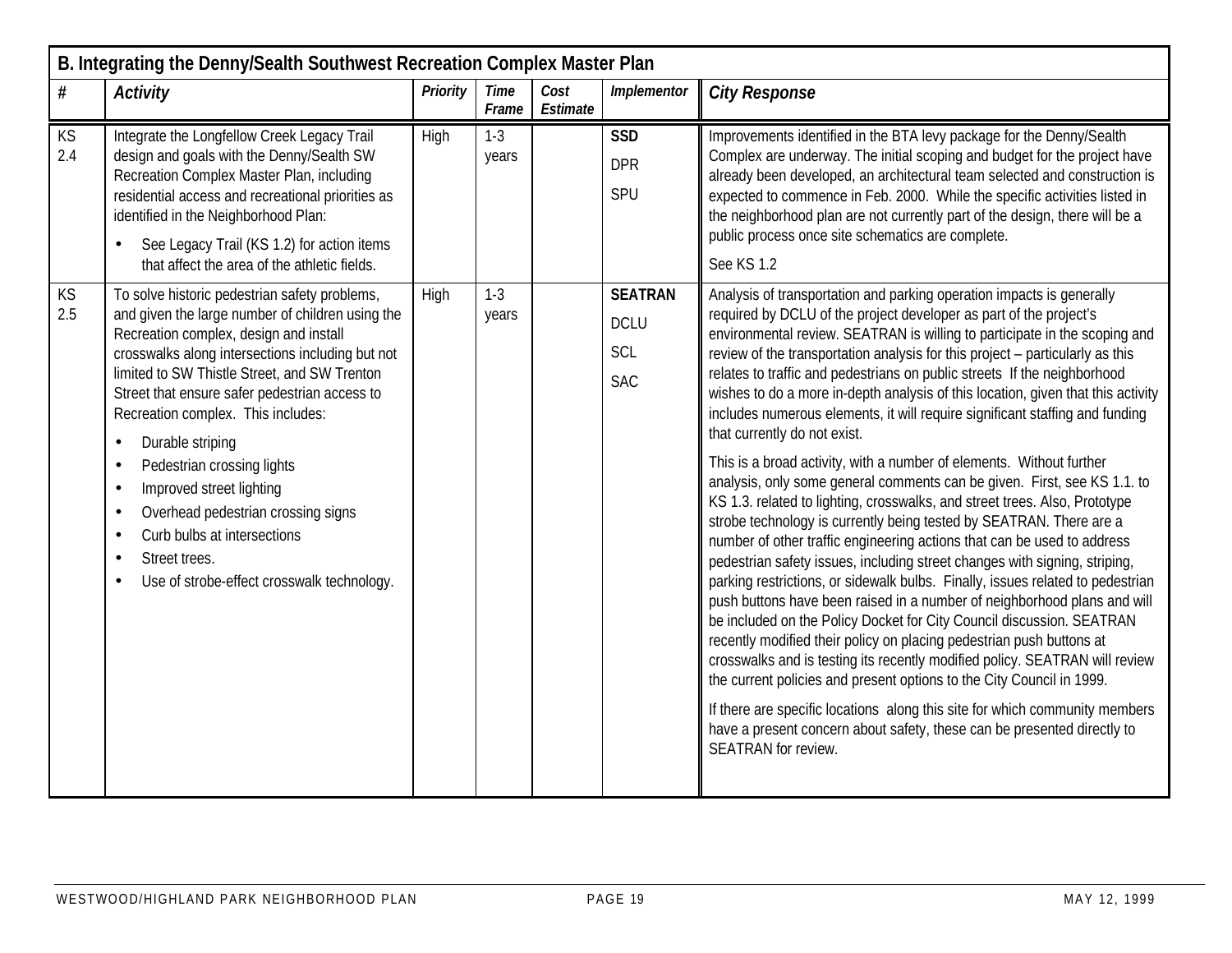|                  | B. Integrating the Denny/Sealth Southwest Recreation Complex Master Plan                                                                                                                                                                                                                                                                                                              |          |                      |                  |                                |                                                                                                                                                                                                                                                                                                                                                                                                                                                                                                                                                                                                                                                                                                                                                |  |  |  |  |  |
|------------------|---------------------------------------------------------------------------------------------------------------------------------------------------------------------------------------------------------------------------------------------------------------------------------------------------------------------------------------------------------------------------------------|----------|----------------------|------------------|--------------------------------|------------------------------------------------------------------------------------------------------------------------------------------------------------------------------------------------------------------------------------------------------------------------------------------------------------------------------------------------------------------------------------------------------------------------------------------------------------------------------------------------------------------------------------------------------------------------------------------------------------------------------------------------------------------------------------------------------------------------------------------------|--|--|--|--|--|
| $\#$             | <b>Activity</b>                                                                                                                                                                                                                                                                                                                                                                       | Priority | <b>Time</b><br>Frame | Cost<br>Estimate | Implementor                    | <b>City Response</b>                                                                                                                                                                                                                                                                                                                                                                                                                                                                                                                                                                                                                                                                                                                           |  |  |  |  |  |
| KS<br>2.6        | Develop site Master Plan to ensure safe<br>pedestrian access from the on-site parking areas<br>to the recreation areas of the Recreation<br>complex.                                                                                                                                                                                                                                  | High     | $1 - 3$<br>years     |                  | <b>SSD</b><br><b>SEATRAN</b>   | Development of parking, vehicle routing, and street improvements on-site<br>will be provided as required by DCLU and SEATRAN as part of the BTA<br>improvements. See KS 2.5.                                                                                                                                                                                                                                                                                                                                                                                                                                                                                                                                                                   |  |  |  |  |  |
|                  | <b>Community-based Initiatives</b>                                                                                                                                                                                                                                                                                                                                                    |          |                      |                  |                                |                                                                                                                                                                                                                                                                                                                                                                                                                                                                                                                                                                                                                                                                                                                                                |  |  |  |  |  |
| <b>KS</b><br>2.7 | Create continuing and self-governing<br>stewardship body to monitor and maintain<br>Recreation complex's exterior areas for litter,<br>safety, teen work training, and event-day traffic<br>and crowd control. This may be part of an<br>existing Sealth High School initiative led by<br>sports team staff.                                                                          | Low      | $6 - 8$<br>years     |                  | Community<br><b>DPR</b><br>SSD | The city enthusiastically supports this recommendation to involve the<br>community in the operations of the recreation complex. This will be a<br>neighborhood-led activity, and the community should contact the individual<br>schools for participation. Also, the SW Community Center Advisory Council<br>serves in this capacity for the community center and DPR-related activities.<br>They may be able to provide guidance on setting up an on-going<br>stewardship body.                                                                                                                                                                                                                                                               |  |  |  |  |  |
| KS<br>2.8        | In cooperation with Seattle Public Libraries,<br>consider future branch library on Campus.                                                                                                                                                                                                                                                                                            | Low      | $3-6$<br>years       |                  | SPL                            | While not at this exact location, the existing SW Branch at 9010 35th<br>Avenue SW will be expanded in 2004 as part of the "Libraries for All" plan.<br>The expansion of operating hours at the Southwest Branch Library, at 9010<br>35th Avenue SW, is scheduled for January 2000 as part of the endorsed<br>2000 budget for the Library. Hours will expand from the current 51 hours<br>per week to 60 hours per week. This branch is in close proximity to the<br>proposed Denny/Sealth complex. The Library will collaborate with<br>neighborhood planning efforts to provide computer access to the library's<br>catalog as part of any redevelopment of the community center (i.e., if the<br>community center develops a computer lab). |  |  |  |  |  |
|                  | Transportation & Parking - Comprehensive Access / Circulation Plan                                                                                                                                                                                                                                                                                                                    |          |                      |                  |                                |                                                                                                                                                                                                                                                                                                                                                                                                                                                                                                                                                                                                                                                                                                                                                |  |  |  |  |  |
| $KS$<br>2.9      | In order to address the parking and congestion<br>impacts associated with the facility, conduct a<br>project-oriented circulation study encompassing<br>vehicular and pedestrian access and parking<br>(management), to assess:<br>Event-generated vehicle access and<br>parking under SW Recreation Complex<br>Master Plan.<br>Non-event generated recreational vehicle<br>$\bullet$ | High     | $1 - 3$<br>years     |                  | <b>DCLU</b><br><b>SEATRAN</b>  | This activity is very broad and includes a number of complex elements that<br>will require additional analysis. Currently, funding does not exist for the<br>type of analysis that would be needed. Opportunities may exist for<br>transportation analysis through the redevelopment. The DCLU Master Use<br>Permitting process considers parking, transportation, and vehicular and<br>pedestrian access and circulation. See KS 2.5.<br>SEATRAN will be involved in reviewing this proposal (design and operation<br>of the sports complex) - particularly as this relates to traffic and pedestrians<br>on public streets. If there are locations along this site which present a                                                           |  |  |  |  |  |
|                  | access and parking under SW Recreation<br>Complex Master Plan.                                                                                                                                                                                                                                                                                                                        |          |                      |                  |                                | current safety concern this information can be presented directly to<br>SEATRAN for review.                                                                                                                                                                                                                                                                                                                                                                                                                                                                                                                                                                                                                                                    |  |  |  |  |  |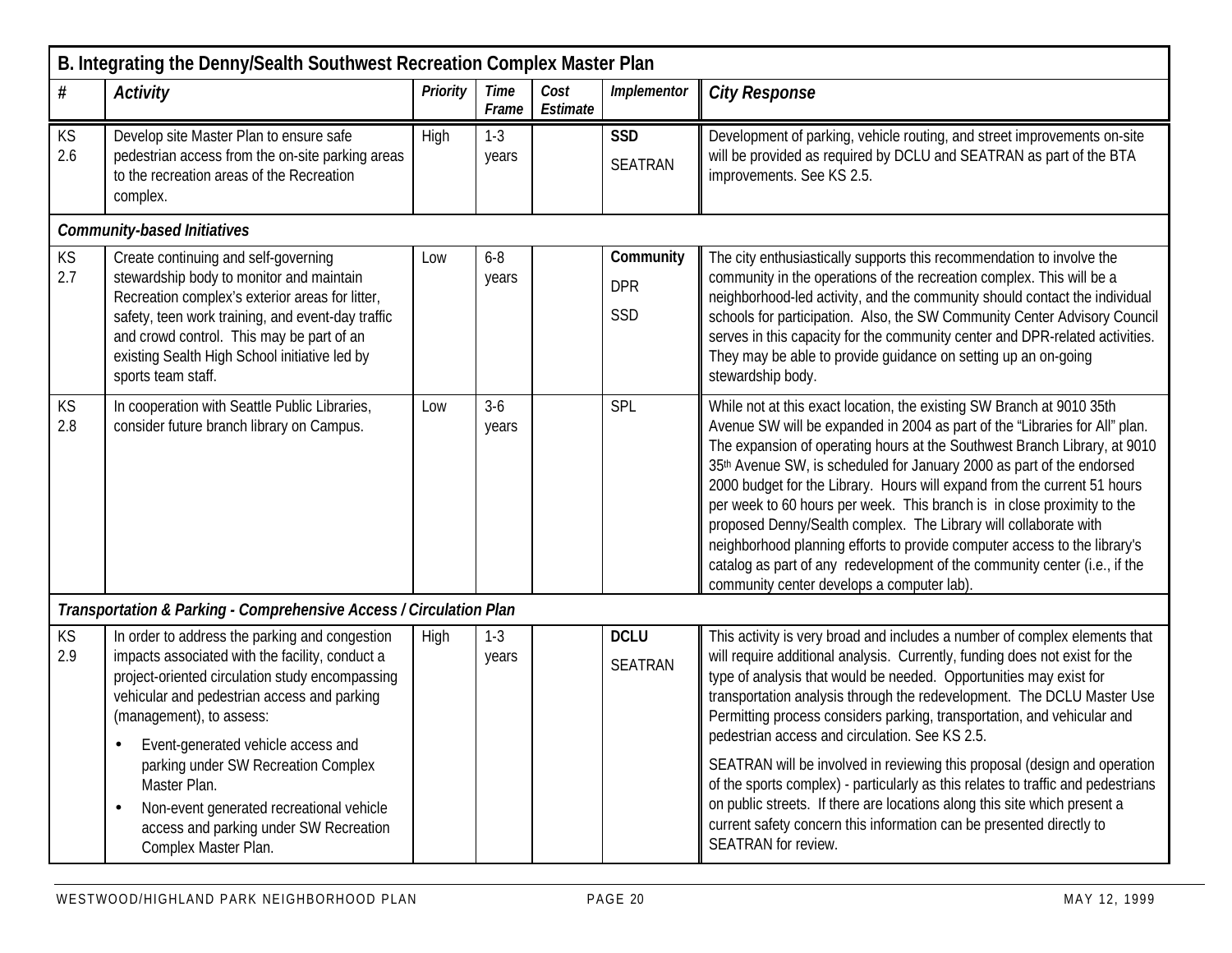|                   | B. Integrating the Denny/Sealth Southwest Recreation Complex Master Plan                                                                                                                                                                                                                                                                                                                                                                                                                                                                                                                                                                                                              |          |                      |                  |                               |                                                                                                                                                                                                                                                                                                                                                                                                                                     |  |  |  |  |  |
|-------------------|---------------------------------------------------------------------------------------------------------------------------------------------------------------------------------------------------------------------------------------------------------------------------------------------------------------------------------------------------------------------------------------------------------------------------------------------------------------------------------------------------------------------------------------------------------------------------------------------------------------------------------------------------------------------------------------|----------|----------------------|------------------|-------------------------------|-------------------------------------------------------------------------------------------------------------------------------------------------------------------------------------------------------------------------------------------------------------------------------------------------------------------------------------------------------------------------------------------------------------------------------------|--|--|--|--|--|
| #                 | <b>Activity</b>                                                                                                                                                                                                                                                                                                                                                                                                                                                                                                                                                                                                                                                                       | Priority | <b>Time</b><br>Frame | Cost<br>Estimate | Implementor                   | <b>City Response</b>                                                                                                                                                                                                                                                                                                                                                                                                                |  |  |  |  |  |
| KS<br>2.10        | With above data, create Transportation Plan<br>to:<br>Secure residents' access to on-street<br>parking during events.<br>Maintain free movement during events.<br>Offer, where assessment shows<br>necessary, additional parking and transit<br>service, including temporary stops and<br>bus idling areas.<br>Include an agreement with Westwood<br>Town Center to provide event-day<br>parking at Westwood Town Center<br>nearest to recreation complex, with<br>crowd and traffic personnel.<br>Provide safe pedestrian access at all<br>times.<br>Provide traffic calming measures at all<br>times, including speed control on SW<br>Thistle Street, in downhill parts of street. | High     | $1-3$<br>years       |                  | <b>DCLU</b><br><b>SEATRAN</b> | See KS 2.9.<br>The City is supportive of this recommendation. However, developing a<br>transportation plan is an expensive and complex activity and funding for this<br>activity has not been identified. The NMF may be a source of funds to<br>pursue this activity. Also see KS 2.9.<br>The transit elements of this activity will be forwarded to Metro. See KS<br>1.18.                                                        |  |  |  |  |  |
| <b>KS</b><br>2.11 | Include street light improvements.<br>Provide increased event-day transit service.                                                                                                                                                                                                                                                                                                                                                                                                                                                                                                                                                                                                    | Med.     | $2 - 4$<br>years     |                  | Metro                         | See KS 1.18. Also, the neighborhood might pursue this activity for transit<br>service through involvement in the SSD site planning process. See KS 2.5<br>and KS 2.6.                                                                                                                                                                                                                                                               |  |  |  |  |  |
| KS<br>2.12        | Design and install road configuration<br>improvements to enhance vehicle movement<br>and to reduce back up at specific intersections:<br>Left turn pockets and lights at intersection of<br>Delridge Way SW and SW Thistle Street<br>Left turn pockets and lights at intersection of<br>35th Avenue SW and SW Thistle Street                                                                                                                                                                                                                                                                                                                                                          | High     | $1-3$<br>years       |                  | <b>SEATRAN</b>                | Implementing this activity may be feasible, and SEATRAN will look at these<br>locations in 1999. To perform a review meaningful to the community, it<br>would be very helpful to get the name and phone number of a community<br>contact who can share more information about the problems at these<br>locations. The community is encouraged to contact SEATRAN's<br>neighborhood traffic program to initiate a review by SEATRAN. |  |  |  |  |  |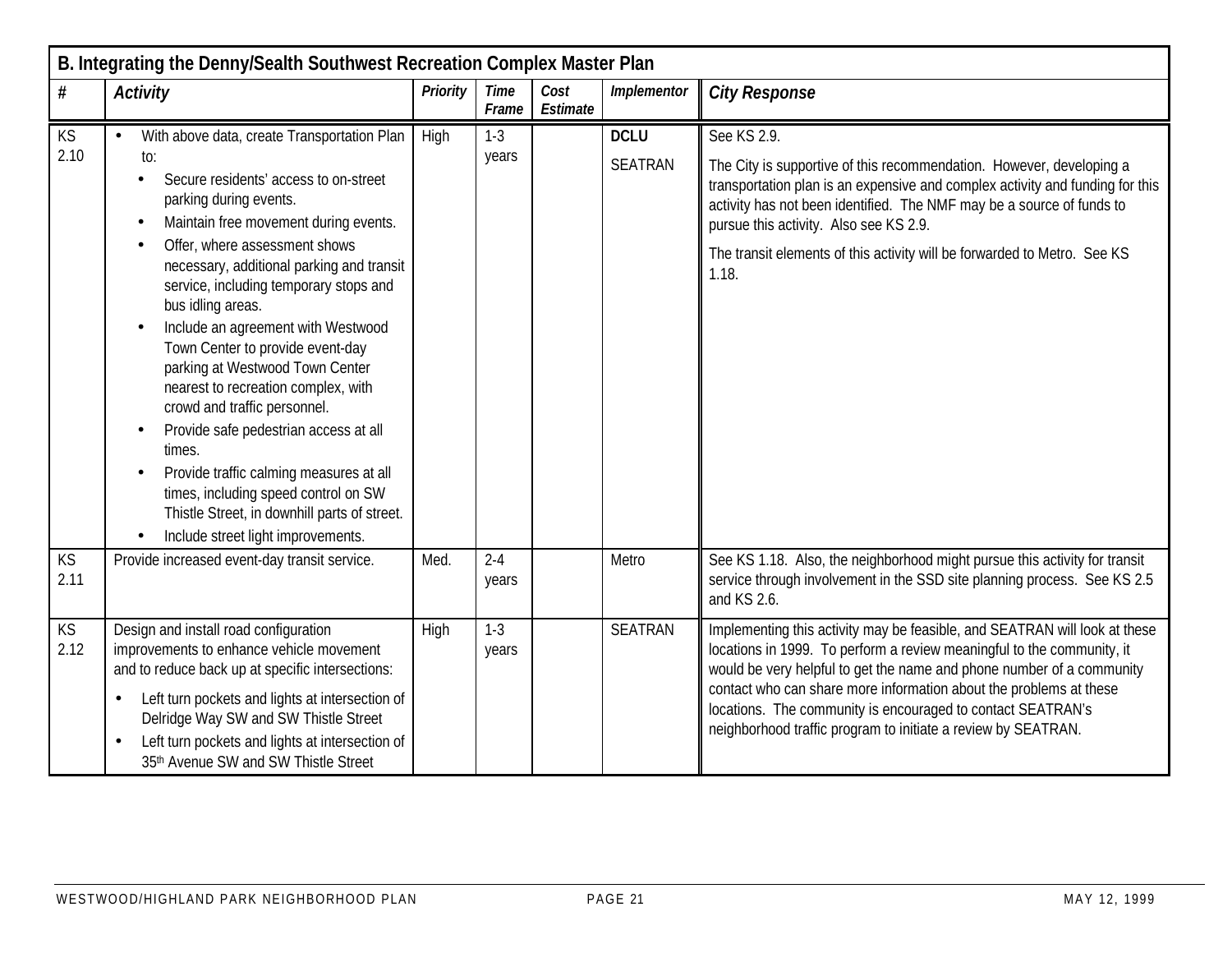The area bounded by SW Henderson Street, 15<sup>th</sup> Avenue SW, SW Roxbury Street, and 20<sup>th</sup> Avenue SW is the core of the Westwood/Highland Park Urban Village. While Westwood Town Center provides many regional services, the Triangle Commercial Core (16th Avenue SW) has unique offerings and some local services different from the Westwood Town Center. The area can bring more business and activity to the Urban Village, and can support increased residential density, with some specific improvements such as physical strategies, business infill strategies, parking, traffic management, design guidelines with particular emphasis on gateways, pedestrian and transit improvements.

# *Integrated City Response*

0This strategy is consistent with the Comprehensive Plan. The Executive supports this strategy to strengthen and foster this unique, pedestrian-oriented commercial core. Some activities directly related to this key strategy are SPD's work with the community to identify problem areas, and SEATRAN's commitment to performing some site reviews of crosswalks in 1999. Also, opportunities for design review in the Westwood/Highland Park urban village may become available through DCLU's evaluation of their design review thresholds citywide.

The Executive will review the recommendations in all the neighborhood plans for creating and strengthening existing business districts and the current policies, tools, and resources available to the City to assist in those efforts. The Executive will provide their analysis and recommendations on how they can respond to these neighborhood requests, including any new options, opportunities and strategies that should be explored to the Council by the end of the second quarter of 2000.

While directed toward a single goal, the individual activities in this strategy could be implemented independently of one another. Priorities will need to be identified through the City's sector work programs to focus City efforts once resources are identified and become available.

#### **Lead Department:** SEATRAN

**Participating Departments:** SEATRAN, DON, SCL, SPD, SPU, Metro, DCLU, OED

#### *Activities Already Underway*

1. SEATRAN is testing a strobe crosswalk on James Street, near Seattle University. This will help to determine feasibility of Activity KS 3.0 and KS 3.8.

2. SEATRAN is finishing a tree planting and sidewalk replacement project at SW Cambridge Street.

3. SPD is currently working with the community to identify problem areas in the Triangle Commercial Core (Activity KS 3.10).

3. The City Council passed a resolution authorizing the appropriation of \$20,000 of Early Implementation Funds for Community Signs and Kiosks (Activity 3.4).

4. The City Council passed a resolution authorizing the appropriation of \$10, 000 of Early Implementation Funds for improvements to the 'Triangle Park' (Activity 3.7).

#### *Tasks to be Undertaken in 1999-2000*

1. SEATRAN will perform a crosswalk review at 16th Avenue SW - mid-block at the Salvation Army building. (Activity KS 3.8).

2. SEATRAN will examine the intersection at 17<sup>th</sup> Avenue SW at SW Roxbury Street (Activity KS 3.12) and the 5-way intersection located at Delridge Way SW and 17 th Avenue SW, and SW Cambridge Street in 1999. (Activity KS 3.0, 3.1, and 3.13)

3. DCLU will evaluate the design review thresholds that apply city-wide in 1999. (Activity KS 3.15)

4. Identify those activities in this Key Strategy that are good candidates for next steps for implementation considering priorities, possible funding sources and departmental staffing capabilities through the SW Sector work program.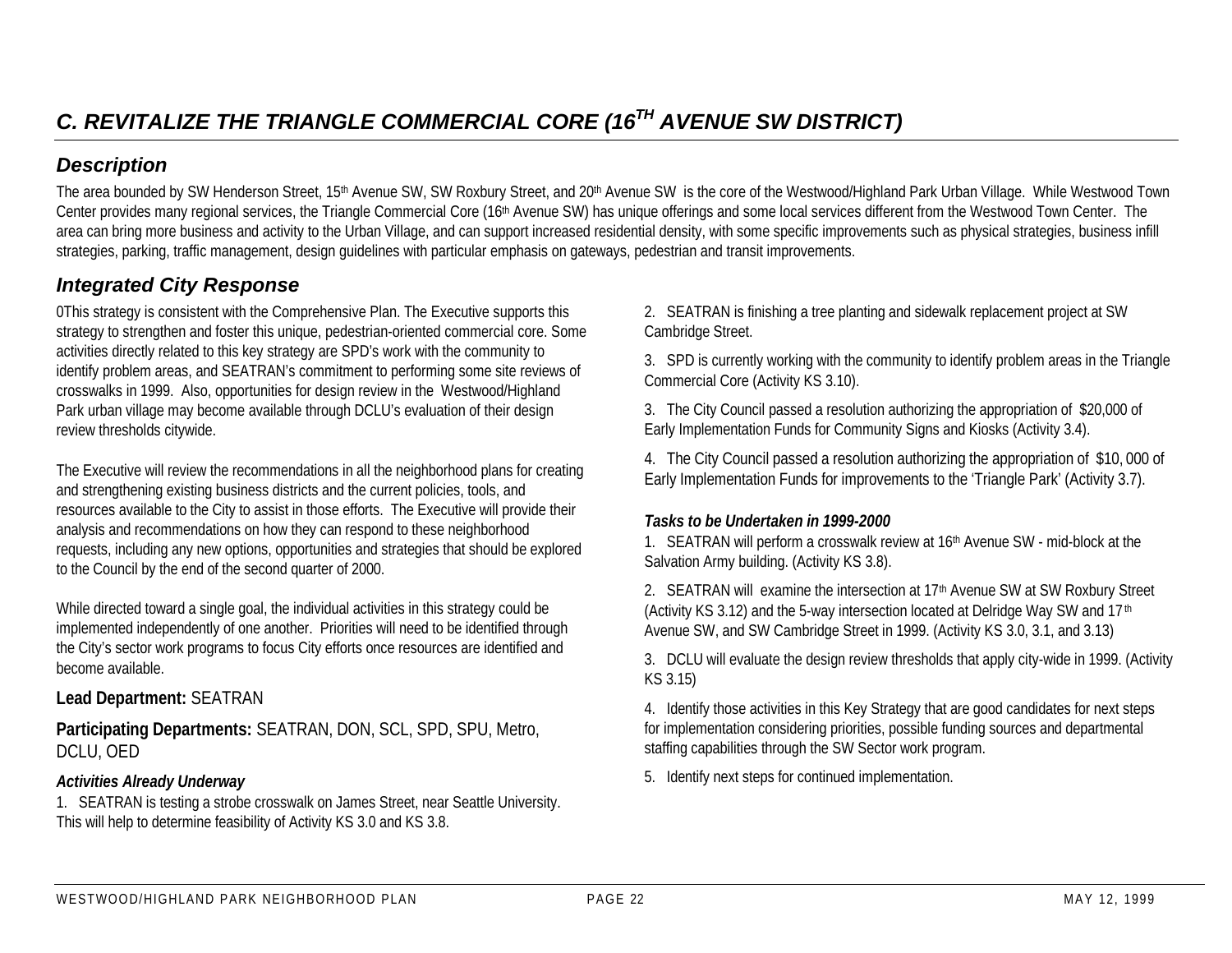| C. Revitalize the Triangle Commercial Core (the 16th Avenue SW Business District) |          |                      |                  |             |                      |  |  |  |
|-----------------------------------------------------------------------------------|----------|----------------------|------------------|-------------|----------------------|--|--|--|
| Activity                                                                          | Priority | <b>Time</b><br>Frame | Cost<br>Estimate | Implementor | <b>City Response</b> |  |  |  |

|               | Pedestrian Amenities, Parks, & Open Space                                                                                                                                                                                                                                                                                                                                      |      |                  |  |                                           |                                                                                                                                                                                                                                                                                                                                                                                                                                                                                                                                                                                                                                                                                                                                                                                                                                                                                                                                                                                 |  |  |  |  |  |
|---------------|--------------------------------------------------------------------------------------------------------------------------------------------------------------------------------------------------------------------------------------------------------------------------------------------------------------------------------------------------------------------------------|------|------------------|--|-------------------------------------------|---------------------------------------------------------------------------------------------------------------------------------------------------------------------------------------------------------------------------------------------------------------------------------------------------------------------------------------------------------------------------------------------------------------------------------------------------------------------------------------------------------------------------------------------------------------------------------------------------------------------------------------------------------------------------------------------------------------------------------------------------------------------------------------------------------------------------------------------------------------------------------------------------------------------------------------------------------------------------------|--|--|--|--|--|
| KS 3.0        | Install strobe effect crosswalk at 5-way<br>intersection of Delridge Way SW, 17 <sup>th</sup> Avenue<br>SW, and SW Cambridge Street                                                                                                                                                                                                                                            | High | $1-3$<br>years   |  | Community<br><b>SEATRAN</b>               | SEATRAN is testing a strobe crosswalk on James Street, near Seattle<br>University. This will help to determine feasibility of this activity, and activity<br>KS 3.8. See KS 2.5. Also, SEATRAN would want to review suggested<br>changes to ensure that they would not present safety or operational<br>problems in the street or right-of-way.                                                                                                                                                                                                                                                                                                                                                                                                                                                                                                                                                                                                                                 |  |  |  |  |  |
| <b>KS 3.1</b> | Install planters, and upgraded surfaces on<br>pedestrian island at crosswalk of 5-way<br>intersection.                                                                                                                                                                                                                                                                         | Med. | $3 - 5$<br>years |  | Community<br><b>SEATRAN</b>               | Improvements like these would need to be neighborhood-led. One possible<br>resource could be an NMF grant. SEATRAN will be involved in reviewing<br>this proposal to ensure that they would not present safety or operational<br>problems in the street or right-of-way.                                                                                                                                                                                                                                                                                                                                                                                                                                                                                                                                                                                                                                                                                                        |  |  |  |  |  |
| KS 3.2        | Reconfigure planter at SW Roxbury Street and<br>16th Avenue SW, to "activate" the existing public<br>plaza. Consider allowing small drive-up or walk-<br>up commercial uses to replace underutilized<br>public plaza.                                                                                                                                                          | Med. | $3-5$<br>years   |  | Community<br><b>SEATRAN</b><br><b>OED</b> | Planter: The neighborhood should consider working with the NDM to further<br>refine this activity.<br>This parcel is City owned property and the current zoning is NC2-40.<br>Therefore, the types of small commercial uses suggested in the activity are<br>allowed, including drive-through businesses. However, some difficulties<br>may present themselves during the permitting process. These include the<br>small size of the parcel for accommodating a business, and the high<br>volumes of traffic that would potentially make a walk-up business not<br>feasible at this location. While this activity will be neighborhood-led,<br>SEATRAN would want to review suggested changes to ensure that they<br>would not present safety or operational problems in the street or right-of-<br>way. Also the neighborhood may want to consider working with OED and<br>any local business organizations that may provide support for recruiting the<br>desired businesses. |  |  |  |  |  |
| KS 3.3        | Street trees in Commercial Core presently block<br>merchant's signs and tree roots buckle<br>sidewalks. Perform survey and study of street<br>trees to bring comprehensive and permanent<br>solution to conflict. This is specific to the three<br>block area Commercial Core area bounded by<br>SW Roxbury Street, 17th Avenue SW, 15th<br>Avenue SW, and SW Cambridge Street | High | $1-3$<br>years   |  | <b>SEATRAN</b><br>Community               | The City is interested in helping those merchants who have their signs<br>blocked by city trees and to fix sidewalk problems caused by city trees.<br>SEATRAN encourages the neighborhood to inform SEATRAN;s Arborist<br>Office about the problem locations involving city street trees. The arborist<br>will review identified locations, where feasible trim the trees and help identify<br>other solutions.                                                                                                                                                                                                                                                                                                                                                                                                                                                                                                                                                                 |  |  |  |  |  |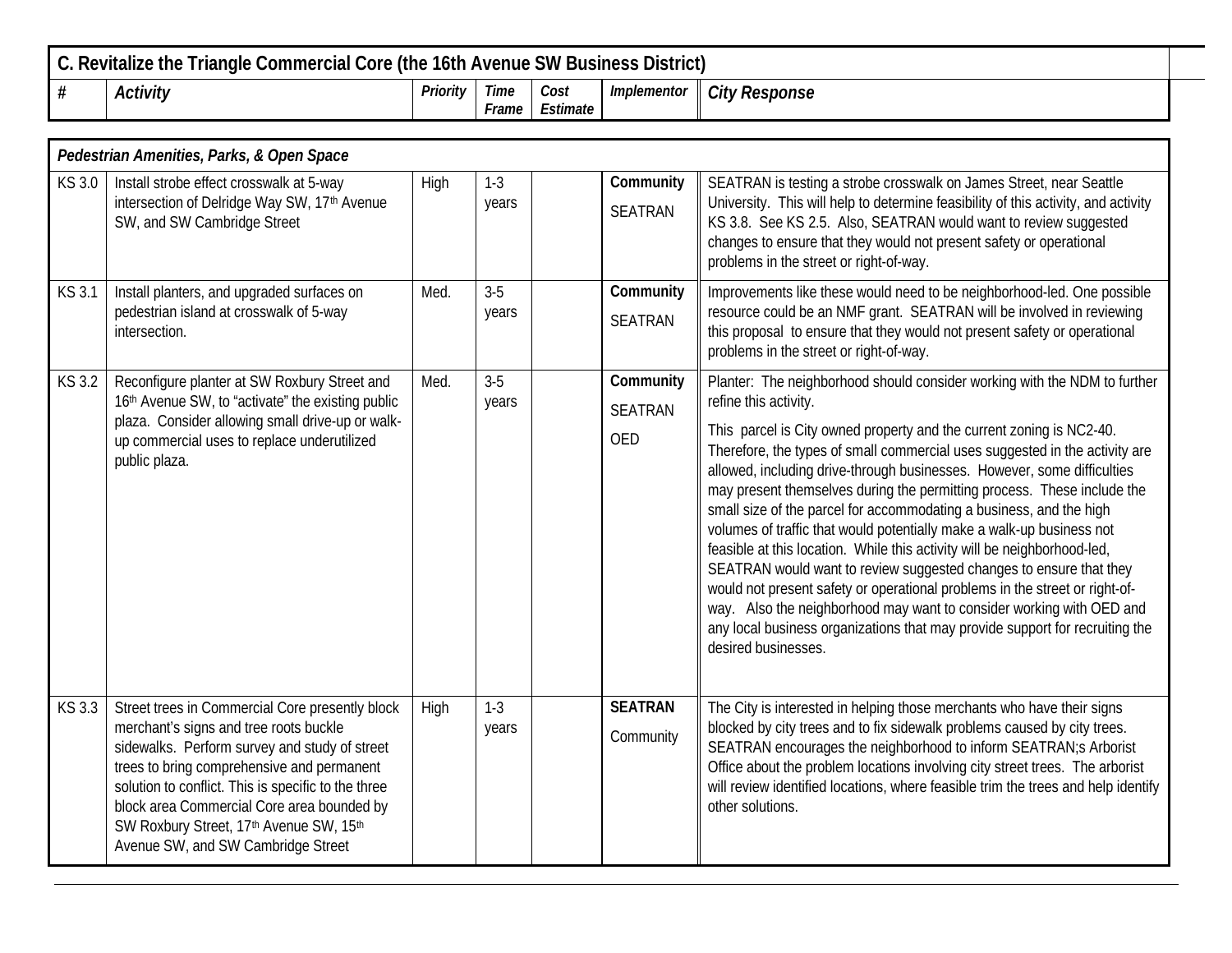|              | C. Revitalize the Triangle Commercial Core (the 16th Avenue SW Business District)                                                                                                                                                                                                          |          |                      |                  |                                                                |                                                                                                                                                                                                                                                                                                                                                                                                                                                                                                                                                                                                                                                                                                                                                                                                                                                                                                                                                                                                                                                                                                                                                                                                                                                                                                                                                                                                                         |  |  |  |  |  |
|--------------|--------------------------------------------------------------------------------------------------------------------------------------------------------------------------------------------------------------------------------------------------------------------------------------------|----------|----------------------|------------------|----------------------------------------------------------------|-------------------------------------------------------------------------------------------------------------------------------------------------------------------------------------------------------------------------------------------------------------------------------------------------------------------------------------------------------------------------------------------------------------------------------------------------------------------------------------------------------------------------------------------------------------------------------------------------------------------------------------------------------------------------------------------------------------------------------------------------------------------------------------------------------------------------------------------------------------------------------------------------------------------------------------------------------------------------------------------------------------------------------------------------------------------------------------------------------------------------------------------------------------------------------------------------------------------------------------------------------------------------------------------------------------------------------------------------------------------------------------------------------------------------|--|--|--|--|--|
| #            | Activity                                                                                                                                                                                                                                                                                   | Priority | <b>Time</b><br>Frame | Cost<br>Estimate | Implementor                                                    | <b>City Response</b>                                                                                                                                                                                                                                                                                                                                                                                                                                                                                                                                                                                                                                                                                                                                                                                                                                                                                                                                                                                                                                                                                                                                                                                                                                                                                                                                                                                                    |  |  |  |  |  |
| <b>KS3.4</b> | Develop signage at welcome points in<br>Commercial Core, at 16th Avenue SW and SW<br>Roxbury; at SW Barton Street and Delridge Way<br>SW. Install benches at locations where<br>Longfellow Creek Legacy Trail is in Commercial<br>Core, and at public parks and welcome sign<br>locations. | Med.     | $3-5$<br>years       |                  | <b>DON</b><br><b>OED</b><br>Community<br>SEATRAN<br><b>SAC</b> | The City Council passed a resolution in June 1999 authorizing the<br>appropriation of \$20,000 in EIF for Community Signs and Kiosks. _This EIF<br>project will create and install signs and information kiosks to serve as<br>gateways to the Westwood and Highland Park communities. The project is<br>scheduled for completion by August 1999. DON's budget authority will be<br>increased by \$20,000 and the funds will be disbursed to the Delridge<br>Neighborhood Development Association for project implementation<br>pursuant to the scope of work and contract negotiated with DON and as<br>defined in this resolution.<br>Additional opportunities may exist through OED's contract with NBC. NBC<br>can help the community develop project and funding strategies for<br>implementing this activity. The NMF may be a source of funding for<br>benches. - See KS 1.17 for more information on NBC. OED's 'Main Street"<br>program and SAC may also provide technical assistance for developing<br>ideas for streetscape improvements and gateways. OED would be happy to<br>discuss with neighborhood representative how the Main Street Program<br>might address streetscape issues and gateways.<br>As these projects would likely be in the right-of-way, SEATRAN will be<br>involved in the review of the suggested changes to ensure that they would<br>not present safety or operational problems. |  |  |  |  |  |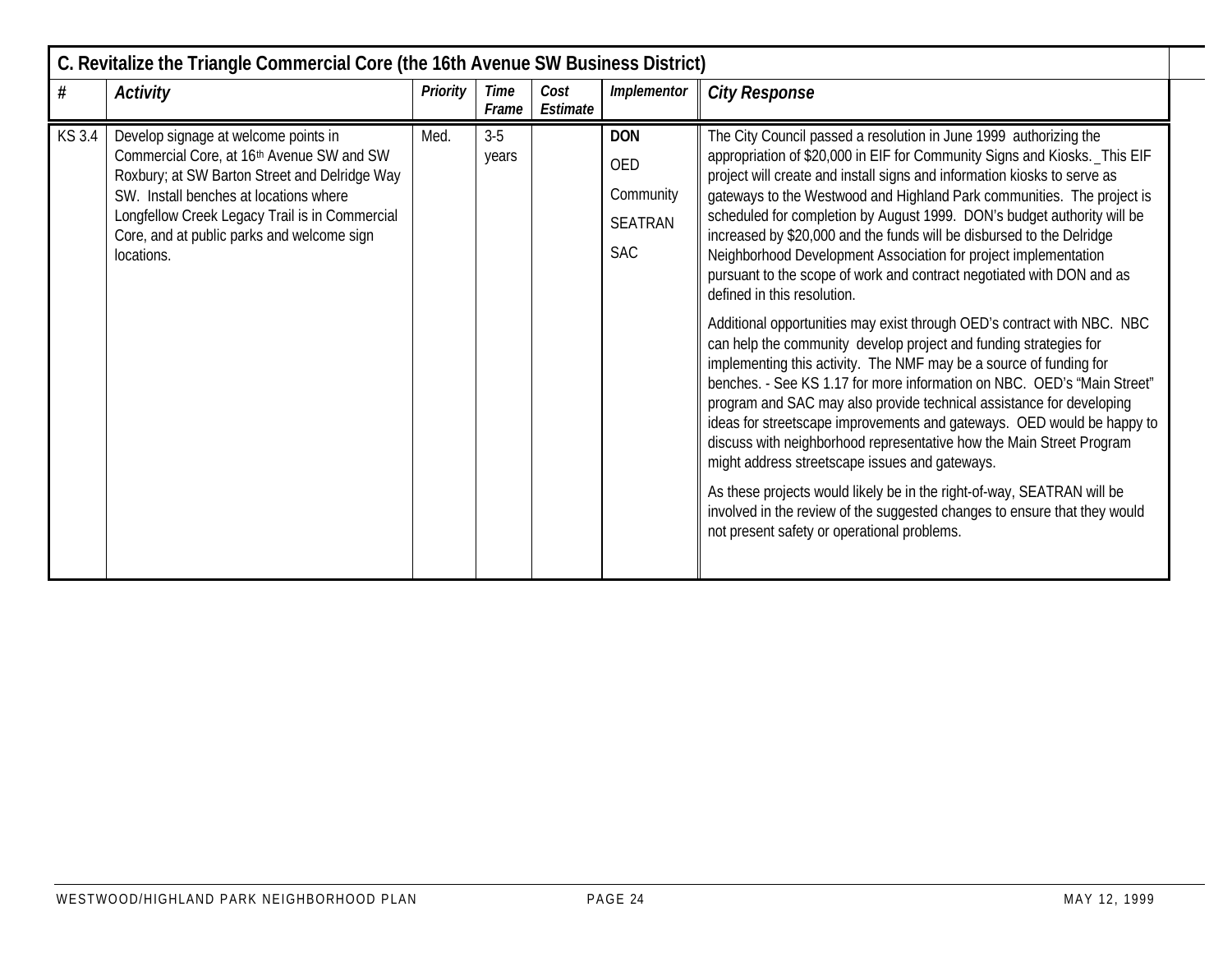|        | C. Revitalize the Triangle Commercial Core (the 16th Avenue SW Business District)                                                                                          |                 |                      |                  |                             |                                                                                                                                                                                                                                                                                                                                                                                                                                                                                                                                                                                                                                                                                                                                                                                                                                                                                                                                                                                                                                                                                                    |  |  |  |  |  |
|--------|----------------------------------------------------------------------------------------------------------------------------------------------------------------------------|-----------------|----------------------|------------------|-----------------------------|----------------------------------------------------------------------------------------------------------------------------------------------------------------------------------------------------------------------------------------------------------------------------------------------------------------------------------------------------------------------------------------------------------------------------------------------------------------------------------------------------------------------------------------------------------------------------------------------------------------------------------------------------------------------------------------------------------------------------------------------------------------------------------------------------------------------------------------------------------------------------------------------------------------------------------------------------------------------------------------------------------------------------------------------------------------------------------------------------|--|--|--|--|--|
| #      | <b>Activity</b>                                                                                                                                                            | <b>Priority</b> | <b>Time</b><br>Frame | Cost<br>Estimate | Implementor                 | <b>City Response</b>                                                                                                                                                                                                                                                                                                                                                                                                                                                                                                                                                                                                                                                                                                                                                                                                                                                                                                                                                                                                                                                                               |  |  |  |  |  |
| KS 3.5 | Develop parking alternatives including on-<br>street angle parking, and off-street options,<br>as quided by the business association.                                      | Med.            | $3 - 5$<br>years     |                  | <b>SEATRAN</b><br>Community | There are numerous parking management strategies that might address this<br>activity. Formation of a BIA or Parking Management Association would be<br>an important step for the community.                                                                                                                                                                                                                                                                                                                                                                                                                                                                                                                                                                                                                                                                                                                                                                                                                                                                                                        |  |  |  |  |  |
|        | Work with property owners to seek parking<br>$\bullet$<br>solutions and pedestrian connections<br>between the buildings and between<br>Delridge Way SW and 16th Avenue SW. |                 |                      |                  |                             | In many locations, the installation of angle parking can be a challenge.<br>Angled parking is generally pursued to increase parking supply. This<br>strategy works best on streets that are fairly wide, can accommodate angle<br>parking on one side, and keep parallel parking on the other. Where angle<br>parking is put in at the cost of removing parallel parking from the other side<br>of the street, there tends to be little parking gain. In general, in order to<br>maintain two-way flow on a street, to install angle parking on one side, and<br>to retain the parallel parking on the other side, a street needs to be about 50<br>feet wide. It will be important for the neighborhood to work with residents,<br>affected business, and property owners when proposing large parking<br>changes to develop a strong and clear consensus among those affected. If<br>there are specific locations where community members would like to make<br>suggestions for improving operation of the on-street parking, SEATRAN can<br>provide feedback on the workability of these ideas. |  |  |  |  |  |
|        |                                                                                                                                                                            |                 |                      |                  |                             | SEATRAN agrees that it would be helpful to the business area to be able to<br>develop and implement its own parking management program. SEATRAN<br>does not have the resources to develop parking management programs for<br>business areas. If area businesses want to pursue this, one possible<br>resource could be a NMF grant. Another might be through OED and its<br>contract with the Neighborhood Business Council.                                                                                                                                                                                                                                                                                                                                                                                                                                                                                                                                                                                                                                                                       |  |  |  |  |  |
|        |                                                                                                                                                                            |                 |                      |                  |                             | A number of different methods might be used to foster parking solutions and<br>pedestrian connections. If a BIA is formed they would be an appropriate<br>group to begin discussions with property owners. Another opportunity<br>would be to work with the NDM to facilitate discussions with the property<br>owners on possible solutions and pedestrian improvements. A NMF would<br>be a possible funding source for identified improvements.                                                                                                                                                                                                                                                                                                                                                                                                                                                                                                                                                                                                                                                  |  |  |  |  |  |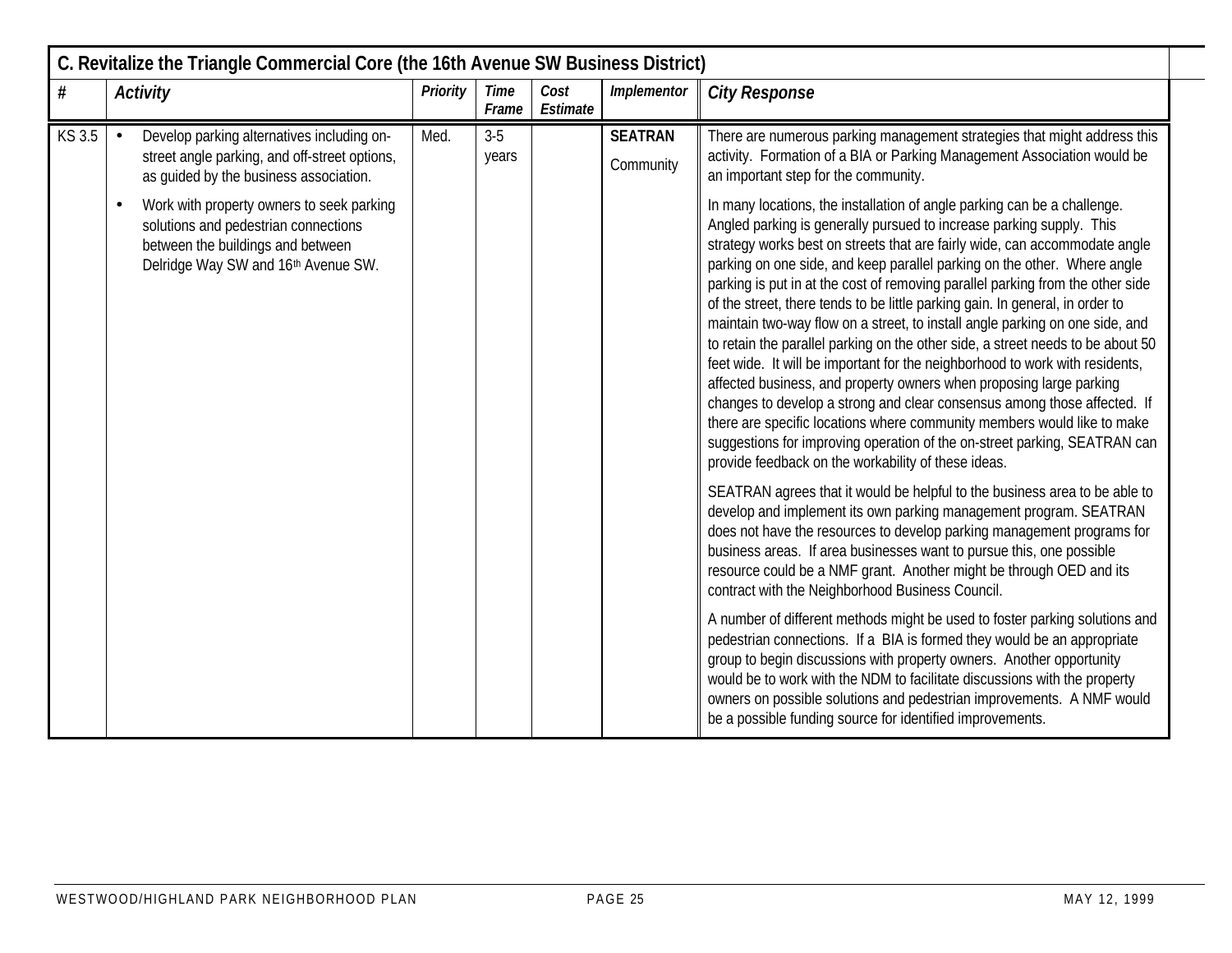|                      | C. Revitalize the Triangle Commercial Core (the 16th Avenue SW Business District)                                                                                                                                                                                                                                                                                                                                                                                                                                                                                              |          |                      |                  |                                                         |                                                                                                                                                                                                                                                                                                                                                                                                                                                       |  |  |  |  |
|----------------------|--------------------------------------------------------------------------------------------------------------------------------------------------------------------------------------------------------------------------------------------------------------------------------------------------------------------------------------------------------------------------------------------------------------------------------------------------------------------------------------------------------------------------------------------------------------------------------|----------|----------------------|------------------|---------------------------------------------------------|-------------------------------------------------------------------------------------------------------------------------------------------------------------------------------------------------------------------------------------------------------------------------------------------------------------------------------------------------------------------------------------------------------------------------------------------------------|--|--|--|--|
| $\#$                 | Activity                                                                                                                                                                                                                                                                                                                                                                                                                                                                                                                                                                       | Priority | <b>Time</b><br>Frame | Cost<br>Estimate | Implementor                                             | <b>City Response</b>                                                                                                                                                                                                                                                                                                                                                                                                                                  |  |  |  |  |
| KS 3.6               | Develop a gateway at the intersection of<br>Delridge Way SW, SW Roxbury Street, and 16th<br>Avenue SW. Install decorative crosswalks,<br>welcoming signage, planters, other landscape<br>treatments, and ancillary public amenities such<br>as banners and hanging flower baskets.                                                                                                                                                                                                                                                                                             | Med.     | $3-6$<br>years       |                  | <b>DON</b><br><b>SEATRAN</b><br>Community<br><b>SAC</b> | A NMF grant may be a possible source of funding for the items listed in this<br>recommendation. While DON is the lead, SEATRAN will be involved in the<br>review of any proposals that impact the right-of-way (before final submittal<br>for funding if possible) to ensure that it would not present safety or<br>operational problems.<br>See KS 3.4.                                                                                              |  |  |  |  |
| <b>KS 3.7</b>        | Add benches to the triangular-shaped park at<br>the intersection of 18th Avenue SW, SW Barton<br>Street, and Delridge Way SW, in a way that<br>respects the existing veteran's monument.                                                                                                                                                                                                                                                                                                                                                                                       | Med.     | $3-6$<br>years       |                  | <b>DON</b><br>Community<br><b>Business</b><br>Group     | The City Council passed a resolution in July 1999 authorizing the<br>appropriation of \$10,000 in EIF for this "Triangle Park." The project will<br>enhance the existing landscaped triangle and transit stop located on<br>Delridge Way SW at SW Barton Street. Improvements include landscape<br>enhancements. SEATRAN will manage and implement the project. If<br>additional funds are necessary, the NMF may be a possible source of<br>funding. |  |  |  |  |
| <b>KS3.8</b>         | In partnership with the Salvation Army, and<br>timed to their capital improvement program,<br>develop pedestrian circulation and street<br>crossing solutions that meet the Salvation<br>Army's needs.<br>Install either strobe-effect or traditional<br>(street striped, blinking yellow light<br>overhead) mid-block crosswalk on 16th<br>Avenue SW at the Salvation Army's<br>building, to increase safety for children<br>crossing from human service organizations<br>on the west side of the street to the<br>recreational activities on the east side of the<br>street. | Med.     | $1-3$<br>years       |                  | <b>SEATRAN</b><br>Community                             | A crosswalk review will be performed for this location in 1999. See KS 1.1<br>related to crosswalks, and KS 2.5 related to strobe effect crosswalks.                                                                                                                                                                                                                                                                                                  |  |  |  |  |
| <b>Public Safety</b> |                                                                                                                                                                                                                                                                                                                                                                                                                                                                                                                                                                                |          |                      |                  |                                                         |                                                                                                                                                                                                                                                                                                                                                                                                                                                       |  |  |  |  |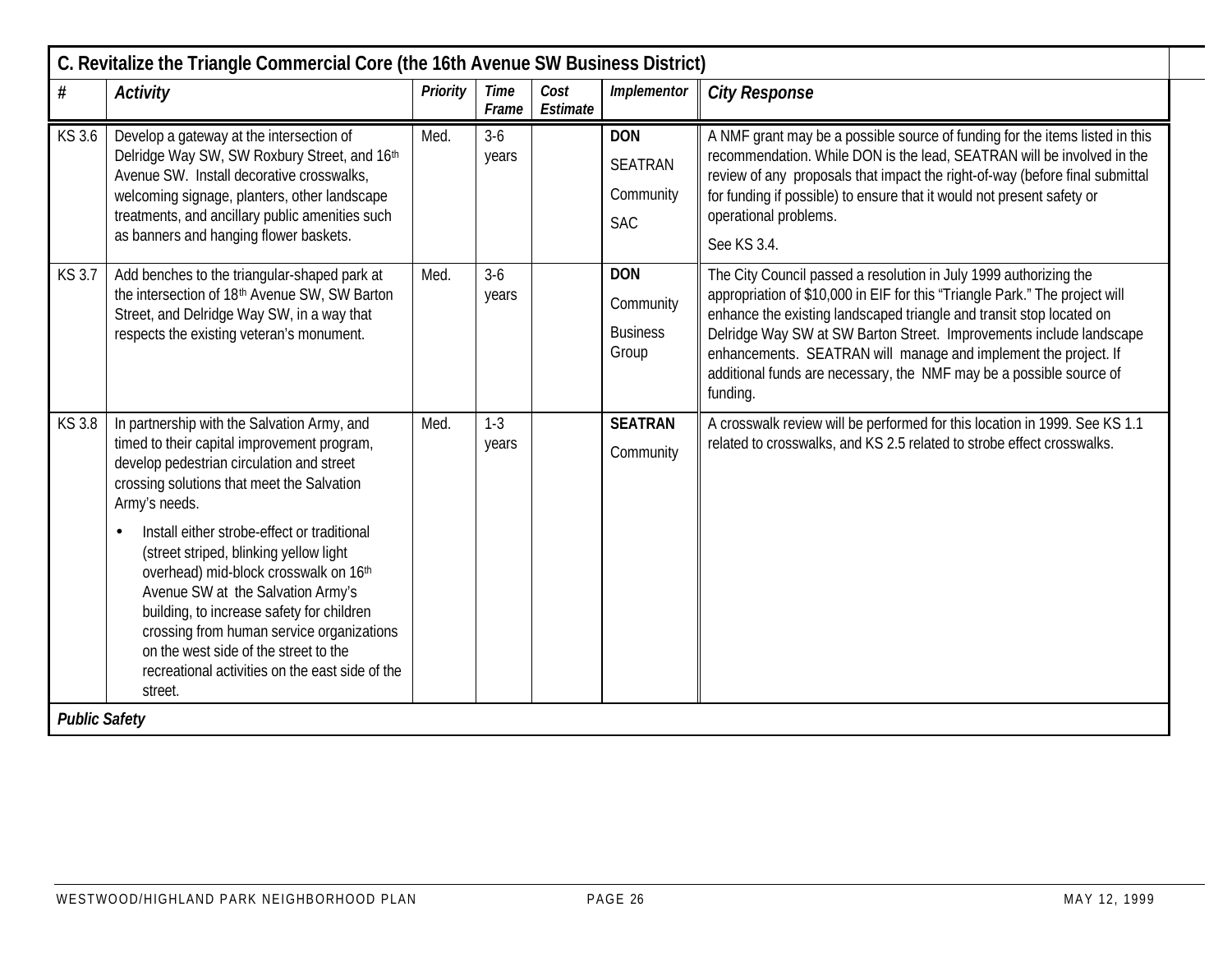|                   | C. Revitalize the Triangle Commercial Core (the 16th Avenue SW Business District)                                                                                                                                                                                                                                                                                                                                                                                                                                                                                                                                                                                                                                                                                                                                                                                                                                                                                                                     |          |                |                  |                                                  |                                                                                                                                                                                                                                                                                                                                                                                                                                                                                                                                                                                                                                                                                                                                                                                                                                                                                                                                                                                                                                                                                                                                                                                                                                                                                                                                                                                                                                                                                                                                                                                                                                                                                                                                                                                |
|-------------------|-------------------------------------------------------------------------------------------------------------------------------------------------------------------------------------------------------------------------------------------------------------------------------------------------------------------------------------------------------------------------------------------------------------------------------------------------------------------------------------------------------------------------------------------------------------------------------------------------------------------------------------------------------------------------------------------------------------------------------------------------------------------------------------------------------------------------------------------------------------------------------------------------------------------------------------------------------------------------------------------------------|----------|----------------|------------------|--------------------------------------------------|--------------------------------------------------------------------------------------------------------------------------------------------------------------------------------------------------------------------------------------------------------------------------------------------------------------------------------------------------------------------------------------------------------------------------------------------------------------------------------------------------------------------------------------------------------------------------------------------------------------------------------------------------------------------------------------------------------------------------------------------------------------------------------------------------------------------------------------------------------------------------------------------------------------------------------------------------------------------------------------------------------------------------------------------------------------------------------------------------------------------------------------------------------------------------------------------------------------------------------------------------------------------------------------------------------------------------------------------------------------------------------------------------------------------------------------------------------------------------------------------------------------------------------------------------------------------------------------------------------------------------------------------------------------------------------------------------------------------------------------------------------------------------------|
| $\#$              | <b>Activity</b>                                                                                                                                                                                                                                                                                                                                                                                                                                                                                                                                                                                                                                                                                                                                                                                                                                                                                                                                                                                       | Priority | Time<br>Frame  | Cost<br>Estimate | Implementor                                      | <b>City Response</b>                                                                                                                                                                                                                                                                                                                                                                                                                                                                                                                                                                                                                                                                                                                                                                                                                                                                                                                                                                                                                                                                                                                                                                                                                                                                                                                                                                                                                                                                                                                                                                                                                                                                                                                                                           |
| KS 3.9            | Improve all public rights-of-way in the Triangle<br>Commercial Core. Assist property owners with<br>alley lighting improvements, concentrating on<br>the alleys located between Delridge Way SW<br>and 16th Avenue SW.                                                                                                                                                                                                                                                                                                                                                                                                                                                                                                                                                                                                                                                                                                                                                                                | Low      | $3-5$<br>years |                  | <b>SEATRAN</b><br>SCL                            | The City is supportive of the neighborhood's interest in improving the public<br>rights-of-way in the Triangle Commercial Core. However, this activity needs<br>to be furthered refined for the City to begin considering implementation.<br>Working with the NDM, the next step would be for the neighborhood to work<br>with City departments to develop this concept into specific projects, and<br>then prioritize those projects.<br>For lighting issues, see in KS 1.1.                                                                                                                                                                                                                                                                                                                                                                                                                                                                                                                                                                                                                                                                                                                                                                                                                                                                                                                                                                                                                                                                                                                                                                                                                                                                                                  |
| <b>KS</b><br>3.10 | To address site-specific problems, including<br>retail locations and city parks, work with SPD to<br>first identify sites, then monitor loitering, to<br>change the public telephones to outgoing only,<br>to better identify parking lots for shoppers only,<br>and enforce dumpster location code, loading<br>limits, and use.<br>Use CPTED concepts to enhance safety in<br>specific locations in the area, and to identify<br>candidate locations where CPTED can<br>have additional preventative benefits.<br>In addition, using CPTED concept, address<br>$\bullet$<br>presence of security bars on merchant's<br>windows, and offer creative solutions and<br>possible city incentive program to install<br>safety glass.<br>Develop an accountability program with<br>business association, apartment owners,<br>and SEATRAN to maintain shrubs and<br>greenery on Cambridge Avenue SW and<br>Delridge Way SW, to maintain planting<br>strips, and enforce trespassing and loitering<br>laws. | High     | <b>ASP</b>     |                  | Community<br>SPD<br><b>DON</b><br><b>SEATRAN</b> | SPD encourages the community to contact them for assistance in<br>strengthening crime prevention and graffiti removal programs. SPD crime<br>prevention staff are available to work with the community to identify problem<br>sites, either through analysis of 911 calls or through analysis of areas<br>identified by residents. SPD encourages the community to become involved<br>in existing local programs and groups such as the West Seattle Crime<br>Prevention Council. This volunteer, community-based crime prevention<br>group works to address crime related problems such as abandoned cars,<br>broken light fixtures, etc., in the neighborhood.<br>Other CPTED improvements (such as improving lighting, removing<br>overgrown shrubbery or dumpsters, changing telephone service, etc.) will<br>need to be considered on a case by case basis, but CPTED principles are<br>recommended when appropriate. Where neighborhood plans have asked<br>DCLU to incorporate CPTED and other public safety design features into<br>the development process, SPD staff will now attend design review<br>meetings. For dumpsters that are in the right-of-way, the neighborhood<br>should contact SEATRAN's Street Use Enforcement Division. SEATRAN<br>can make field visits to determine if any actions need to be taken to remove<br>or relocate improperly placed dumpsters.<br>SPD Crime Prevention staff are available to provide security inspections for<br>businesses in this community. In each inspection, alternatives other than<br>the use of security bars can be addressed. To address incentives for not<br>using security bars and other creative solutions, merchants may want to<br>consider working with the Chamber of Commerce or forming a BIA. |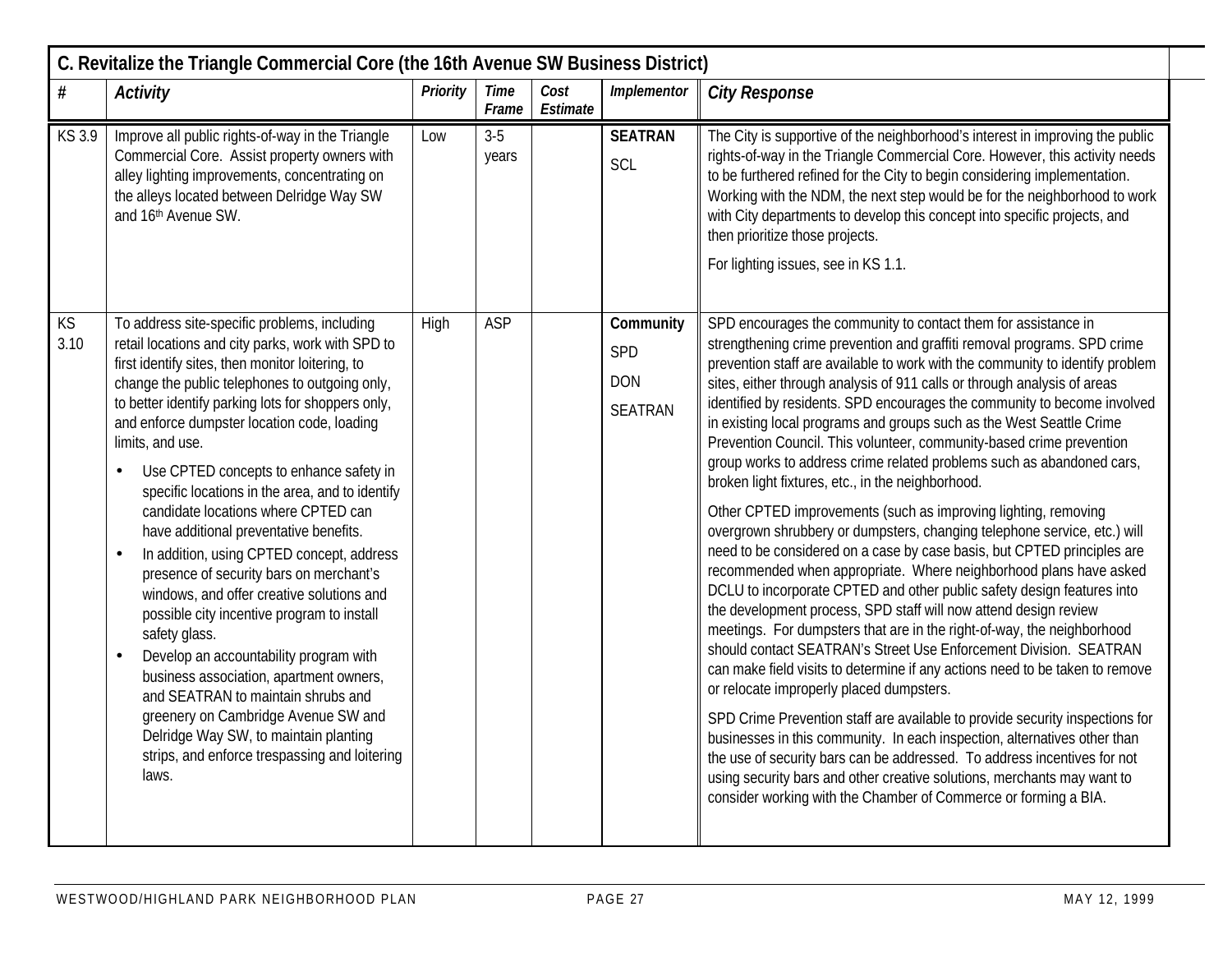|                   | C. Revitalize the Triangle Commercial Core (the 16th Avenue SW Business District)                                                                                                                                                                                                                                                                                                                                                                                                                                                 |                 |                      |                  |                                |                                                                                                                                                                                                                                                                                                                                                                                                                                                                                                                                                                                                                                                                                                               |  |  |  |  |  |
|-------------------|-----------------------------------------------------------------------------------------------------------------------------------------------------------------------------------------------------------------------------------------------------------------------------------------------------------------------------------------------------------------------------------------------------------------------------------------------------------------------------------------------------------------------------------|-----------------|----------------------|------------------|--------------------------------|---------------------------------------------------------------------------------------------------------------------------------------------------------------------------------------------------------------------------------------------------------------------------------------------------------------------------------------------------------------------------------------------------------------------------------------------------------------------------------------------------------------------------------------------------------------------------------------------------------------------------------------------------------------------------------------------------------------|--|--|--|--|--|
| $\#$              | <b>Activity</b>                                                                                                                                                                                                                                                                                                                                                                                                                                                                                                                   | <b>Priority</b> | <b>Time</b><br>Frame | Cost<br>Estimate | Implementor                    | <b>City Response</b>                                                                                                                                                                                                                                                                                                                                                                                                                                                                                                                                                                                                                                                                                          |  |  |  |  |  |
|                   |                                                                                                                                                                                                                                                                                                                                                                                                                                                                                                                                   |                 |                      |                  |                                | SPD will work with individual businesses on the enforcement of trespassing<br>and loitering laws. Each business needs to sign a "trespass agreement"<br>with the South Precinct to allow officers to enforce this ordinance. This<br>information can be obtained from the Precinct. Also, SPD can work with the<br>neighborhood on making public phones "out-going calling" only. Please<br>contact SPD's Community Policing Program to pursue this activity and to<br>suggest locations for review,                                                                                                                                                                                                          |  |  |  |  |  |
| KS<br>3.11        | Address graffiti with organized community clean-<br>up campaigns and use city's existing graffiti<br>removal program.                                                                                                                                                                                                                                                                                                                                                                                                             | High            | asap                 |                  | <b>SPU</b><br>Community<br>SPD | Current SPU programs are available to provide organizing support and<br>training for community graffiti clean-up efforts. SPU will contact the<br>community and assist them in developing their graffiti clean up efforts.<br>Also, SPD supports any effort by the City or community to reduce and<br>remove graffiti, and to set the tone of non-acceptance of graffiti and<br>promotion of a clean and orderly environment . SPD has educational<br>materials and staff who are available to give presentations to interested<br>groups. SPD notes that working through an existing organization (such as a<br>Chamber of BIA) is often the most effective method for implementing this<br>type of activity |  |  |  |  |  |
|                   | <b>Transportation</b>                                                                                                                                                                                                                                                                                                                                                                                                                                                                                                             |                 |                      |                  |                                |                                                                                                                                                                                                                                                                                                                                                                                                                                                                                                                                                                                                                                                                                                               |  |  |  |  |  |
| <b>KS</b><br>3.12 | Resolve safety hazards on 17th Avenue SW at<br>SW Roxbury Street where it merges from two<br>lanes on the County-side to one lane on the<br>City-side:AvenueStreet:<br>Conduct a traffic operations and safety<br>$\bullet$<br>study at the intersection of 17 <sup>th</sup> Avenue SW<br>and SW Roxbury Street.<br>Implement a solution that would increase<br>$\bullet$<br>the safety of this intersection, including<br>removing the first 2 parking stalls on the city<br>side and permanent striping of the<br>intersection. | High            | $1 - 3$<br>years     |                  | <b>SEATRAN</b><br>King County  | SEATRAN will examine this location in 1999. SEATRAN will coordinate a<br>meeting with King County traffic engineering staff and community members<br>to discuss how to best coordinate improvements to this intersection which<br>borders unincorporated King County. To perform a review meaningful to the<br>community, it would be very helpful to get the name and phone number of a<br>community contact who can share more information about the problems at<br>this location.                                                                                                                                                                                                                          |  |  |  |  |  |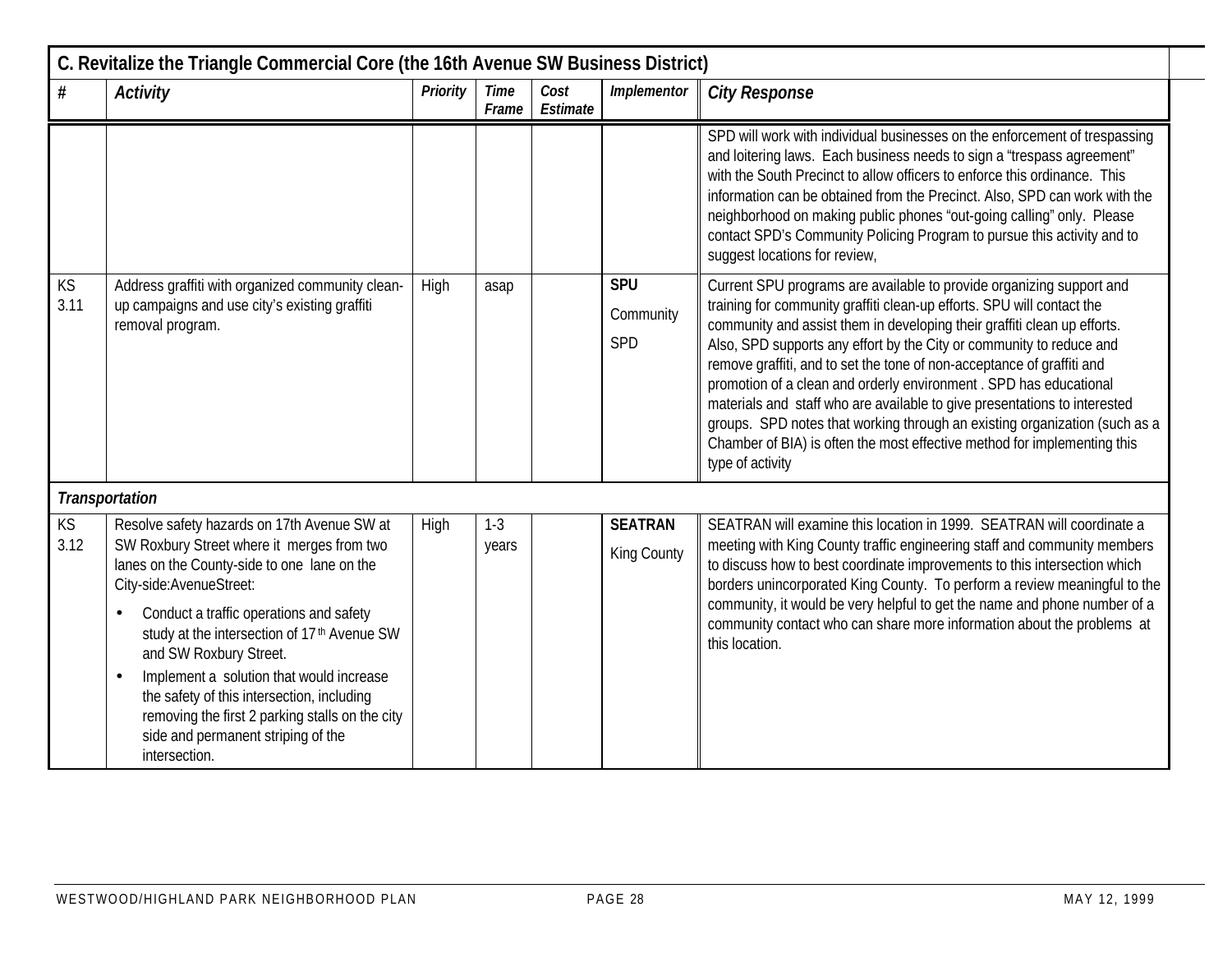| C. Revitalize the Triangle Commercial Core (the 16th Avenue SW Business District) |                                                                                                                                                                                                                                                                                                                                                                                                                                                                                                                                                                                                                                                                                                                                                                      |          |                  |                  |                    |                                                                                                                                                                                                                                                            |  |  |  |  |  |
|-----------------------------------------------------------------------------------|----------------------------------------------------------------------------------------------------------------------------------------------------------------------------------------------------------------------------------------------------------------------------------------------------------------------------------------------------------------------------------------------------------------------------------------------------------------------------------------------------------------------------------------------------------------------------------------------------------------------------------------------------------------------------------------------------------------------------------------------------------------------|----------|------------------|------------------|--------------------|------------------------------------------------------------------------------------------------------------------------------------------------------------------------------------------------------------------------------------------------------------|--|--|--|--|--|
| #                                                                                 | Activity                                                                                                                                                                                                                                                                                                                                                                                                                                                                                                                                                                                                                                                                                                                                                             | Priority | Time<br>Frame    | Cost<br>Estimate | <b>Implementor</b> | <b>City Response</b>                                                                                                                                                                                                                                       |  |  |  |  |  |
| KS<br>3.13                                                                        | To solve the current problems of long waits,<br>dangerous turns and insufficient turning radius,<br>provide the following improvements for the 5-<br>way intersection located at Delridge Way SW<br>and 17th Avenue SW, and SW Cambridge<br>Street:<br>Consider creating a three-way stop and<br>$\bullet$<br>eliminate the free left from 17 <sup>th</sup> Avenue SW<br>to Delridge Way SW.<br>Improve all painted islands by creating<br>$\bullet$<br>concrete island medians with landscaping.<br>Conduct study of volume, time, direction<br>$\bullet$<br>and velocity of vehicular traffic.<br>With the above information, implement<br>$\bullet$<br>safety improvements at this intersection (in<br>concert with pedestrian improvements listed<br>in KS 3.1). | High     | $1 - 3$<br>years |                  | <b>SEATRAN</b>     | SEATRAN will examine this location in 1999. To perform a review<br>meaningful to the community, it would be very helpful to get the name and<br>phone number of a community contact who can share more information<br>about the problems at this location. |  |  |  |  |  |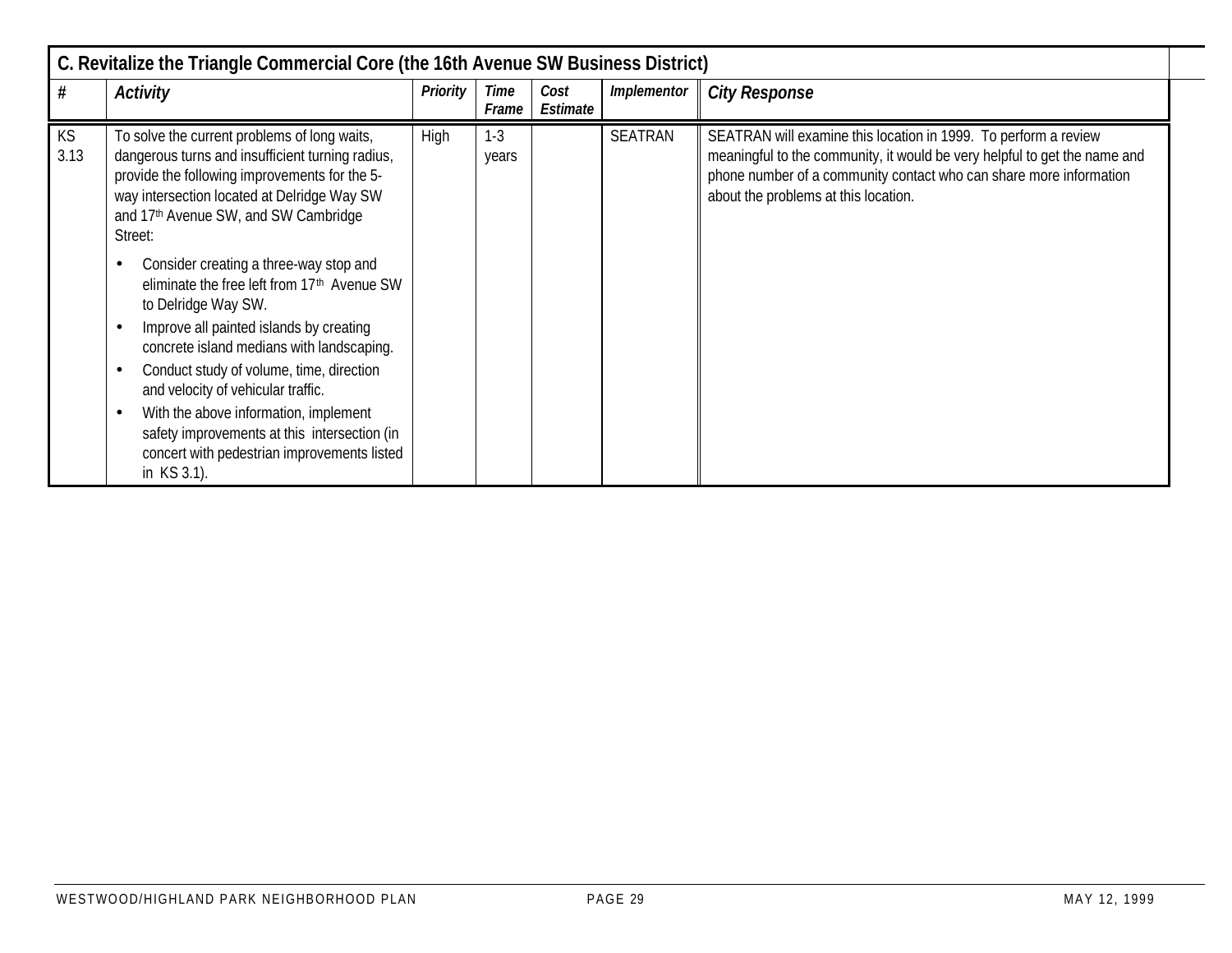|                   | C. Revitalize the Triangle Commercial Core (the 16th Avenue SW Business District)                                                                                                                                                                                                                |                 |                      |                  |                               |                                                                                                                                                                                                                                                                                                                                                                                                                                                                                                                                                                                                                                                                                                                                                                                                                                                                                                                                                                                                                                                                                                                                                                                                                                                                                                                                                 |  |  |  |  |  |
|-------------------|--------------------------------------------------------------------------------------------------------------------------------------------------------------------------------------------------------------------------------------------------------------------------------------------------|-----------------|----------------------|------------------|-------------------------------|-------------------------------------------------------------------------------------------------------------------------------------------------------------------------------------------------------------------------------------------------------------------------------------------------------------------------------------------------------------------------------------------------------------------------------------------------------------------------------------------------------------------------------------------------------------------------------------------------------------------------------------------------------------------------------------------------------------------------------------------------------------------------------------------------------------------------------------------------------------------------------------------------------------------------------------------------------------------------------------------------------------------------------------------------------------------------------------------------------------------------------------------------------------------------------------------------------------------------------------------------------------------------------------------------------------------------------------------------|--|--|--|--|--|
| #                 | <b>Activity</b>                                                                                                                                                                                                                                                                                  | <b>Priority</b> | <b>Time</b><br>Frame | Cost<br>Estimate | Implementor                   | <b>City Response</b>                                                                                                                                                                                                                                                                                                                                                                                                                                                                                                                                                                                                                                                                                                                                                                                                                                                                                                                                                                                                                                                                                                                                                                                                                                                                                                                            |  |  |  |  |  |
| <b>KS</b><br>3.14 | Study the creation of a 'boulevard" along SW<br>Roxbury Street from 18th Avenue SW to 15th<br>Avenue SW, reworking the street lane<br>channelization, adding a landscaped median, and<br>developing decorative crosswalks at 17 <sup>th</sup> Avenue<br>SW and Delridge Way SW / 16th Avenue SW. | Low             | $8-10$<br>years      |                  | <b>SEATRAN</b><br>King County | The scope of this activity is large and includes a number of complex<br>elements. One challenge to building consensus is that medians can<br>significantly restrict access to properties along a street. In some<br>neighborhoods, SEATRAN has seen proposals for median improvements<br>opposed because of their impacts on access. Before developing a median<br>concept in detail, it would be important to check with adjacent residents and<br>businesses to ensure that this is an idea for which there is strong<br>community support. Should the vision for the street involve high-cost capital<br>work - which boulevards generally do - another significant challenge would<br>be in pursuing and obtaining funding to support the work. Being largely<br>aesthetic, installation of landscaped medians and decorative crosswalks is<br>expensive work that most transportation CIP grant sources would tend not<br>to fund.<br>There are presently no resources set aside - funding or staff - to do this<br>kind of work. The neighborhood should consider applying for a NMF grant to<br>do the analysis and conceptual design work necessary to further develop<br>this activity. If community members have immediate safety concerns about<br>these intersections, these can be forwarded directly to SEATRAN traffic<br>staff. |  |  |  |  |  |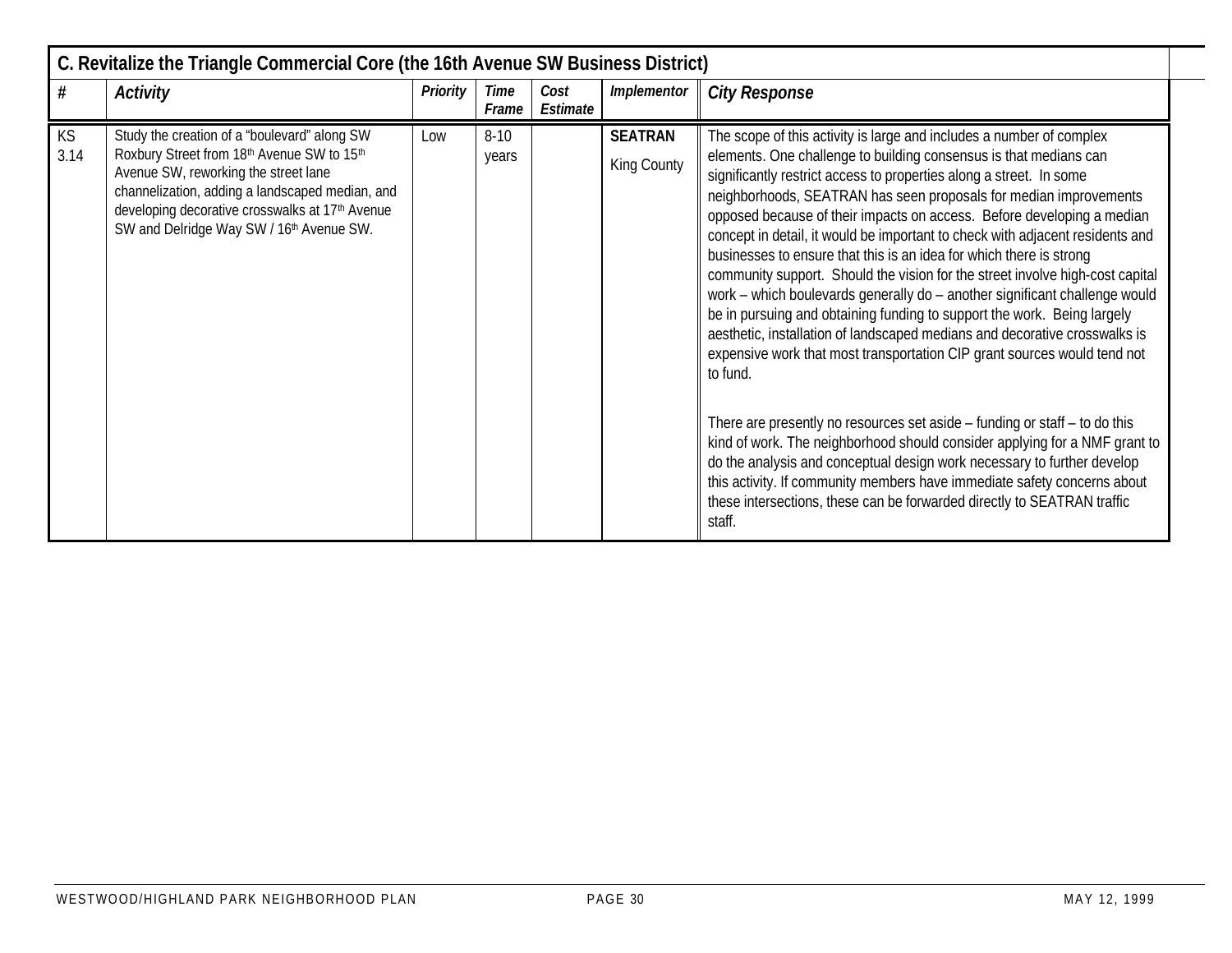| C. Revitalize the Triangle Commercial Core (the 16th Avenue SW Business District) |          |               |                  |                    |                      |  |  |  |  |  |
|-----------------------------------------------------------------------------------|----------|---------------|------------------|--------------------|----------------------|--|--|--|--|--|
| Activity                                                                          | Priority | Time<br>Frame | Cost<br>Estimate | <i>Implementor</i> | <b>City Response</b> |  |  |  |  |  |

|            | <b>Land Use</b> |                                                                                                                                                                                                                                                                                                                                                                                                                                                                                                                                                                                                                                                                                                                                                                                     |      |                  |  |             |                                                                                                                                                                                                                                                                                                                                                                                                                                                                                                                                                                                                                                                                                                                                                                                                                                                                                                                         |  |  |  |  |
|------------|-----------------|-------------------------------------------------------------------------------------------------------------------------------------------------------------------------------------------------------------------------------------------------------------------------------------------------------------------------------------------------------------------------------------------------------------------------------------------------------------------------------------------------------------------------------------------------------------------------------------------------------------------------------------------------------------------------------------------------------------------------------------------------------------------------------------|------|------------------|--|-------------|-------------------------------------------------------------------------------------------------------------------------------------------------------------------------------------------------------------------------------------------------------------------------------------------------------------------------------------------------------------------------------------------------------------------------------------------------------------------------------------------------------------------------------------------------------------------------------------------------------------------------------------------------------------------------------------------------------------------------------------------------------------------------------------------------------------------------------------------------------------------------------------------------------------------------|--|--|--|--|
| KS<br>3.15 |                 | In order to maintain the residential<br>character of the Urban Village's residential<br>areas in L1 & L2 zones, much of which was<br>originally developed with single family<br>structures, extend the design review<br>process to development proposals in L1 &<br>L <sub>2</sub> zones.<br>In order to maintain the residential<br>character of the Urban Village's residential<br>areas in L3 zones, and without altering the<br>residential capacity goals of the Urban<br>Village, consider future rezoning of the L3<br>zone to an L1 zone, and rezoning the SF<br>(only in the urban village) to RSL/T and<br>RSL/C. These measures can be made<br>without threatening the single family<br>character of the SF zones, or the residential<br>character of the Lowrise zones. | Med. | $1 - 2$<br>years |  | <b>DCLU</b> | DCLU will work with the neighborhood to undertake a land use planning<br>exercise and rezone analysis to explore different zoning designations to see<br>if a rezone might better achieve the neighborhood's vision while meeting the<br>City's criteria for rezones. Several neighborhoods have requested DCLU's<br>services in this capacity. DCLU is likely to begin this work as part of their<br>2001-2002 work program.<br>DCLU will be evaluating city-wide thresholds in 1999 during its review of the<br>Design Review program.<br>DCLU will be considering changes to the RSL zone in 2000 to make it work<br>better for those neighborhoods that want to use it. Recommendations from<br>neighborhood plans, for example the cottage housing option, will be<br>considered. DCLU can work with the neighborhood on potential rezones<br>including RSL if the neighborhood approaches DCLU for those changes. |  |  |  |  |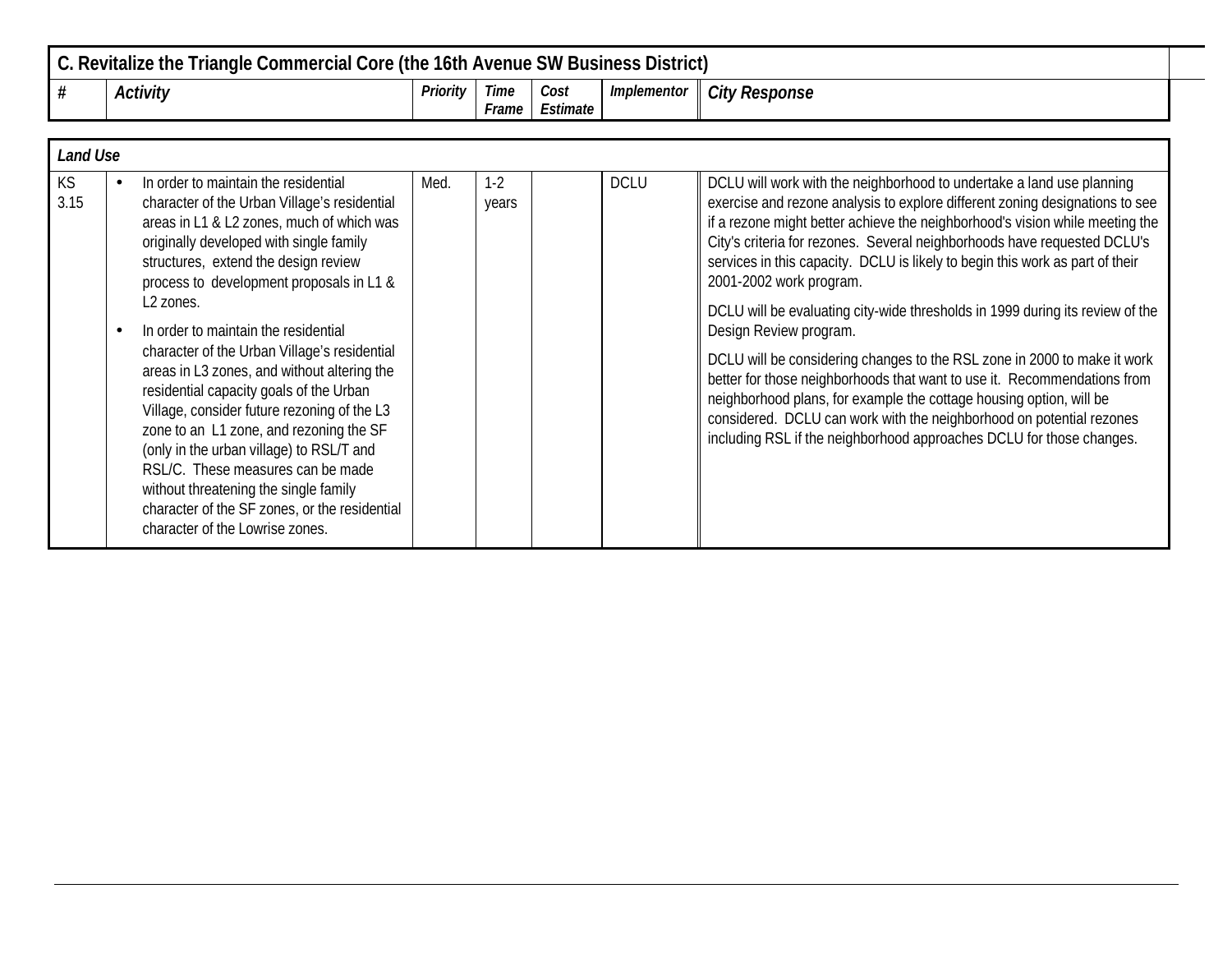|            | C. Revitalize the Triangle Commercial Core (the 16th Avenue SW Business District)                                                                                                                                                                                                                                                                                  |                                                                                                                                                                                                                                                                                                                                                                                               |                      |                  |             |                                                                                                                                                                                                                                                                                                                                                                                                                                                                                                                                                                                                                                                                                                                                                                                                                                                                                                                                                                                                                                                                                                                                                                                                                                                                                                                                                |  |  |  |  |  |
|------------|--------------------------------------------------------------------------------------------------------------------------------------------------------------------------------------------------------------------------------------------------------------------------------------------------------------------------------------------------------------------|-----------------------------------------------------------------------------------------------------------------------------------------------------------------------------------------------------------------------------------------------------------------------------------------------------------------------------------------------------------------------------------------------|----------------------|------------------|-------------|------------------------------------------------------------------------------------------------------------------------------------------------------------------------------------------------------------------------------------------------------------------------------------------------------------------------------------------------------------------------------------------------------------------------------------------------------------------------------------------------------------------------------------------------------------------------------------------------------------------------------------------------------------------------------------------------------------------------------------------------------------------------------------------------------------------------------------------------------------------------------------------------------------------------------------------------------------------------------------------------------------------------------------------------------------------------------------------------------------------------------------------------------------------------------------------------------------------------------------------------------------------------------------------------------------------------------------------------|--|--|--|--|--|
| $\#$       | <b>Activity</b>                                                                                                                                                                                                                                                                                                                                                    | <b>Priority</b>                                                                                                                                                                                                                                                                                                                                                                               | <b>Time</b><br>Frame | Cost<br>Estimate | Implementor | <b>City Response</b>                                                                                                                                                                                                                                                                                                                                                                                                                                                                                                                                                                                                                                                                                                                                                                                                                                                                                                                                                                                                                                                                                                                                                                                                                                                                                                                           |  |  |  |  |  |
| KS<br>3.16 | <b>DCLU</b><br>Develop requirement for on-site managers at<br>$2 - 4$<br>Low<br>rental apartment buildings where the number of<br>years<br>units has presented difficulty in upkeep, safety,<br>tidiness, and good neighbor standards. This<br>accountability will improve the larger apartment<br>buildings where property stewardship is a<br>maintenance codes. | It is not likely that the city will go beyond the provisions of state law, and<br>state law does not require an on-site manager. State law does require that<br>tenants have notice in their lease agreement or posted on-site the person<br>they may contact for maintenance issues. DCLU will assist tenants who do<br>not have this information, and DCLU will continue to enforce housing |                      |                  |             |                                                                                                                                                                                                                                                                                                                                                                                                                                                                                                                                                                                                                                                                                                                                                                                                                                                                                                                                                                                                                                                                                                                                                                                                                                                                                                                                                |  |  |  |  |  |
|            | problem.                                                                                                                                                                                                                                                                                                                                                           |                                                                                                                                                                                                                                                                                                                                                                                               |                      |                  |             | Currently DCLU code enforcement efforts are complaint-based. In response<br>to explicit concerns raised by many neighborhoods in the planning efforts,<br>the City Council asked DCLU and other City departments to review and<br>respond with a program to resolve those concerns. In response, DCLU has<br>been working with Law and the Hearing Examiner to develop the proposed<br>Citation Enforcement Process that is intended to help change behavior of<br>code violators from whom the City has had difficulty gaining compliance in<br>the past. The proposed process is built on the traditional citation<br>framework, and includes features such as pre-set penalties that increase<br>with repeat offenses, and an opportunity for a hearing to contest the<br>violation or request mitigation of the penalty. Initially this process will be<br>tested on five types of Land Use Code violations. Council is also<br>considering trying the citation process on a limited number of Housing and<br>Building Maintenance Code violations. In late 1999, DCLU will prepare an<br>evaluation of the process and make recommendations on whether or not<br>this process should be expanded to cover more Land Use and Housing<br>violations. Legislation for the Land Use Code portion of this work is<br>currently before Council. |  |  |  |  |  |
|            |                                                                                                                                                                                                                                                                                                                                                                    |                                                                                                                                                                                                                                                                                                                                                                                               |                      |                  |             | Sidewalk maintenance: See KS 1.1.                                                                                                                                                                                                                                                                                                                                                                                                                                                                                                                                                                                                                                                                                                                                                                                                                                                                                                                                                                                                                                                                                                                                                                                                                                                                                                              |  |  |  |  |  |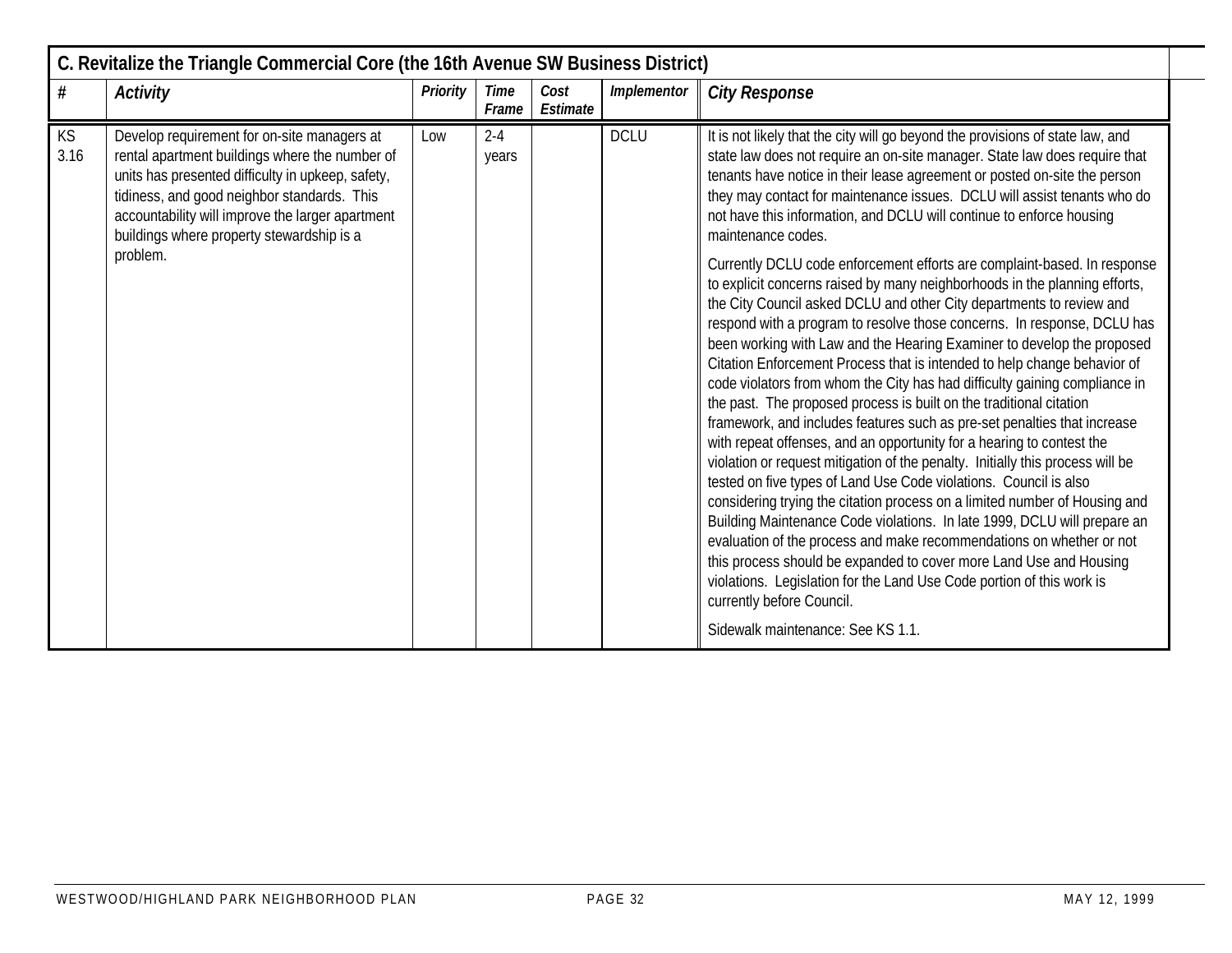|                   | C. Revitalize the Triangle Commercial Core (the 16th Avenue SW Business District)                                                                                                                                                     |          |                  |                  |                                                        |                                                                                                                                                                                                                                                                                                                                                                                                                                                                                                                                                                                                                                                                                                                                                                                                                                                                                                                                                                                                                                                                                                                       |  |  |  |  |  |  |
|-------------------|---------------------------------------------------------------------------------------------------------------------------------------------------------------------------------------------------------------------------------------|----------|------------------|------------------|--------------------------------------------------------|-----------------------------------------------------------------------------------------------------------------------------------------------------------------------------------------------------------------------------------------------------------------------------------------------------------------------------------------------------------------------------------------------------------------------------------------------------------------------------------------------------------------------------------------------------------------------------------------------------------------------------------------------------------------------------------------------------------------------------------------------------------------------------------------------------------------------------------------------------------------------------------------------------------------------------------------------------------------------------------------------------------------------------------------------------------------------------------------------------------------------|--|--|--|--|--|--|
|                   | Activity                                                                                                                                                                                                                              | Priority | Time<br>Frame    | Cost<br>Estimate | Implementor                                            | <b>City Response</b>                                                                                                                                                                                                                                                                                                                                                                                                                                                                                                                                                                                                                                                                                                                                                                                                                                                                                                                                                                                                                                                                                                  |  |  |  |  |  |  |
| <b>KS</b><br>3.17 | Coordinate with King County so that the<br>Westwood/Highland Park Urban Village receives<br>public notice and has a role in the public<br>comment process for commercial development<br>in unincorporated King County (White Center). | Med.     | $2 - 4$<br>years |                  | Community<br>King County<br><b>DDES</b><br><b>DCLU</b> | The neighborhood development manager will assist the community in<br>learning how to access King County's public notice and public comment<br>process for commercial development in the adjacent unincorporated King<br>County area (White Center). The neighborhood development manager will<br>also convene a meeting of community members, and City and County<br>engineering staff to explore options on how the City and County can keep<br>each other and the community informed of projects and work being<br>proposed that will affect traffic patterns in both the Westwood Highland Park<br>and adjacent White Center neighborhood. In addition, the Executive will<br>forward the neighborhood plan and approval and adoption package to the<br>King County Councilmember for this area. The community may want to<br>consider setting up a meeting with the King County Councilmember for this<br>area so they can personally advise him of the recommendations in their<br>neighborhood plan. The neighborhood development manager would be<br>happy to assist the community in setting up this meeting. |  |  |  |  |  |  |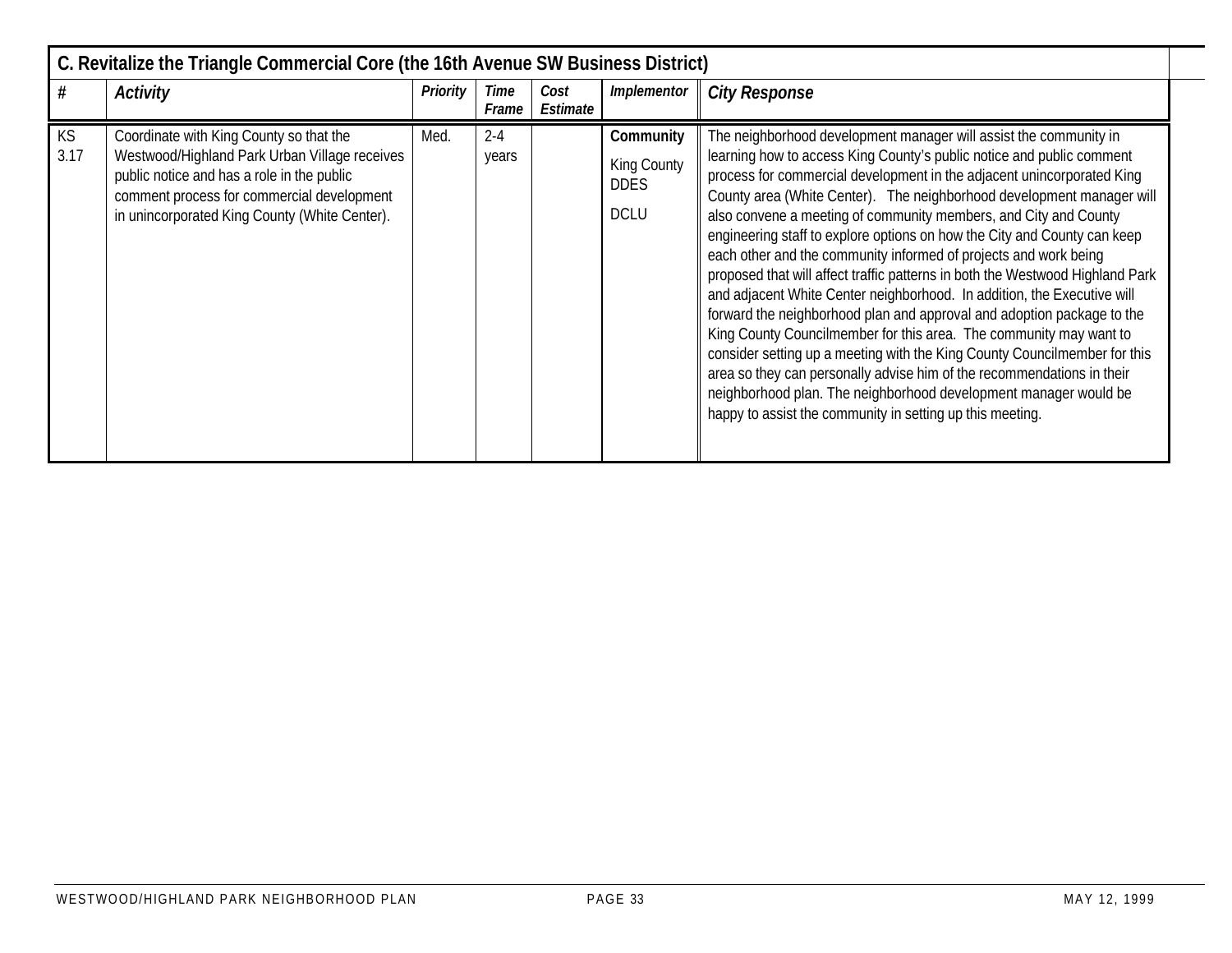Roadway configuration, side street connections, intersection channelization, and traffic control in the Delridge Way SW Corridor do not adequately support safe, convenient traffic operations at numerous locations. Implementing the following work program would enable community-recommended pedestrian facilities and amenities to be incorporated into the currently planned and funded signalization project along the length of Delridge Way SW between SW Holly Street and SW Henderson Street.

The Delridge Way SW corridor plays multiple roles in the street system serving the Westwood/Highland Park neighborhood. To the north, Delridge Way SW links the neighborhood to the West Seattle Bridge and the Delridge, Admiral, and Alki neighborhoods. To the south, Delridge Way SW also links the neighborhood to SR-509 and the First Avenue South Bridge (via SW Roxbury Street and Olson Place SW), and to the White Center area. In addition, Delridge Way SW provides access to neighborhood commercial areas and distributes traffic to and from the east-west streets providing access to neighborhood residential areas. King County Metro transit operates bus service on Delridge Way SW.

In playing these roles, Delridge Way SW must serve as a main thoroughfare for peak commuter traffic, for local traffic, and for bicycle traffic. Delridge Way SW also must accommodate transit by facilitating efficient bus operations and by providing safe and convenient pedestrian access to and from bus stops. Because some of Delridge Way SW's roles may conflict with others, it is important that Delridge Way SW be designed and operated in a way that balances the needs of traffic capacity, bicycle and pedestrian safety, and neighborhood access.

# *Integrated City Response*

This strategy is consistent with the Comprehensive Plan. The Executive supports this strategy to improve the efficiency of this multi-modal arterial for automobiles, pedestrians, bicyclists and transit. One important activity directly related to this key strategy is that the Seattle Transit Initiative staff are studying of Delridge Way SW for intermediate capacity transit improvements. The activity to develop a comprehensive Traffic Control and Pedestrian Safety Plan will require funding and will need to be prioritized through the sector work program.

While directed toward a single goal, the individual activities in this strategy could be implemented independently of one another. Priorities will need to be identified through the City's sector work programs to focus City efforts once resources are identified and become available.

#### **Lead Department:** SEATRAN

#### **Participating Departments:** DCLU, Metro, SPO

#### *Activities Already Underway*

1. SPO's Seattle Transit Initiative study includes analysis of Delridge Way, Fauntleroy Way, and cross-town service linking White Center to the Duwamish for implementation of intermediate capacity transit. Options being looked at include bus rapid transit, historic streetcar, tram/modern streetcar, at-grade LRT and monorail. (Activity KS 4.2)

#### *Tasks to be Undertaken in 1999-2000*

1. Identify those activities in this Key Strategy that are good candidates for next steps for implementation considering priorities, possible funding sources and departmental staffing capabilities through the SW Sector work program.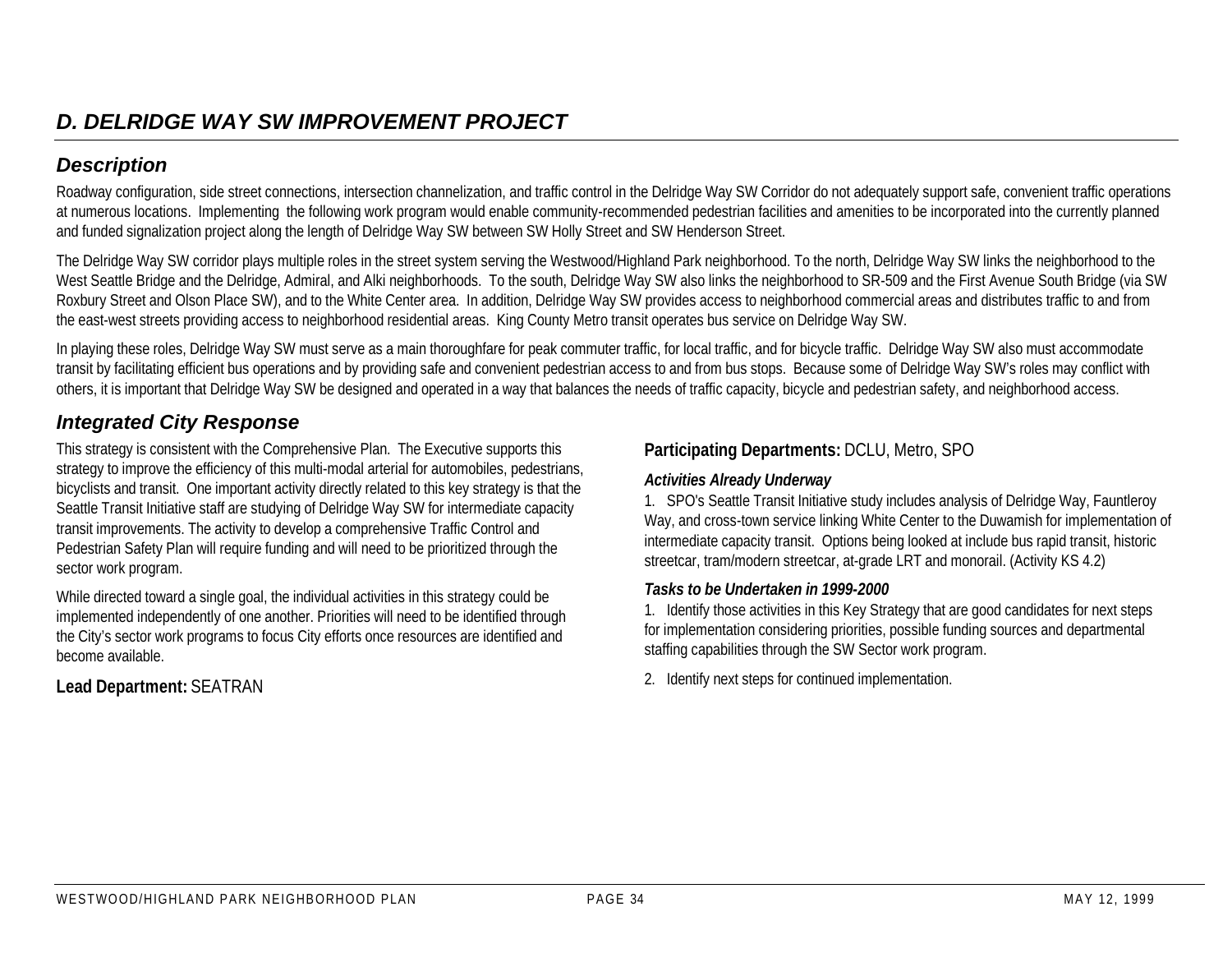|           | D. Improvements for Transportation on Delridge Way SW                                                                                                                                                                   |          |                |                  |                         |                                                                                                                                                                                                                                                                                                                                                                                                                                                                                                             |  |  |  |  |  |  |
|-----------|-------------------------------------------------------------------------------------------------------------------------------------------------------------------------------------------------------------------------|----------|----------------|------------------|-------------------------|-------------------------------------------------------------------------------------------------------------------------------------------------------------------------------------------------------------------------------------------------------------------------------------------------------------------------------------------------------------------------------------------------------------------------------------------------------------------------------------------------------------|--|--|--|--|--|--|
| #         | <b>Activity</b>                                                                                                                                                                                                         | Priority | Time<br>Frame  | Cost<br>Estimate | Implementor             | <b>City Response</b>                                                                                                                                                                                                                                                                                                                                                                                                                                                                                        |  |  |  |  |  |  |
|           | <b>Pedestrian Amenities &amp; Transit</b>                                                                                                                                                                               |          |                |                  |                         |                                                                                                                                                                                                                                                                                                                                                                                                                                                                                                             |  |  |  |  |  |  |
| KS<br>4.1 | Relocate bus stops to maximize safety, comfort<br>and accessibility. Other pedestrian<br>improvements at bus stop locations should<br>include: curb bulbs, refuge islands and signals.<br>Include pedestrian crossings. | High     | $3-6$<br>years |                  | Metro<br><b>SEATRAN</b> | The City's Transportation Strategic Plan calls for consolidating bus stops<br>(TSP strategy T2.4) to improve overall route performance. The City and<br>Metro work together to determine where bus stops should be located<br>however the City makes the siting decision. Criteria for bus stop placement<br>includes transit patron accessibility and impacts to other transportation<br>modes, parking and adjacent properties. Because of these impacts bus<br>stops can sometimes be difficult to move. |  |  |  |  |  |  |
|           |                                                                                                                                                                                                                         |          |                |                  |                         | The City and Metro are working together to identify specific routes for<br>improvements, such as bus stop consolidation, which would enhance route<br>performance. The City and Metro have already implemented some bus<br>stop consolidation improvements across the city in the Belltown,<br>Wallingford, and Fremont neighborhoods.                                                                                                                                                                      |  |  |  |  |  |  |
|           |                                                                                                                                                                                                                         |          |                |                  |                         | SEATRAN and Metro are willing to review bus stop locations that the<br>neighborhood would like to have relocated. The neighborhood should<br>provide SEATRAN a list of specific locations for review. This list should<br>include a description of the specific problems at these locations which led to<br>the review request. Also see KS 1.18 related to forwarding activities to<br>Metro for considering in their planning processes.                                                                  |  |  |  |  |  |  |
|           |                                                                                                                                                                                                                         |          |                |                  |                         | For amenities such as curb bulbs, refuge islands and signals, the<br>neighborhood may want to consider applying for an NMF grant. These<br>amenities may not be appropriate at all locations due to safety and or<br>maintenance concerns. For more information on developing these types of<br>amenities in the right-of-way, a helpful resource is the Street Improvement<br>Manual which has the standards for street improvements.                                                                      |  |  |  |  |  |  |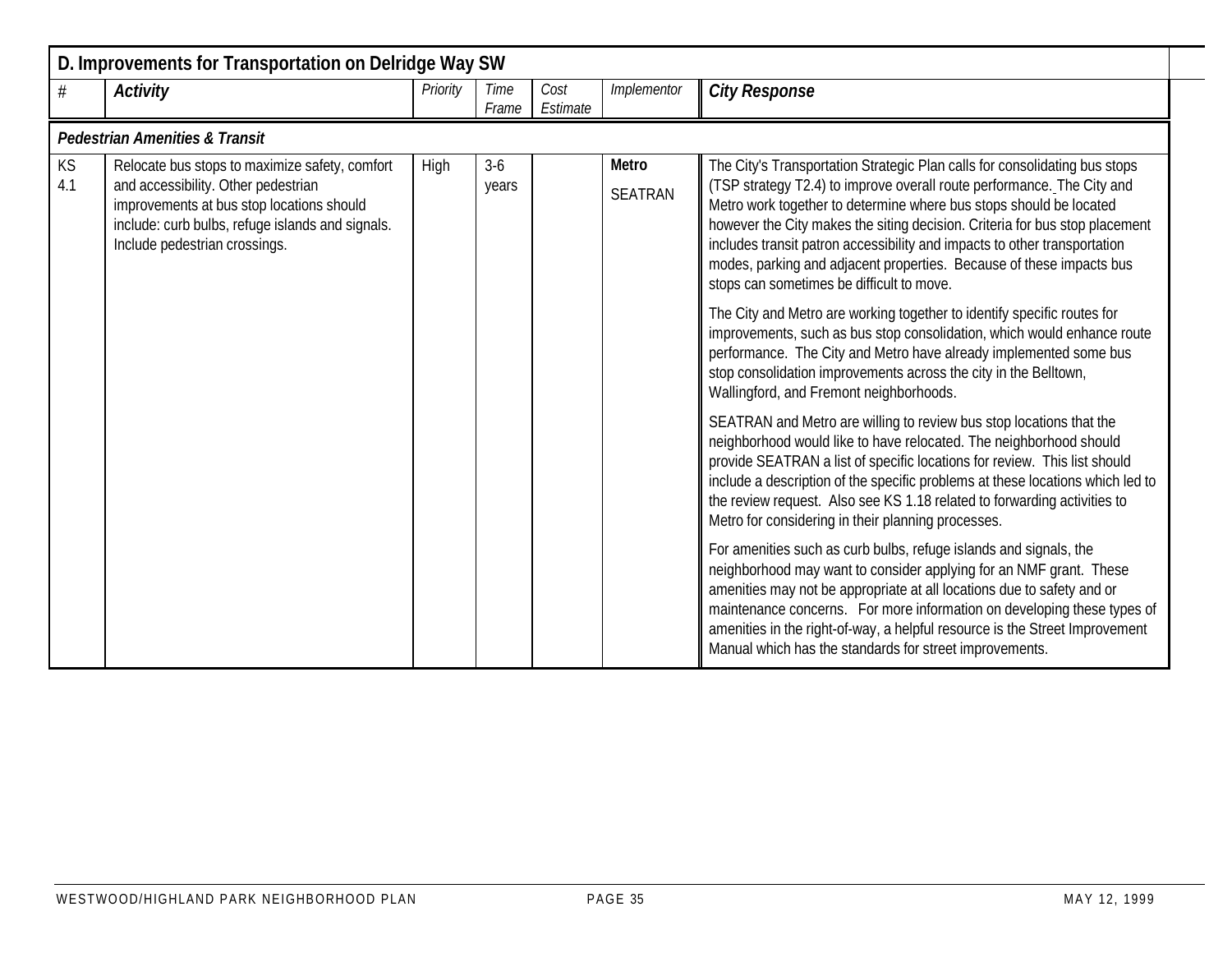|                 | D. Improvements for Transportation on Delridge Way SW                                                                                                                                                                                                                                                                                                                                                                                                                               |          |                  |                  |                                  |                                                                                                                                                                                                                                                                                                                                                                                                                                                                                                                                                                                                                                                                                                                                                                                                                                                                   |
|-----------------|-------------------------------------------------------------------------------------------------------------------------------------------------------------------------------------------------------------------------------------------------------------------------------------------------------------------------------------------------------------------------------------------------------------------------------------------------------------------------------------|----------|------------------|------------------|----------------------------------|-------------------------------------------------------------------------------------------------------------------------------------------------------------------------------------------------------------------------------------------------------------------------------------------------------------------------------------------------------------------------------------------------------------------------------------------------------------------------------------------------------------------------------------------------------------------------------------------------------------------------------------------------------------------------------------------------------------------------------------------------------------------------------------------------------------------------------------------------------------------|
| #               | <b>Activity</b>                                                                                                                                                                                                                                                                                                                                                                                                                                                                     | Priority | Time<br>Frame    | Cost<br>Estimate | Implementor                      | <b>City Response</b>                                                                                                                                                                                                                                                                                                                                                                                                                                                                                                                                                                                                                                                                                                                                                                                                                                              |
| KS<br>4.2       | Through the Transit Initiative Strategy, improve<br>service links from Westwood/Highland Park to<br>other communities and centers, which will<br>augment newly introduced service. This<br>includes Regional Express service, local transit<br>and potential future models. Plan for the<br>location and development of transit centers and<br>stops integrated with other community initiatives<br>like the Delridge Way SW, gateways, and the<br>16th Avenue SW Street Area Plan. | Med.     | $2 - 4$<br>years |                  | <b>SPO</b><br>Metro<br>Community | The Intermediate Capacity Transit Service Study, a component of the<br>Seattle Transit Initiative, is analyzing corridors citywide for implementation<br>of intermediate capacity transit. Options being looked at to serve these<br>corridors include bus rapid transit, historic streetcar, tram/modern streetcar,<br>at-grade LRT and monorail. Corridors being looked at include Delridge<br>Way, Fauntleroy Way, and cross-town service linking White Center with the<br>Duwamish area. Neighborhood circulator services using small buses are<br>not a part of this study. Funding for analysis of circulator routes in<br>neighborhoods has not been identified at this time. A Request for<br>Proposals for consultant services will be issued in the summer of 1999 and<br>community scoping meetings will occur in late fall 1999.<br>Also see KS 1.18. |
| <b>Land Use</b> |                                                                                                                                                                                                                                                                                                                                                                                                                                                                                     |          |                  |                  |                                  |                                                                                                                                                                                                                                                                                                                                                                                                                                                                                                                                                                                                                                                                                                                                                                                                                                                                   |
| KS              | Remove advertising prohibition in transit shelters                                                                                                                                                                                                                                                                                                                                                                                                                                  | High     | asap             |                  | <b>DCLU</b>                      | Metro is currently responsible for maintenance of bus shelters, however,                                                                                                                                                                                                                                                                                                                                                                                                                                                                                                                                                                                                                                                                                                                                                                                          |
| 4.3             | in order to make available advertising revenue to<br>maintain the shelters.                                                                                                                                                                                                                                                                                                                                                                                                         |          |                  |                  | Metro                            | limited funding has made a high level of maintenance difficult. In the<br>summer of 1999, DCLU proposed to remove the prohibition on advertising<br>iin the bus shelters to generate additional funds for maintenance. This<br>proposal was rejected and the City is now in the process of analyzing other<br>funding options. See KS 1.18.                                                                                                                                                                                                                                                                                                                                                                                                                                                                                                                       |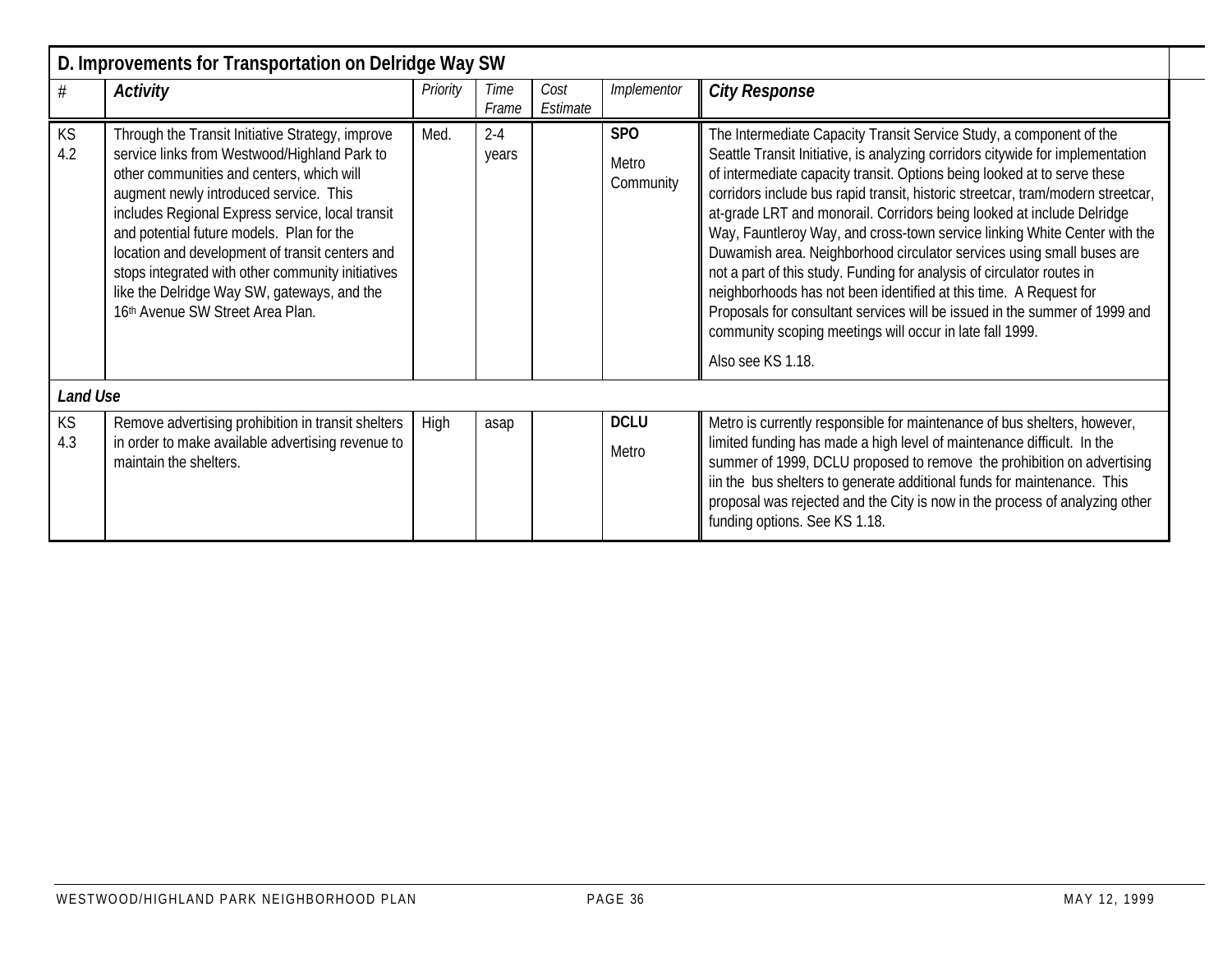|           | D. Improvements for Transportation on Delridge Way SW                                                                                                                                                                                                                                                                                                                                                                                                                                                                                                                                                                                                                                                                                                                                                                                                                                                                                                                                                                                                                       |          |                  |                  |                                                              |                                                                                                                                                                                                                                                                                                                                                                                                                                                                                                                                                                                                                                                                                                                                                                                                                                                                                                                                                                                                                                                                                                                                                                                                                                                                                                                                                                                                                                                                                                                                                                                                                                                                                                                                                                                                                                                   |  |  |  |  |  |  |
|-----------|-----------------------------------------------------------------------------------------------------------------------------------------------------------------------------------------------------------------------------------------------------------------------------------------------------------------------------------------------------------------------------------------------------------------------------------------------------------------------------------------------------------------------------------------------------------------------------------------------------------------------------------------------------------------------------------------------------------------------------------------------------------------------------------------------------------------------------------------------------------------------------------------------------------------------------------------------------------------------------------------------------------------------------------------------------------------------------|----------|------------------|------------------|--------------------------------------------------------------|---------------------------------------------------------------------------------------------------------------------------------------------------------------------------------------------------------------------------------------------------------------------------------------------------------------------------------------------------------------------------------------------------------------------------------------------------------------------------------------------------------------------------------------------------------------------------------------------------------------------------------------------------------------------------------------------------------------------------------------------------------------------------------------------------------------------------------------------------------------------------------------------------------------------------------------------------------------------------------------------------------------------------------------------------------------------------------------------------------------------------------------------------------------------------------------------------------------------------------------------------------------------------------------------------------------------------------------------------------------------------------------------------------------------------------------------------------------------------------------------------------------------------------------------------------------------------------------------------------------------------------------------------------------------------------------------------------------------------------------------------------------------------------------------------------------------------------------------------|--|--|--|--|--|--|
| $\#$      | <b>Activity</b>                                                                                                                                                                                                                                                                                                                                                                                                                                                                                                                                                                                                                                                                                                                                                                                                                                                                                                                                                                                                                                                             | Priority | Time<br>Frame    | Cost<br>Estimate | Implementor                                                  | <b>City Response</b>                                                                                                                                                                                                                                                                                                                                                                                                                                                                                                                                                                                                                                                                                                                                                                                                                                                                                                                                                                                                                                                                                                                                                                                                                                                                                                                                                                                                                                                                                                                                                                                                                                                                                                                                                                                                                              |  |  |  |  |  |  |
|           | <b>Transportation</b>                                                                                                                                                                                                                                                                                                                                                                                                                                                                                                                                                                                                                                                                                                                                                                                                                                                                                                                                                                                                                                                       |          |                  |                  |                                                              |                                                                                                                                                                                                                                                                                                                                                                                                                                                                                                                                                                                                                                                                                                                                                                                                                                                                                                                                                                                                                                                                                                                                                                                                                                                                                                                                                                                                                                                                                                                                                                                                                                                                                                                                                                                                                                                   |  |  |  |  |  |  |
| KS<br>4.4 | In coordination with The Delridge Neighborhood<br>Plan and peninsula-wide transportation<br>improvements, prepare a Comprehensive<br>Delridge Way SW Corridor Traffic Control and<br>Pedestrian Safety Plan:<br>Establish a project "Task Force" or "Work<br>$\bullet$<br>Group".<br>Develop alternatives for:<br>$\bullet$<br>intersection/roadway lane configuration,<br>channelization, and traffic control options<br>(including installation of left turn lanes):<br>$\rightarrow$ At signalized intersections,<br>At intersection of SW Trenton Street and<br>Delridge Way SW (improvement of this<br>intersection is a high priority for the<br>neighborhood),<br>At intersection of SW Trenton Street and<br>35th Avenue SW,<br>At intersection of 17 <sup>th</sup> Avenue SW, SW<br>Cambridge Street and Delridge Way SW<br>At intersection of SW Roxbury Street,<br>16th Avenue SW and Delridge Way SW<br>At Delridge Way SW, SW Henderson Street,<br>and SW Cambridge Street, specify and collect<br>intersection traffic counts (turning/through<br>movements): | High     | $2 - 4$<br>years |                  | <b>SEATRAN</b><br>WWHP &<br>Delridge<br>group reps,<br>Metro | The work suggested in this activity is very broad and would require further<br>developing the study parameters, significant community outreach,<br>conceptual design, and extensive traffic analysis and engineering. As this is<br>not work for which SEATRAN currently has resources to support, this work<br>would need to be neighborhood-led. The scope of the activity may be too<br>broad for the community group to attempt. SEATRAN suggests that work<br>be done by the community to narrow this effort to a few key objectives for a<br>few key locations. For more information on the process required to pursue<br>this activity, see comment in KS 1.1 related to development of a<br>neighborhood on-street loop and the potential steps involved in this activity.<br>Currently, an urban arterial trust account (UATA) project is being done on<br>Delridge Way SW. This project entails signal removal, replacement, and<br>interconnection between SW Holly Street and SW Henderson Street. The<br>project will be undertaken in late 1999 and is budgeted for approximately<br>\$400,000.<br>Additionally, this activity may fit well within the work being done on the West<br>Seattle Transportation Action Agenda. The City will be reviewing the West<br>Seattle Transportation Action Agenda in 1999 to help determine the next<br>steps in the document's development and how the community and the City<br>will use it. This effort will require work between the City and community to<br>flesh out the ideas in the document and objectives for its use. To begin<br>these discussions, the City Council and Executive held a public meeting in<br>West Seattle in June 1999. SEATRAN and the City will continue give<br>feedback, as appropriate, to the specific elements of the transportation<br>action program. |  |  |  |  |  |  |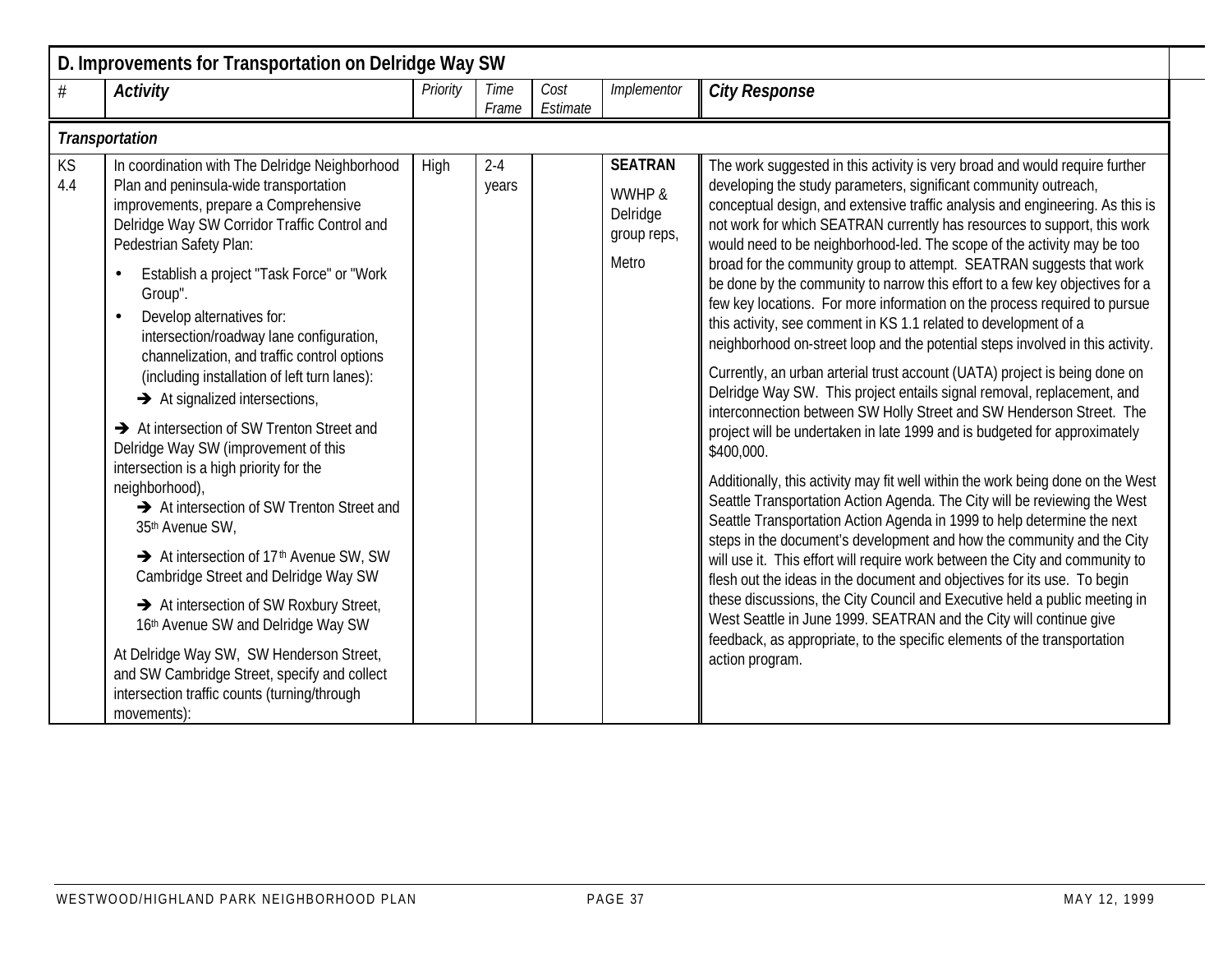| <b>Transportation on Delridge Way SW</b><br>D. Improvements for |                 |               |                                              |             |                      |  |  |  |  |  |  |
|-----------------------------------------------------------------|-----------------|---------------|----------------------------------------------|-------------|----------------------|--|--|--|--|--|--|
| <b>Activity</b>                                                 | <b>Priority</b> | Time<br>·rame | Cost<br>$\overline{\phantom{0}}$<br>Estimate | Implementor | <b>City Response</b> |  |  |  |  |  |  |

|  | Develop alternatives: intersections and<br>roadway lane configuration, channelization,<br>and traffic control options (including<br>installation of left turn lanes), |  |  |  |
|--|-----------------------------------------------------------------------------------------------------------------------------------------------------------------------|--|--|--|
|  | Specify and collect intersection traffic<br>counts (turning/through movements):                                                                                       |  |  |  |
|  | Identify intersections, specify analysis<br>periods: morning, noon, and/or afternoon<br>peaks, and make counts,                                                       |  |  |  |
|  | Select preferred alternative; prepare<br>complete conceptual plan.                                                                                                    |  |  |  |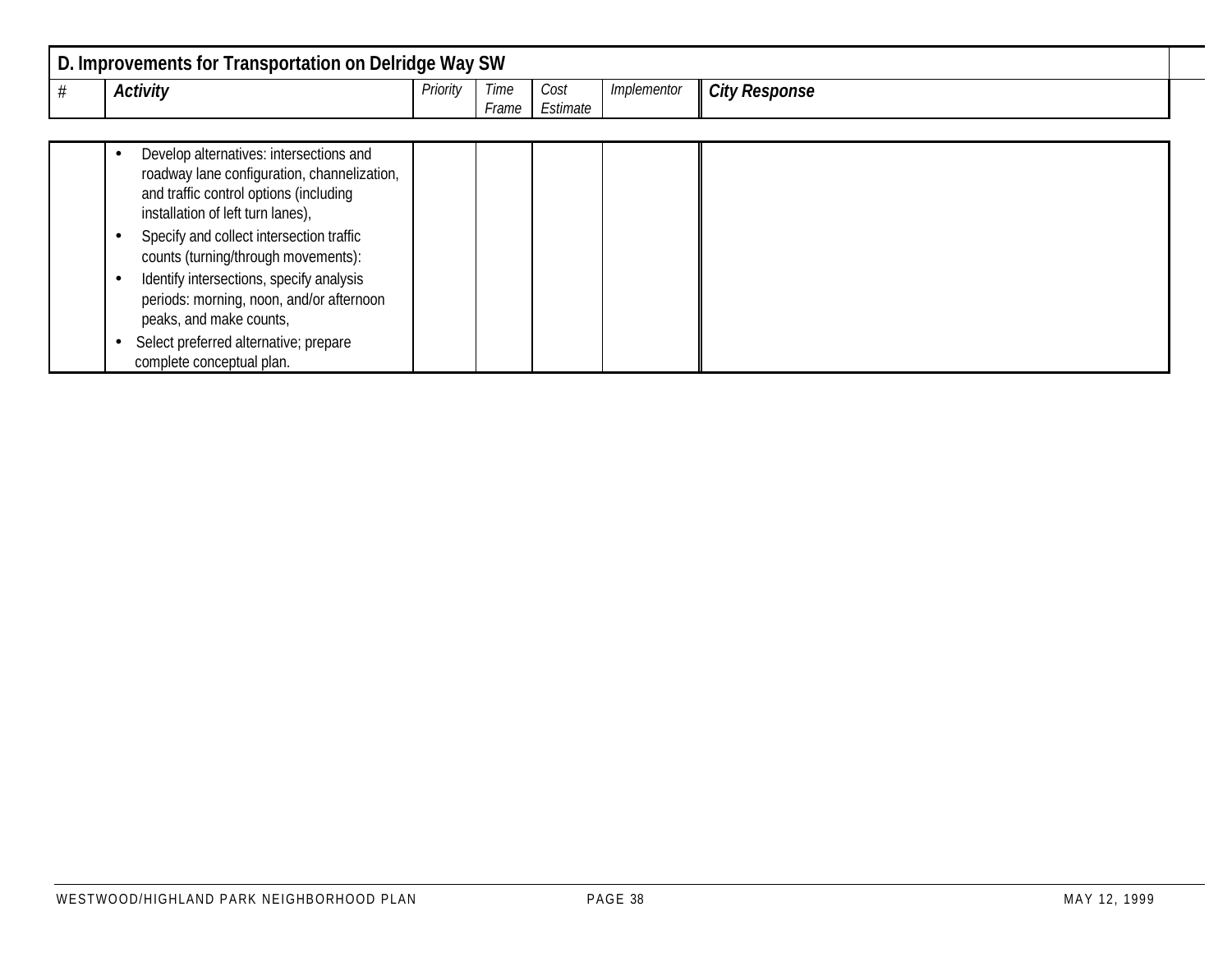# *II. Additional Activities For Implementation*

The activities listed in this section are not directly associated with a Key Strategy. The City has, when possible, identified next steps for implementations of each of these activities. The response will specify: 1) activities already under way; 2) activities for which the City agrees to initiate next steps (will include a schedule for the work); 3) activities that will be considered as part of the sector work programs in the future as opportunities arise; 4) activities for which the community must take the lead (may be supported by City departments or existing programs); 5) issues that will be on the policy docket (the docket will assign responsibility for consideration of the issue and provide a schedule for reporting back to Council); and 6) activities that the City will not support. As with the activities listed for each Key Strategy in Section I, these activities are intended to be implemented over the span of many years.

The Executive will coordinate efforts to sort through these activities. During this sorting process, the departments will work together to create sector work programs that will prioritize these activities. This may include developing rough cost estimates for each activity; identifying potential funding sources and mechanisms; establishing priorities within each plan, as well as priorities among plans; and developing phased implementation and funding strategies. The City will involve neighborhoods in a public process so that neighborhoods can help to establish citywide priorities. Activities identified in this section will be included in the City's tracking database for monitoring neighborhood plan implementation.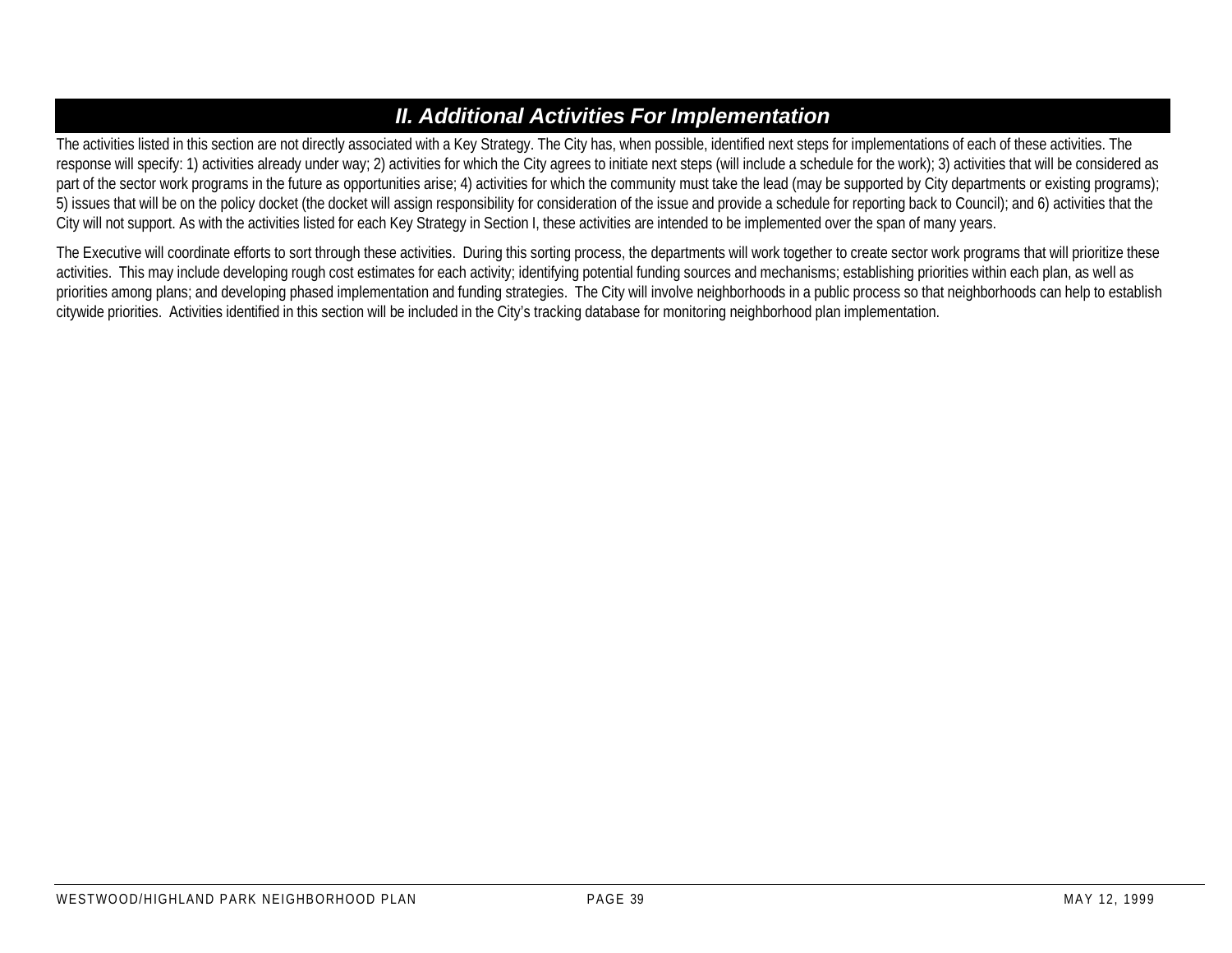| #      | <b>Activity</b>                                                                                                                                                                                                                                             | Priority | <b>Time</b><br>Frame | Cost<br>Estimate | Implementor           | <b>City Response</b>                                                                                                                                                                                                                                                                                                                                                                                                                                                                                                                                                                                                                                                                                                                                                                                                                                                                                                                                                                                                                                                                                                                                                                                                                                              | <b>City Action</b>                                                                                                                                                                            |
|--------|-------------------------------------------------------------------------------------------------------------------------------------------------------------------------------------------------------------------------------------------------------------|----------|----------------------|------------------|-----------------------|-------------------------------------------------------------------------------------------------------------------------------------------------------------------------------------------------------------------------------------------------------------------------------------------------------------------------------------------------------------------------------------------------------------------------------------------------------------------------------------------------------------------------------------------------------------------------------------------------------------------------------------------------------------------------------------------------------------------------------------------------------------------------------------------------------------------------------------------------------------------------------------------------------------------------------------------------------------------------------------------------------------------------------------------------------------------------------------------------------------------------------------------------------------------------------------------------------------------------------------------------------------------|-----------------------------------------------------------------------------------------------------------------------------------------------------------------------------------------------|
|        | AA. Pedestrian Amenities, Parks, & Open Space                                                                                                                                                                                                               |          |                      |                  |                       |                                                                                                                                                                                                                                                                                                                                                                                                                                                                                                                                                                                                                                                                                                                                                                                                                                                                                                                                                                                                                                                                                                                                                                                                                                                                   |                                                                                                                                                                                               |
| $NT-1$ | On SW Thistle Street and SW Trenton<br>Street, analyze right-of-way widths for<br>inclusion of bicycle lanes. For sidewalks,<br>analyze widths for installation of street<br>trees pedestrian signals, speed bumps,<br>and crosswalk striping and lighting. | High     |                      |                  | <b>SEATRAN</b><br>SCL | See KS 1.1 and KS 1.3 related to sidewalks,<br>crosswalks, and lighting<br>Bicycle Facilities. SEATRAN's experience is that these<br>streets would not be heavily used as bike routes given<br>their steepness. While the streets are not wide enough<br>for a full width bicycle lane, they do have enough room<br>to be feasible for bicycle riding. Therefore, in response<br>to this request, SEATRAN will add SW Thistle Street<br>from 16th Avenue SW to California Avenue South to the<br>Bicycle Map as an "arterial commonly used by cyclists."<br>The reason for this change is that a field check on SW<br>Holden Street, a few blocks to the north and on<br>SEATRAN's current map, showed there is a difficult,<br>unsignalized crossing of Delridge. SEATRAN plans to<br>eliminate part of the SW Holden Street route in favor of<br>Thistle. No changes will be made to the bicycle map<br>related to SW Trenton Street. Note that since this<br>segment is not a key connection in the urban trails<br>system, SEATRAN cannot ensure that signage will be<br>placed on this route.<br>Finally, for safety reasons, SEATRAN does not install<br>speed bumps on arterial streets, therefore this portion<br>of this activity cannot be implemented. | Activity will be<br>considered as part of the<br>sector work programs in<br>the future as<br>opportunities arise.<br>SEATRAN will designate<br>a portion of SW Thistle<br>on the Bicycle Map. |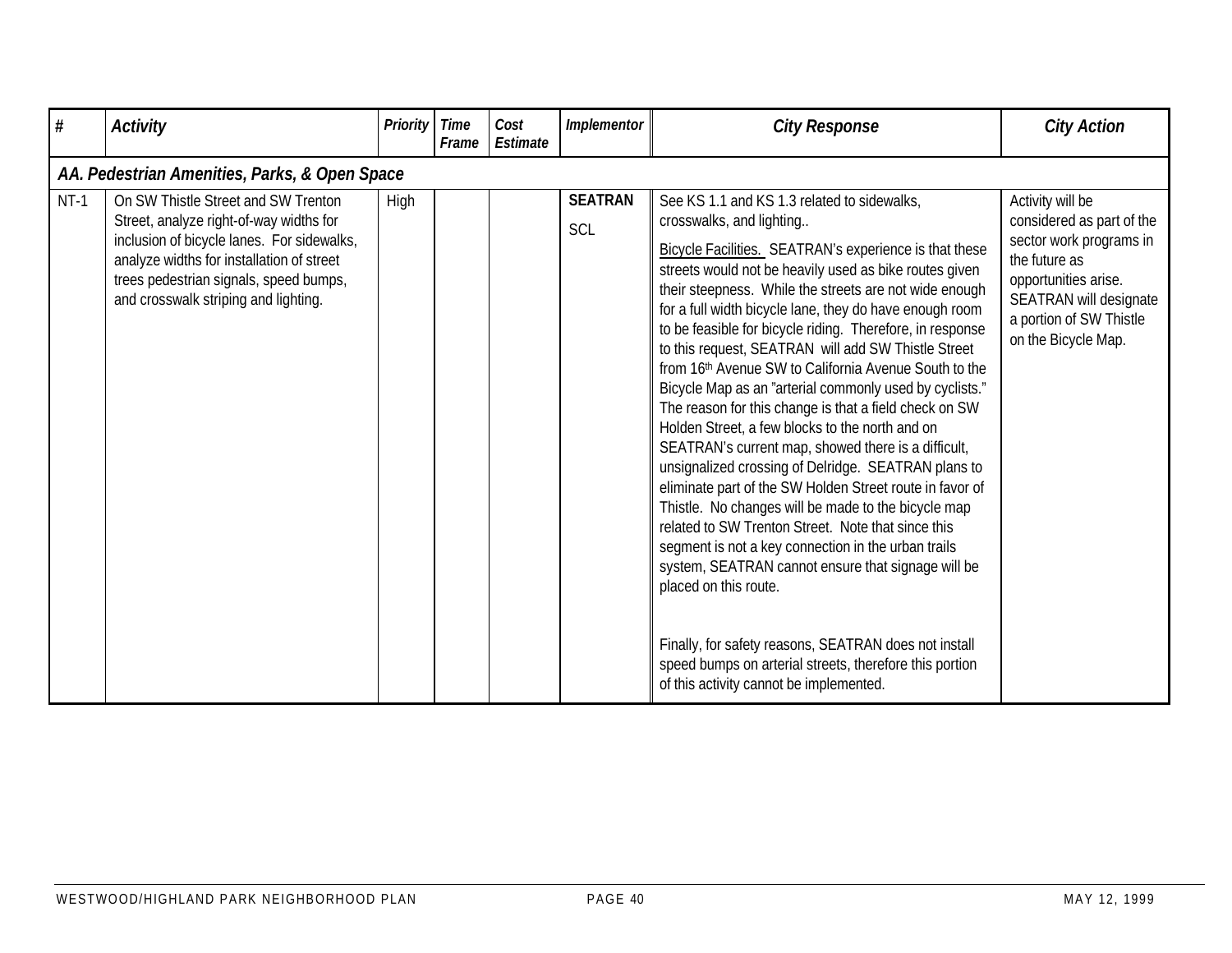| $\#$   | <b>Activity</b>                                                                                                                                                                                                                                                                                                                                                                                                                                                                                                                                                                                                                            | <b>Priority</b> | <b>Time</b><br>Frame | Cost<br>Estimate | Implementor                                                                  | <b>City Response</b>                                                                                                                                                                                                                                                                                                                                                                                                                                                                                                                                                                                                                                                                                                                                                                                                                                                                                                                                                                                                                                                                                                                                                                                                                                                                                                                                                                           | <b>City Action</b>                                                                                                                                            |
|--------|--------------------------------------------------------------------------------------------------------------------------------------------------------------------------------------------------------------------------------------------------------------------------------------------------------------------------------------------------------------------------------------------------------------------------------------------------------------------------------------------------------------------------------------------------------------------------------------------------------------------------------------------|-----------------|----------------------|------------------|------------------------------------------------------------------------------|------------------------------------------------------------------------------------------------------------------------------------------------------------------------------------------------------------------------------------------------------------------------------------------------------------------------------------------------------------------------------------------------------------------------------------------------------------------------------------------------------------------------------------------------------------------------------------------------------------------------------------------------------------------------------------------------------------------------------------------------------------------------------------------------------------------------------------------------------------------------------------------------------------------------------------------------------------------------------------------------------------------------------------------------------------------------------------------------------------------------------------------------------------------------------------------------------------------------------------------------------------------------------------------------------------------------------------------------------------------------------------------------|---------------------------------------------------------------------------------------------------------------------------------------------------------------|
| $NT-2$ | On SW Trenton Street conduct a<br>community tree planting project from 35th<br>Avenue SW to Delridge Way SW. Other<br>SW Trenton Street improvements should<br>include:<br><b>Street Lighting</b><br><b>Benches</b><br><b>Painted Crosswalks</b>                                                                                                                                                                                                                                                                                                                                                                                           | Med.            |                      |                  | <b>SEATRAN</b><br>SCL                                                        | See comments in KS 1.1 and KS 1.3 related to tree<br>planting, crosswalks, and street lighting.<br>The installation of new benches would be a<br>neighborhood-led activity. This type of activity would be<br>eligible for a NMF grant. SEATRAN will be involved in<br>the review of this proposal as it develops to ensure that<br>it would not present safety or operational problems in<br>the street or right-of-way area.                                                                                                                                                                                                                                                                                                                                                                                                                                                                                                                                                                                                                                                                                                                                                                                                                                                                                                                                                                 | Activity will be<br>considered as part of the<br>sector work programs in<br>the future as<br>opportunities arise.                                             |
| $NT-3$ | Coordinate actions of Seattle Housing<br>Authority, DPR, SSD and community to<br>integrate headwaters wetlands<br>interpretation center in Roxhill Park,<br>Roxbury Village, and Legacy Trail.<br>Based on available information (and<br>using existing BG Cummings<br>wetlands plan), map out wetlands.<br>With SHA, resolve conflicts with<br>$\bullet$<br>SHA's projects and wetlands area.<br>Using existing Cummings wetlands<br>$\bullet$<br>plan, create pathways within Roxhill<br>Park and on SHA property to<br>wetlands area.<br>Create study area signage and<br>$\bullet$<br>maintenance agreement with DPR,<br>SHA, and SSD. | Med.            |                      |                  | <b>DPR</b><br>SPU<br>SP <sub>O</sub><br>SSD<br><b>SHA</b><br>OH<br>Community | DPR is actively working with SHA, SPU, and the<br>community on this project. DPR has some funding<br>through its major maintenance plan and other funding<br>sources to contribute to this project. DPR drainage and<br>irrigation infrastructure projects will be designed so that<br>the community vision for a redeveloped wetland at<br>Roxhill Park can be realized with additional funding.<br>DPR has discussed with the community and Longfellow<br>Creek Advisory Committee how the community can<br>expand the scope of the project to include many of the<br>elements mentioned in the recommendation. In<br>addition, DPR and the Westwood Neighborhood<br>Council have partnered in an application to King County<br>to fund field improvements at the park.<br>SPU is working on the plan with the stakeholders and<br>has allocated up to \$60,000 in drainage funds for<br>engineering design services. The Utility is pursuing an<br>inter-agency agreement with King County Surface<br>Water Engineering to provide the design services.<br>SPO staff are available for coordination and facilitation<br>services. OH staff are available to assist in the<br>coordination of the actions of the various agencies and<br>the community to ensure that these projects are<br>completed while making appropriate allowances for the<br>wetlands and the interpretation center. | Activity is currently being<br>implemented. DPR is<br>actively working on this,<br>and SPU has funds<br>allocated. On-going<br>coordination will<br>continue. |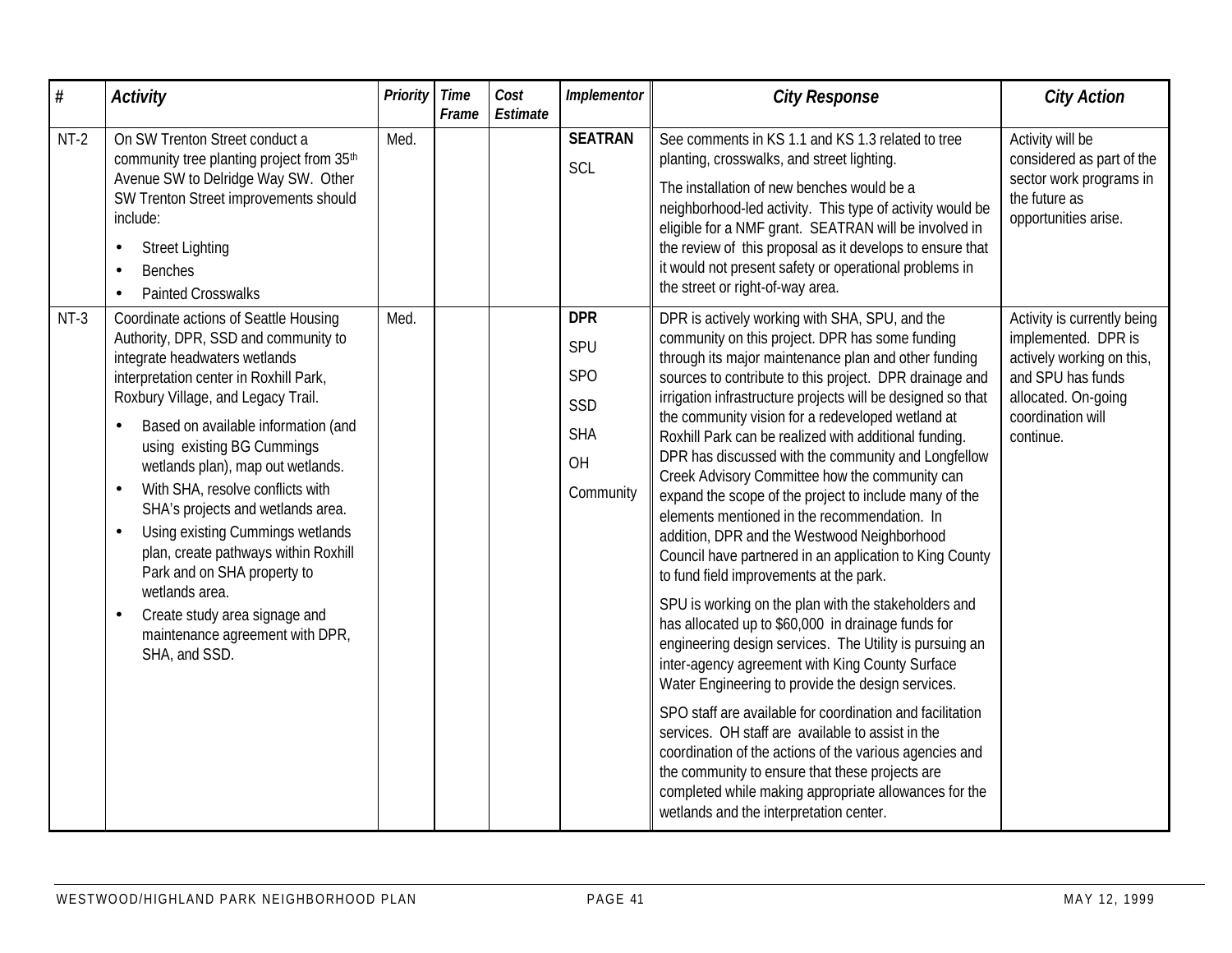| $\#$   | <b>Activity</b>                                                                                                                                                                                                                                                                                                                                                                                                                                                | Priority | <b>Time</b><br>Frame | Cost<br>Estimate | Implementor                                       | <b>City Response</b>                                                                                                                                                                                                                                                                                                                                                                                                                                                                                                                                                                                                                                                                                                                                                                                                                                                                                                                                                                                                                                                                                   | <b>City Action</b>                                                                                                |
|--------|----------------------------------------------------------------------------------------------------------------------------------------------------------------------------------------------------------------------------------------------------------------------------------------------------------------------------------------------------------------------------------------------------------------------------------------------------------------|----------|----------------------|------------------|---------------------------------------------------|--------------------------------------------------------------------------------------------------------------------------------------------------------------------------------------------------------------------------------------------------------------------------------------------------------------------------------------------------------------------------------------------------------------------------------------------------------------------------------------------------------------------------------------------------------------------------------------------------------------------------------------------------------------------------------------------------------------------------------------------------------------------------------------------------------------------------------------------------------------------------------------------------------------------------------------------------------------------------------------------------------------------------------------------------------------------------------------------------------|-------------------------------------------------------------------------------------------------------------------|
| $NT-4$ | Develop SW Thistle Street as the primary<br>pedestrian connection between the<br>Westwood/Highland Park neighborhoods.<br>Design and build a SW Thistle Street Art<br>Walk from 9th Avenue SW to the SW<br>Community Center. Provide other<br>amenities that should include:<br><b>Benches</b><br>$\bullet$<br><b>Banners</b><br>$\bullet$<br><b>Street Lighting</b><br>$\bullet$<br>Pocket Park at the 12 <sup>th</sup> Avenue SW<br>$\bullet$<br>hill climb. | High     |                      |                  | <b>SEATRAN</b><br><b>SAC</b><br><b>DPR</b><br>SCL | It's not clear to SEATRAN what the vision for this street<br>is. The Executive is currently reviewing their policies on<br>Key Pedestrian and Green Streets and will present their<br>analysis and recommendations to Council in 1999.<br>Once that policy work is completed this<br>recommendation will be reviewed again. The Executive<br>will work with the community to determine whether a<br>Key Pedestrian, or Green Street designation would help<br>achieve the community's goals. If designating the street<br>is not an appropriate strategy, the Executive will work<br>with the community to develop alternative methods for<br>achieving the community's goals for this street. Also see<br>response in KS 1.1 on what the next steps to pursue<br>this idea should include.<br>DPR would be involved as the connection affects DPR<br>property such as the community center. DPR supports<br>the community efforts to gain better pedestrian<br>connections to the center. DPR would participate in the<br>design if there were expectations that DPR would<br>maintain a new project. | Activity will be<br>considered as part of the<br>sector work programs in<br>the future as<br>opportunities arise. |
| $NT-5$ | At major pedestrian points of entry and<br>access at Town Center, designate<br>dedicated pedestrian paths to be designed<br>with or without the attached Legacy Trail.<br>Install markers and banners.                                                                                                                                                                                                                                                         | Med.     |                      |                  | <b>SEATRAN</b><br>Community<br><b>DON</b>         | This activity would be led by the private developer.<br>DCLU would review the project, and opportunities for<br>implementing this activity might be available through the<br>permitting process. SEATRAN also, notes that the idea<br>of developing a coordinated system of pathways is a<br>complex one that will require elements of outreach,<br>visioning/concept development, engineering, seeking<br>funding,.<br>For developing the next steps see KS 1.1, 1.17 t                                                                                                                                                                                                                                                                                                                                                                                                                                                                                                                                                                                                                               | Activity will be<br>considered as part of the<br>sector work programs in<br>the future as<br>opportunities arise. |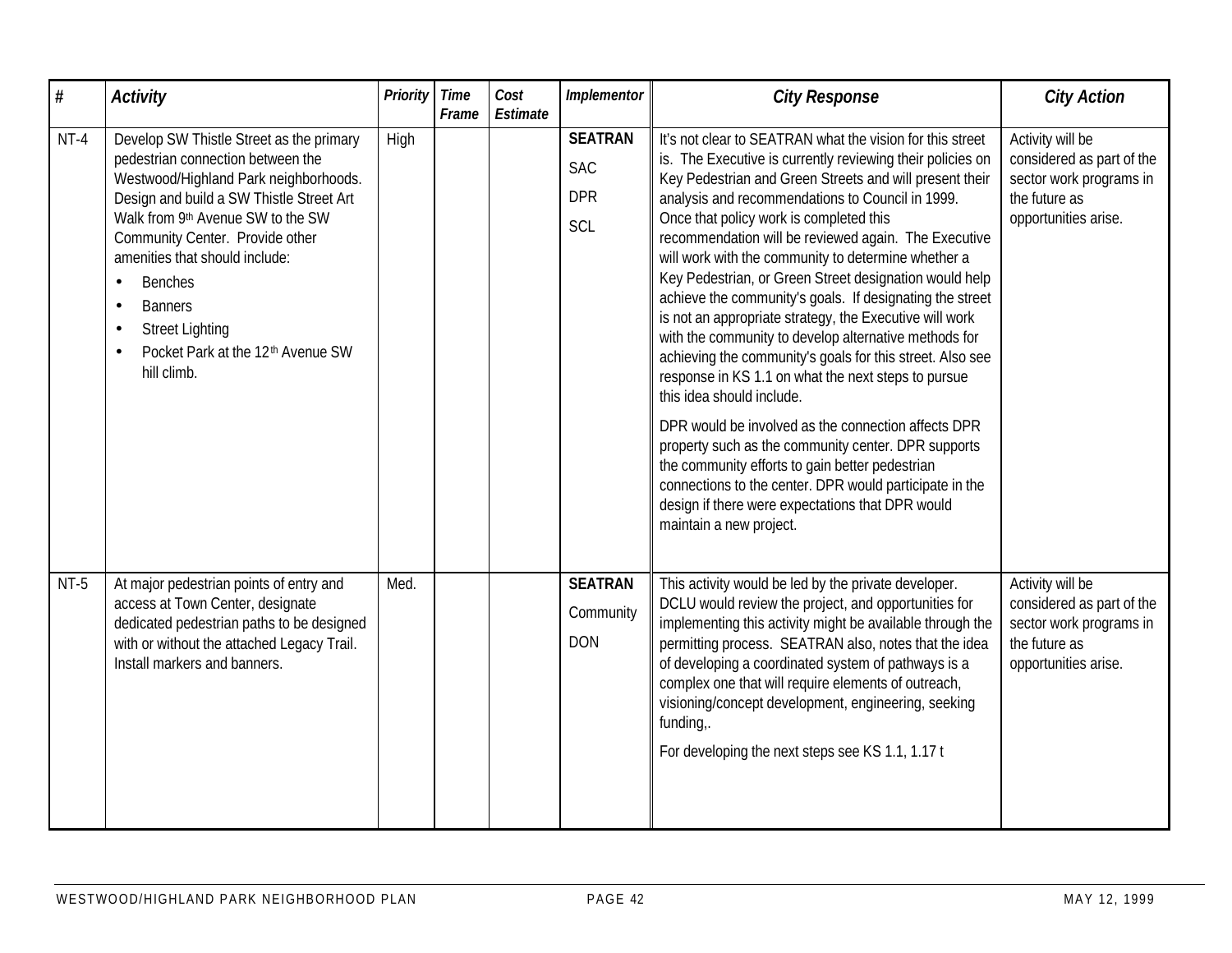| $\#$   | <b>Activity</b>                                                                                                                                                                        | <b>Priority</b> | <b>Time</b><br>Frame | Cost<br>Estimate | Implementor                     | <b>City Response</b>                                                                                                                                                                                                                                                                                                                                                                                                                                                                                                                                                                                                                                                                                                                                                                                                                                                                                                                                                                                                                                                                                                                                                                | <b>City Action</b>                                                                                                   |
|--------|----------------------------------------------------------------------------------------------------------------------------------------------------------------------------------------|-----------------|----------------------|------------------|---------------------------------|-------------------------------------------------------------------------------------------------------------------------------------------------------------------------------------------------------------------------------------------------------------------------------------------------------------------------------------------------------------------------------------------------------------------------------------------------------------------------------------------------------------------------------------------------------------------------------------------------------------------------------------------------------------------------------------------------------------------------------------------------------------------------------------------------------------------------------------------------------------------------------------------------------------------------------------------------------------------------------------------------------------------------------------------------------------------------------------------------------------------------------------------------------------------------------------|----------------------------------------------------------------------------------------------------------------------|
| NT-6   | Create design principles for enhancing the<br>qualities of the Roxbury Village<br>Development, and work with DCLU to<br>implement departures from code beneficial<br>to the community. | Med.            |                      |                  | <b>DCLU</b><br><b>SHA</b>       | The Roxbury Village is currently going through Design<br>Review, and their pre-design meeting was in early April<br>1999. SHA buildings are required to go through design<br>review if they meet standard thresholds -- Roxbury<br>Village meets these thresholds. As this process is<br>already underway, the neighborhood should contact<br>DCLU's design review program or contact SHA directly.<br>Note that many departures from development standards<br>are already permitted through the Design Review<br>process. If the neighborhood desires others, one<br>method would be the development of neighborhood<br>design guidelines (NDG). DCLU will be reviewing<br>design quidelines proposed by all neighborhoods and<br>will assist neighborhoods that wish to develop<br>neighborhood specific design guidelines near the end of<br>1999. Although neighborhood specific design guidelines<br>may not be developed in time to be applied to this<br>specific project, development of NDGs may help to<br>implement the neighborhoods 'design vision' in future<br>developments. NMF is a possible funding source to<br>develop neighborhood specific design quidelines. | DCLU will assist the<br>neighborhood if they<br>would like to develop<br>neighborhood specific<br>design quidelines. |
|        | <b>BB. Land Use</b>                                                                                                                                                                    |                 |                      |                  |                                 |                                                                                                                                                                                                                                                                                                                                                                                                                                                                                                                                                                                                                                                                                                                                                                                                                                                                                                                                                                                                                                                                                                                                                                                     |                                                                                                                      |
| $NT-7$ | Using CPTED principles, provide for<br>design review of new buildings, signage,<br>lighting, parking, and landscaping at<br>Westwood Town Center.                                      | High            |                      |                  | <b>DCLU</b><br>SPD<br>Community | SPD can work with DCLU and the community on the<br>incorporation of CPTED principles in design review for<br>new buildings. CPTED principles were built into the<br>city-wide Design Review program, with CPTED experts<br>involved in program development and review. If the<br>neighborhood has specific design goals or additional<br>ideas that it would like to emphasize, DCLU encourages<br>the neighborhood to develop these for inclusion in the<br>city's program.<br>Also, see response in NT-6 related to design quidelines.                                                                                                                                                                                                                                                                                                                                                                                                                                                                                                                                                                                                                                            | With community<br>assistance, SPD can<br>implement this activity.                                                    |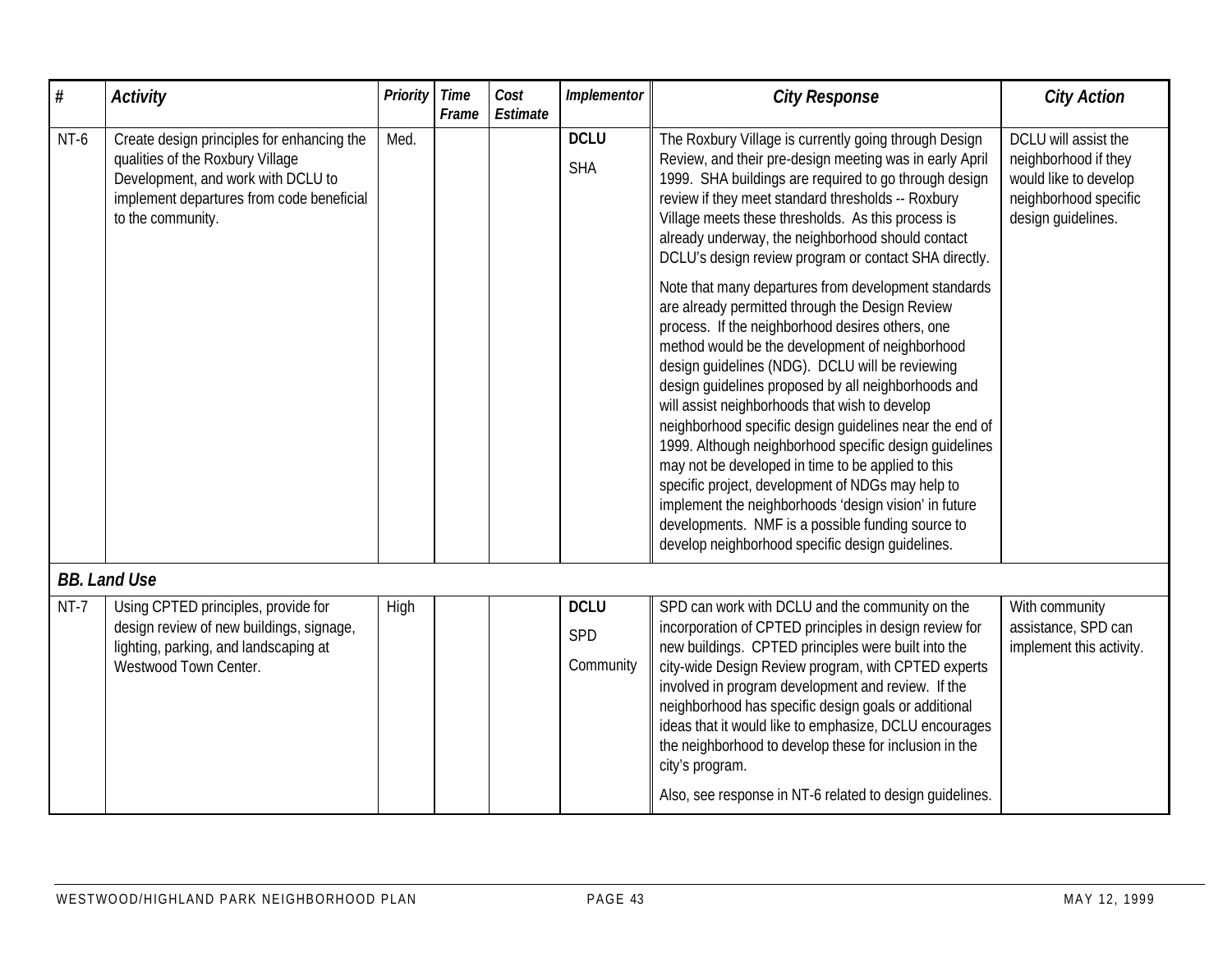| $#$    | <b>Activity</b>                                                                                                                                                                                                                                                                                                                                                                                                                                                                                                                                             | <b>Priority</b> | <b>Time</b><br>Frame | Cost<br>Estimate | Implementor                                 | <b>City Response</b>                                                                                                                                                                                                                                                                                                                                                                                                                                                                                                                                                                                                                                                                                                                                                                                                                                                                           | <b>City Action</b>                                                                                                                                                                   |
|--------|-------------------------------------------------------------------------------------------------------------------------------------------------------------------------------------------------------------------------------------------------------------------------------------------------------------------------------------------------------------------------------------------------------------------------------------------------------------------------------------------------------------------------------------------------------------|-----------------|----------------------|------------------|---------------------------------------------|------------------------------------------------------------------------------------------------------------------------------------------------------------------------------------------------------------------------------------------------------------------------------------------------------------------------------------------------------------------------------------------------------------------------------------------------------------------------------------------------------------------------------------------------------------------------------------------------------------------------------------------------------------------------------------------------------------------------------------------------------------------------------------------------------------------------------------------------------------------------------------------------|--------------------------------------------------------------------------------------------------------------------------------------------------------------------------------------|
| $NT-8$ | Incorporate the Longfellow Creek Legacy<br>Trail with new construction projects in the<br>urban village that are required to go<br>through design review. (Note: the<br>neighborhood wants development along<br>the trail route to be required to<br>incorporate/provide for the trail - i.e., the<br>neighborhood wants to prevent<br>development from precluding the trail<br>system from being developed). They<br>suggest development review and design<br>review process as tools to help insure that<br>the trail is not shut out from the site plan. | High            |                      |                  | <b>DCLU</b>                                 | Requiring the installation of a trail on private property<br>may not be feasible, however, the activity may be<br>pursued in other ways. Development of neighborhood<br>design guidelines that suggest the orientation of the trail<br>be considered in new development and major<br>redevelopments might provide opportunities to include<br>the trail into the site designs. DCLU will consider<br>thresholds when it evaluates the overall Design Review<br>program in 1999. Design review thresholds might be<br>useful in that proximity to trails might be one threshold<br>that could be added. This activity can be considered as<br>part of this review. Also, see NT-6 related to the design<br>review program.<br>Also, a meeting is being set up by the DON NDM to<br>inform DCLU project analysts, who may be assigned to<br>project proposals in the area, of the trail concept. | DCLU will assist the<br>neighborhood if they<br>want to develop<br>neighborhood specific<br>design guidelines. DON<br>will work with DCLU to<br>inform them of the trail<br>concept. |
|        | CC. Housing                                                                                                                                                                                                                                                                                                                                                                                                                                                                                                                                                 |                 |                      |                  |                                             |                                                                                                                                                                                                                                                                                                                                                                                                                                                                                                                                                                                                                                                                                                                                                                                                                                                                                                |                                                                                                                                                                                      |
| NT-9   | Create an Advisory Committee for the<br>Roxbury Village redevelopment to monitor<br>and advise Seattle Housing Authority on<br>design priorities for the project.                                                                                                                                                                                                                                                                                                                                                                                           | Med.            |                      |                  | <b>SHA</b><br><b>DON</b><br>OH<br>Community | SHA has already convened a community advisory<br>committee for the Roxbury Village Redevelopment.<br>DON's West Seattle Neighborhood Service Center will<br>respond to additional requests for community input on<br>the Roxbury Village redevelopment project. Also, OH<br>staff can participate as members of the Advisory<br>Committee for the Roxbury Village Redevelopment.                                                                                                                                                                                                                                                                                                                                                                                                                                                                                                               | Activity is currently<br>underway with SHA as<br>the lead.                                                                                                                           |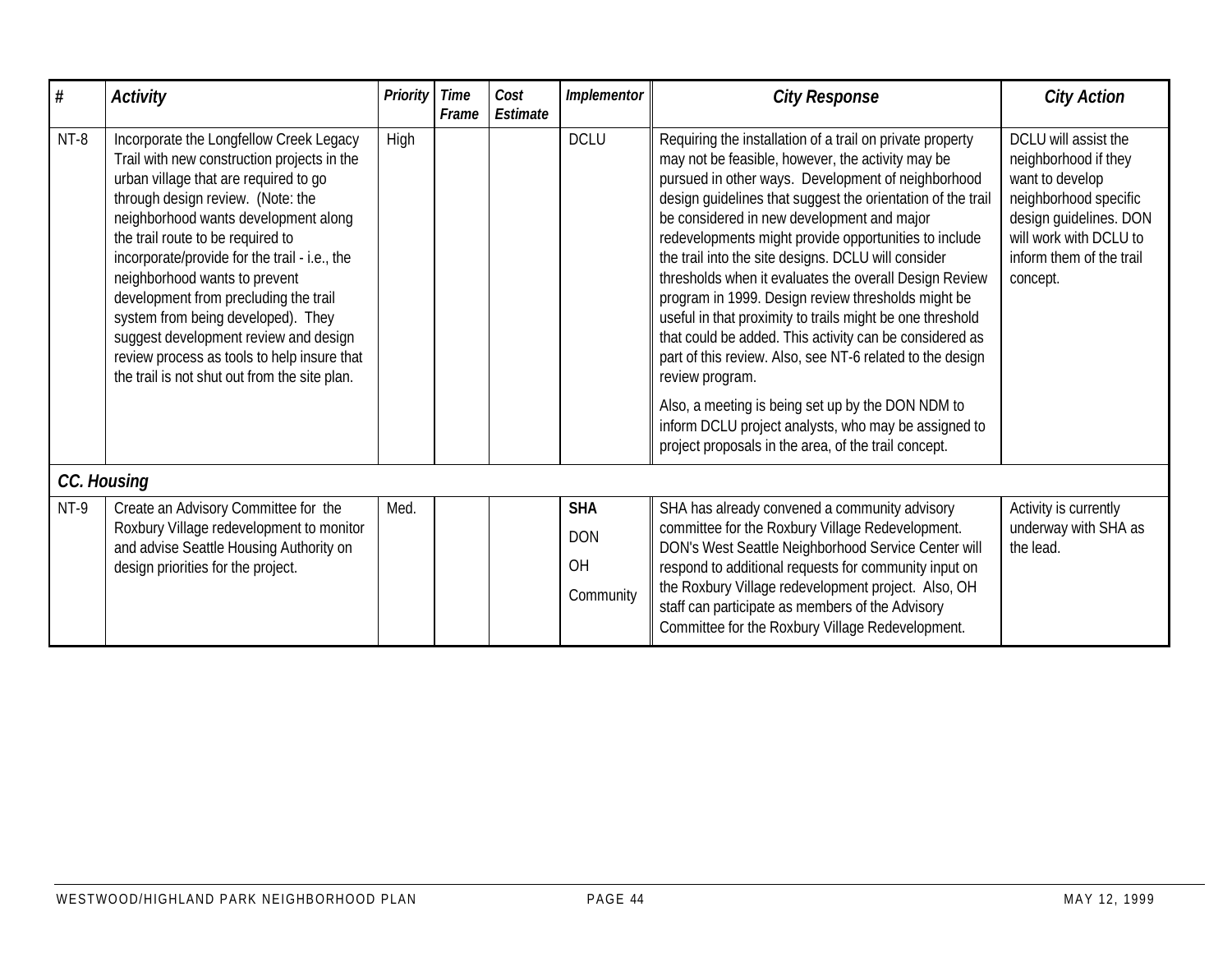| <b>DD. Transit</b> |                                                                                                                                                                                                                                                                                                                           |      |                                          |                                                                                                                                                                                                                                                                                                                                                                                                                                                                                                                                                                                  |                                                                                                                   |
|--------------------|---------------------------------------------------------------------------------------------------------------------------------------------------------------------------------------------------------------------------------------------------------------------------------------------------------------------------|------|------------------------------------------|----------------------------------------------------------------------------------------------------------------------------------------------------------------------------------------------------------------------------------------------------------------------------------------------------------------------------------------------------------------------------------------------------------------------------------------------------------------------------------------------------------------------------------------------------------------------------------|-------------------------------------------------------------------------------------------------------------------|
| NT-10              | At the NW corner of 26th Avenue SW and<br>SW Roxbury Street, at the present<br>westbound bus stop, incorporate the<br>design and design principles of Seattle<br>Housing Authority structures, to create a<br>safe transit waiting area, a warm shelter,<br>retail space and a safe street crossing.                      | Med. | <b>Metro</b><br><b>SHA</b><br><b>DON</b> | Developing a design for public improvements at that<br>location (bus shelter, crossing, sidewalk enhancements,<br>etc.) would be appropriate for an NMF grant. Once<br>design is done, the implementation would also be<br>eligible for a NMF grant. Also, if SHA will be doing<br>design work for their facilities near this location, it might<br>be possible for the community to apply for NMF funds<br>that would be transferred to SHA for design<br>development utilizing a public design process. The<br>applicant would have to provide the match.<br>Also see KS 1.18. | Activity will be<br>considered as part of the<br>sector work programs in<br>the future as<br>opportunities arise. |
| <b>NT-11</b>       | Develop a plan with King County Metro to<br>upgrade transit stops with redevelopment<br>of Town Center.                                                                                                                                                                                                                   | Low  | <b>Metro</b><br>Community                | See responses in KS 1.18 related to forwarding<br>activities to Metro and in KS 2.5 related to the site<br>development process.                                                                                                                                                                                                                                                                                                                                                                                                                                                  | Activity will be<br>considered as part of the<br>sector work programs in<br>the future as<br>opportunities arise. |
|                    | <b>EE.</b> Transportation                                                                                                                                                                                                                                                                                                 |      |                                          |                                                                                                                                                                                                                                                                                                                                                                                                                                                                                                                                                                                  |                                                                                                                   |
| NT-12              | Analyze right-of-way width of SW Roxbury<br>Street between 28th Avenue SW and 14th<br>Avenue SW, for Boulevard treatment:<br>Design and install curbed, and<br>$\bullet$<br>landscaped median. Install bus pull-<br>out on west bound SW Roxbury<br>Street at NW corner of SW Roxbury<br>and 28th Avenue SW transit stop. | Med. | <b>SEATRAN</b>                           | See KS 3.14.                                                                                                                                                                                                                                                                                                                                                                                                                                                                                                                                                                     | Activity will be<br>considered as part of the<br>sector work programs in<br>the future as<br>opportunities arise. |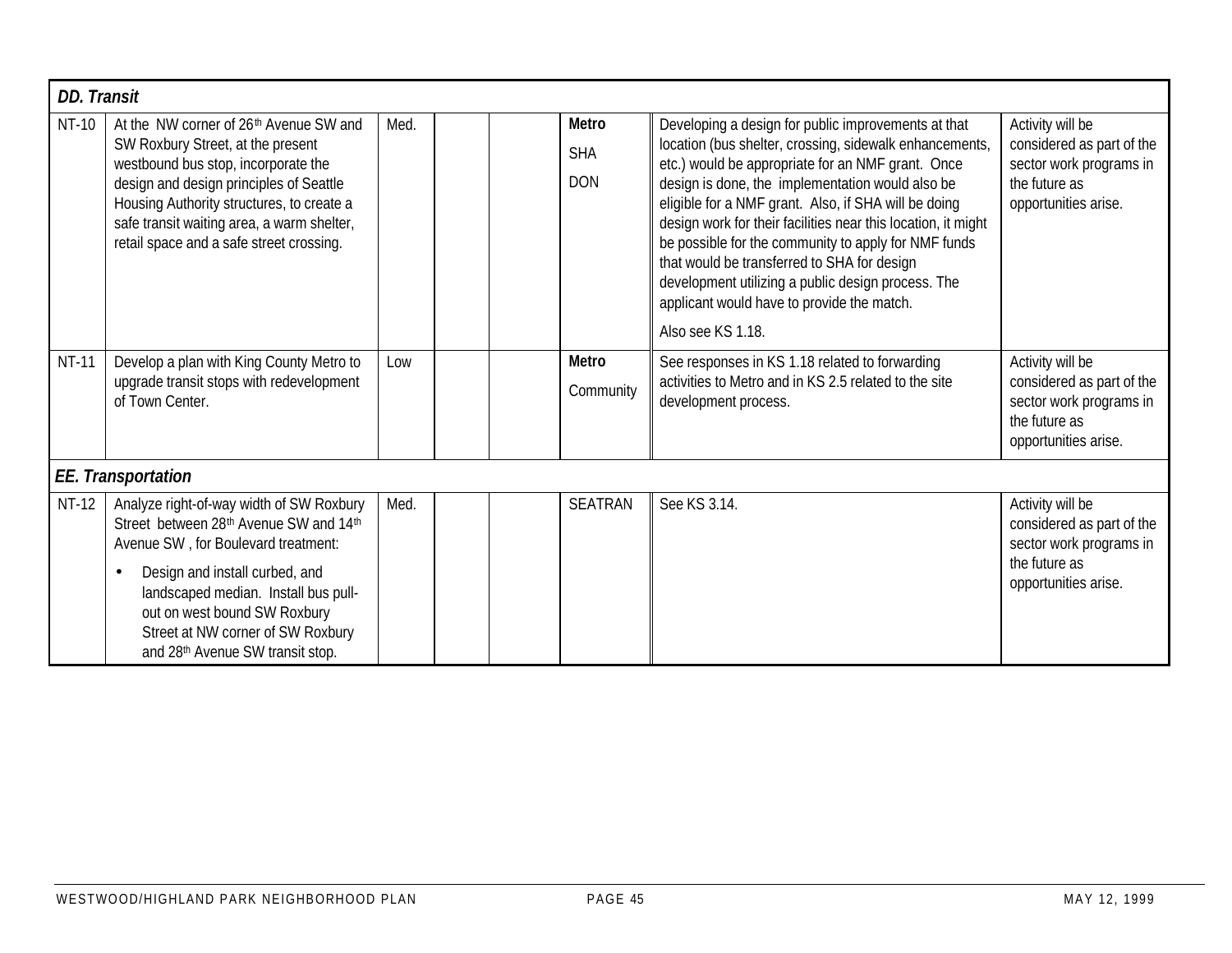| NT-13        | Design and install street improvements to<br>enhance vehicle movement and to reduce<br>vehicle back-ups at the following<br>intersections and locations; coordinate<br>with the proposed Delridge Corridor<br>Improvements (see KS 4):<br>Left turn pockets at traffic signal at<br>intersection of Delridge Way SW and<br><b>SW Trenton Street.</b><br>Left turn pockets at traffic signal at<br>$\bullet$<br>intersection of 35 <sup>th</sup> Avenue SW and<br><b>SW Trenton Street.</b><br>Turn pockets at SW Trenton Street<br>$\bullet$<br>entrance to Westwood Town Center,<br>next to US Post Office.<br>Note: There are signals presently at the<br>intersection of Delridge Way SW and SW<br>Trenton Street, and 35th Avenue SW and<br><b>SW Trenton Street</b> | High | <b>SEATRAN</b> | SEATRAN will look at these locations in 1999.<br>Left Turn Pockets. To perform a review meaningful to<br>the community, it would be very helpful to get the name<br>and phone number of a community contact who can<br>share more information about the problems at this<br>location.<br>Turn Pockets. This idea needs to be developed further<br>by the community to allow good, technical feedback.<br>Installation of a turn lane into the mall entrance next to<br>the post office would require removal of parking from<br>one side of SW Trenton Street. SEATRAN will work<br>with the community to clarify this proposal. | SEATRAN agrees to<br>take the next steps by<br>reviewing these locations<br>tin 1999.                       |
|--------------|--------------------------------------------------------------------------------------------------------------------------------------------------------------------------------------------------------------------------------------------------------------------------------------------------------------------------------------------------------------------------------------------------------------------------------------------------------------------------------------------------------------------------------------------------------------------------------------------------------------------------------------------------------------------------------------------------------------------------------------------------------------------------|------|----------------|----------------------------------------------------------------------------------------------------------------------------------------------------------------------------------------------------------------------------------------------------------------------------------------------------------------------------------------------------------------------------------------------------------------------------------------------------------------------------------------------------------------------------------------------------------------------------------------------------------------------------------|-------------------------------------------------------------------------------------------------------------|
| <b>NT-14</b> | Develop and implement a Bicycle<br>Transportation Plan for the<br>Westwood/Highland Park Planning Area in<br>coordination with the West Seattle<br>Transportation Program.                                                                                                                                                                                                                                                                                                                                                                                                                                                                                                                                                                                               | High | <b>SEATRAN</b> | The City has a formally adopted Urban Trails Plan,<br>which identifies the major corridors planned for<br>development of bicycle facilities. In addition,<br>SEATRAN's Bicycle Program looks for opportunities to<br>develop new bicycle facilities or modify existing bike<br>routes. If there are specific changes that community<br>members would like to suggest to improve the cycling<br>system, please share these with SEATRAN's Bike<br>Programs Office.                                                                                                                                                                | Activity is currently being<br>implemented. Program<br>expansion can be<br>reviewed by City<br>departments. |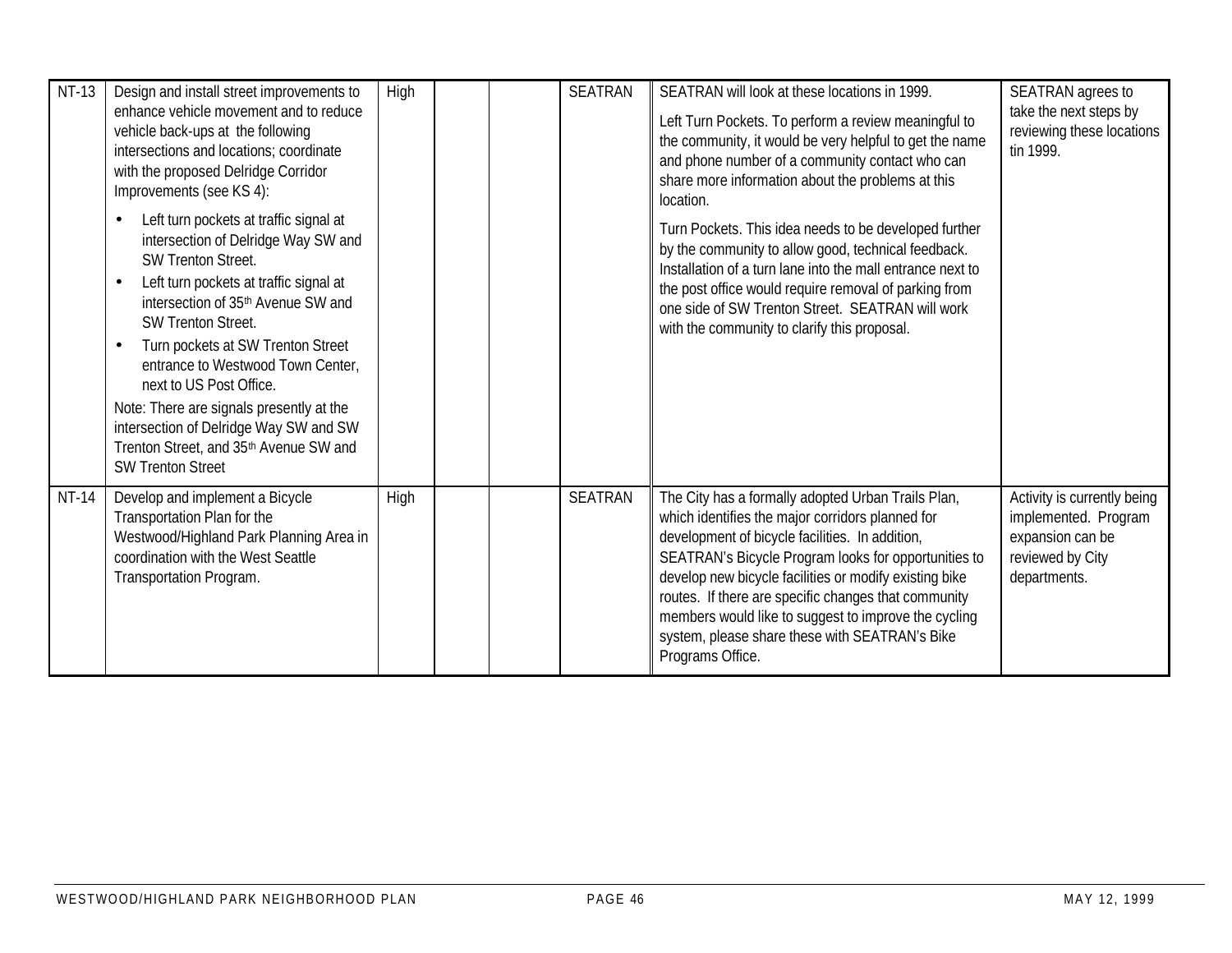| NT-15 | Improve configuration of on-street parking | <b>High</b> |  | <b>SEATRAN</b> | This location will be reviewed by SEATRAN in 1999.                                                                                              | With community               |
|-------|--------------------------------------------|-------------|--|----------------|-------------------------------------------------------------------------------------------------------------------------------------------------|------------------------------|
|       | at the 9th Avenue SW and SW Trenton        |             |  |                | The community should contact SEATRAN to discuss                                                                                                 | assistance, SEATRAN          |
|       | intersection to improve sight distance and |             |  |                | specific problems with this intersection to ensure that                                                                                         | will review this activity in |
|       | traffic safety at this intersection.       |             |  |                | the concern about the intersection is clearly understood,                                                                                       | 1999. SEATRAN will           |
|       |                                            |             |  |                | and to allow SEATRAN to be able to give feedback.                                                                                               | also do a field check at     |
|       |                                            |             |  |                |                                                                                                                                                 | 9th Avenue SW and SW         |
|       |                                            |             |  |                | Additionally, SEATRAN met with staff from the church                                                                                            | Henderson Street.            |
|       |                                            |             |  |                | on the corner of 9th Avenue SW and SW Henderson                                                                                                 |                              |
|       |                                            |             |  |                | Street and other community members in July 1999 to                                                                                              |                              |
|       |                                            |             |  |                | conduct a joint field check of the intersection. The                                                                                            |                              |
|       |                                            |             |  |                | purpose of this field check was to bettter understand                                                                                           |                              |
|       |                                            |             |  |                | how the intersection works before and during evening                                                                                            |                              |
|       |                                            |             |  |                | peak period commute time (as this is the time where the                                                                                         |                              |
|       |                                            |             |  |                | most concerns have been expressed). Additionally, the                                                                                           |                              |
|       |                                            |             |  |                | field check will help people to gain a shared<br>understanding of how the intersection works and to                                             |                              |
|       |                                            |             |  |                | share observations/ideas about what might be done to                                                                                            |                              |
|       |                                            |             |  |                | make it work better. SEATRAN will forward the draft                                                                                             |                              |
|       |                                            |             |  |                |                                                                                                                                                 |                              |
|       |                                            |             |  |                | recommendations to the neighborhood and meeting<br>attendees by September 1999. SEATRAN will continue                                           |                              |
|       |                                            |             |  |                | to work with the community to identify ways to improve                                                                                          |                              |
|       |                                            |             |  |                | how the intersection works.                                                                                                                     |                              |
|       |                                            |             |  |                |                                                                                                                                                 |                              |
|       |                                            |             |  |                | Transportation, Transit and Parking Note: These recommendations are part of a larger West Seattle Access program that will be submitted for     |                              |
|       |                                            |             |  |                | Departmental review in October 1999. Each West Seattle Neighborhood Plan will contain all the Peninsula-wide recommendations. Some of these may |                              |

*change based on final reviews by the community.*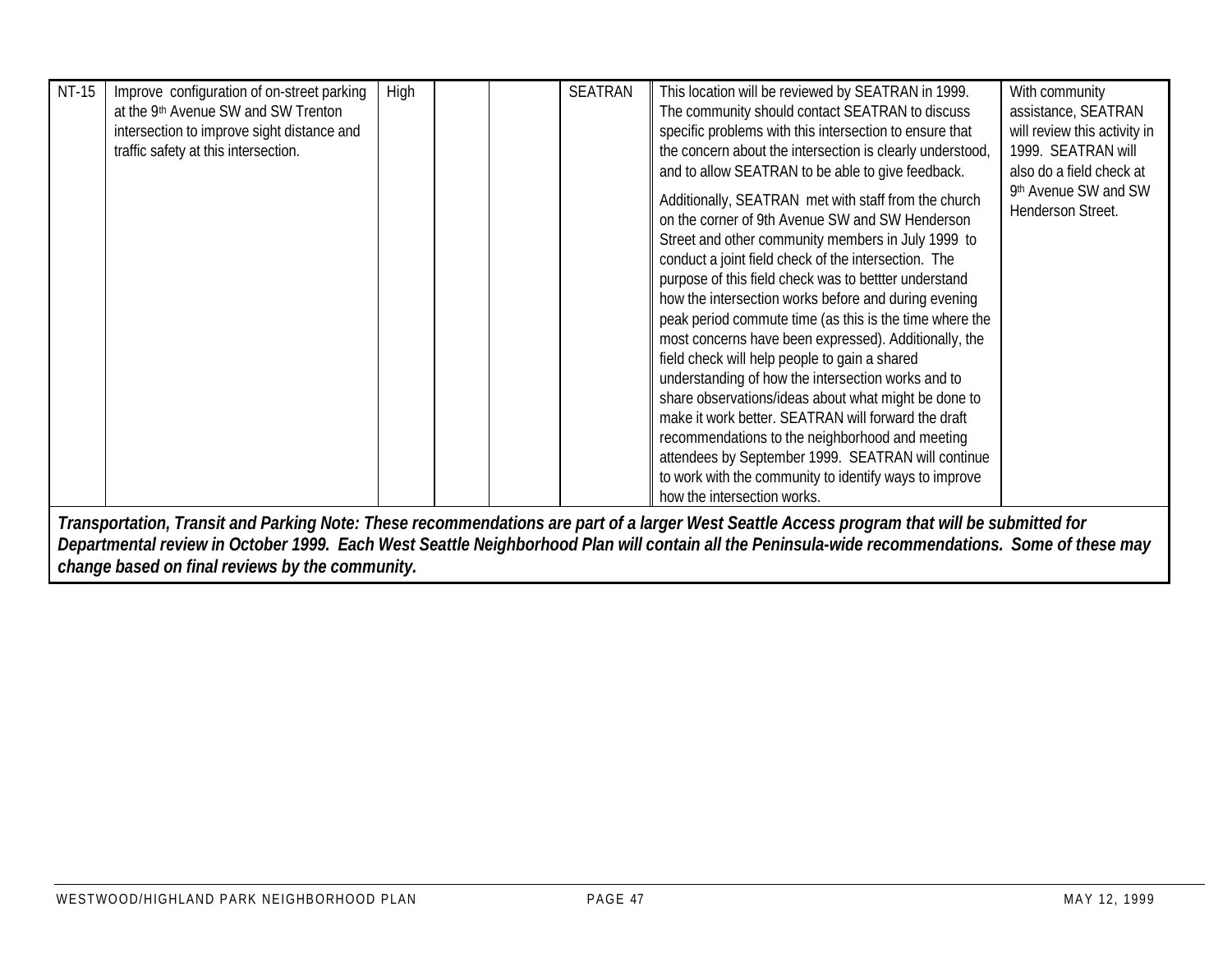| $LT-1$ | Develop and implement a comprehensive<br>"action program" of transportation system<br>improvements and actions that will fully<br>address the existing and future access<br>needs of the entire West Seattle<br>community. The action program must:<br>Define and quantify existing and<br>$\bullet$<br>future access needs.<br>Be comprehensive: it must jointly<br>$\bullet$<br>address all modes of transportation,<br>and it must address all levels of detail.<br>from the "universal" (e.g.,<br>transportation system capacity) to the<br>"microscopic" (e.g., traffic operations<br>on Bridge on-ramps).<br>Identify immediate, near-term, and<br>$\bullet$<br>long-range improvements and<br>actions, and develop an<br>implementation program for them.<br>Note: this recommendation is consistent<br>with the West Seattle Junction, Morgan<br>Junction, and Delridge Plan<br>recommendations. | Long<br>Term<br>Activ-<br>ity | <b>SEATRAN</b> | SEATRAN encourages the West Seattle communities<br>to work together in identifying broad transportation<br>issues of high priority in West Seattle.<br>The West Seattle neighborhoods have submitted a draft<br>of the West Seattle Transportation Action Agenda to the<br>City for review. | The West Seattle<br><b>Transportation Action</b><br>Agenda requests that the<br>City work with the West<br>Seattle community in<br>identifying: street-related<br>needs that have broad<br>impact on West Seattle<br>and practical, action-<br>oriented strategies for<br>addressing these broad<br>transportation needs.<br>The City will be<br>reviewing the West<br>Seattle Transportation<br>Action Agenda in 1999 to<br>help determine the next<br>steps in the document's<br>development and how<br>the community and City<br>will use it. This effort will<br>require work between the<br>City and community to<br>flesh out the ideas in the<br>document and objectives<br>for its use. To begin<br>these discussions, the<br>City Council and<br>Executive will hold a |
|--------|----------------------------------------------------------------------------------------------------------------------------------------------------------------------------------------------------------------------------------------------------------------------------------------------------------------------------------------------------------------------------------------------------------------------------------------------------------------------------------------------------------------------------------------------------------------------------------------------------------------------------------------------------------------------------------------------------------------------------------------------------------------------------------------------------------------------------------------------------------------------------------------------------------|-------------------------------|----------------|---------------------------------------------------------------------------------------------------------------------------------------------------------------------------------------------------------------------------------------------------------------------------------------------|---------------------------------------------------------------------------------------------------------------------------------------------------------------------------------------------------------------------------------------------------------------------------------------------------------------------------------------------------------------------------------------------------------------------------------------------------------------------------------------------------------------------------------------------------------------------------------------------------------------------------------------------------------------------------------------------------------------------------------------------------------------------------------|
|        |                                                                                                                                                                                                                                                                                                                                                                                                                                                                                                                                                                                                                                                                                                                                                                                                                                                                                                          |                               |                |                                                                                                                                                                                                                                                                                             | public meeting in West<br>Seattle in June 1999.                                                                                                                                                                                                                                                                                                                                                                                                                                                                                                                                                                                                                                                                                                                                 |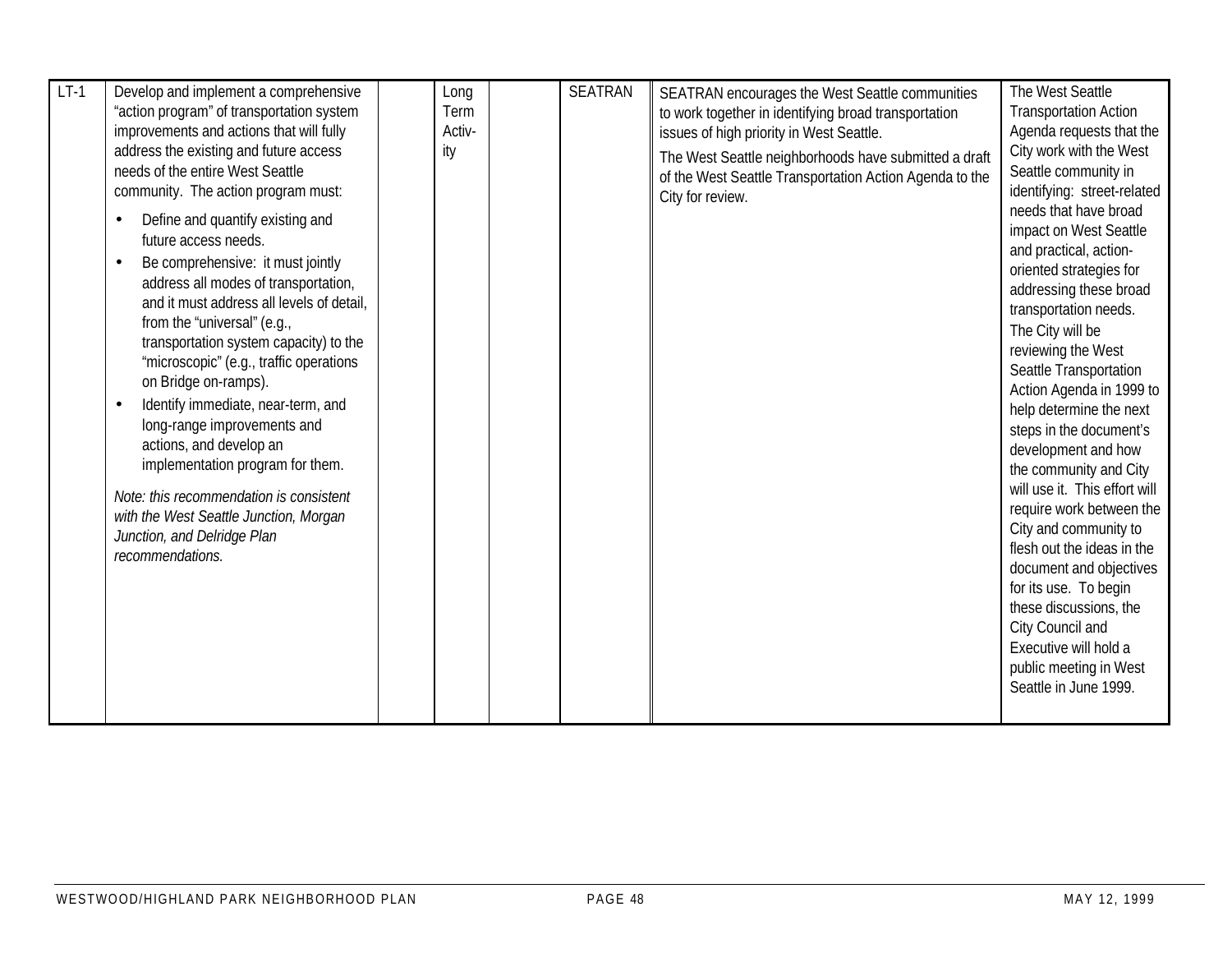|        |                                                                                                                                                                                                                                                                                                                                                                                                                                                                                                                                                                                                                                                                                                                                                                                                             |                               |                                            |                                                                                                                                                                                                                                                                                                                                                                                                                                                     | SEATRAN will give<br>feedback, as<br>appropriate, to the<br>specific elements of the<br>transportation action<br>program after SEATRAN<br>reviews the West Seattle<br><b>Transportation Action</b><br>Agenda in 1999. |
|--------|-------------------------------------------------------------------------------------------------------------------------------------------------------------------------------------------------------------------------------------------------------------------------------------------------------------------------------------------------------------------------------------------------------------------------------------------------------------------------------------------------------------------------------------------------------------------------------------------------------------------------------------------------------------------------------------------------------------------------------------------------------------------------------------------------------------|-------------------------------|--------------------------------------------|-----------------------------------------------------------------------------------------------------------------------------------------------------------------------------------------------------------------------------------------------------------------------------------------------------------------------------------------------------------------------------------------------------------------------------------------------------|-----------------------------------------------------------------------------------------------------------------------------------------------------------------------------------------------------------------------|
| $LT-2$ | West Seattle Bridge - Spokane Street<br><b>Viaduct Bus Operations:</b><br>The City of Seattle, the Port of Seattle,<br>WSDOT, and Metro should cooperate to<br>provide roadway, intersection, and traffic<br>control improvements that give Regional<br>Express and Metro buses priority to, from,<br>onto, off of, and across the West Seattle<br>Bridge and the Spokane Street Viaduct.<br>Such improvements may include:<br>Adding HOV lanes on the Bridge and<br>$\bullet$<br>the Viaduct.<br>Intersection and ramp queue<br>$\bullet$<br>jump/bypass lanes on the Bridge and<br>Viaduct access routes.<br>Traffic signal priority and preemption.<br>$\bullet$<br>Note: this recommendation is consistent<br>with the West Seattle Junction, Morgan<br>Junction, and Delridge Plan<br>recommendations. | Long<br>Term<br>Activ-<br>ity | Metro<br><b>SEATRAN</b><br>SP <sub>O</sub> | SEATRAN has presented a plan for the installation of a<br>bus lane on the West Seattle Bridge that would extend<br>eastbound from SW Avalon Way to 1st Ave S. This<br>new lane would be created by taking space from the<br>roadway's shoulders and slightly narrowing the adjacent<br>lanes on the bridge.<br>The West Seattle neighborhoods have submitted a draft<br>of the West Seattle Transportation Action Agenda to the<br>City for review. | Please see LT-1.                                                                                                                                                                                                      |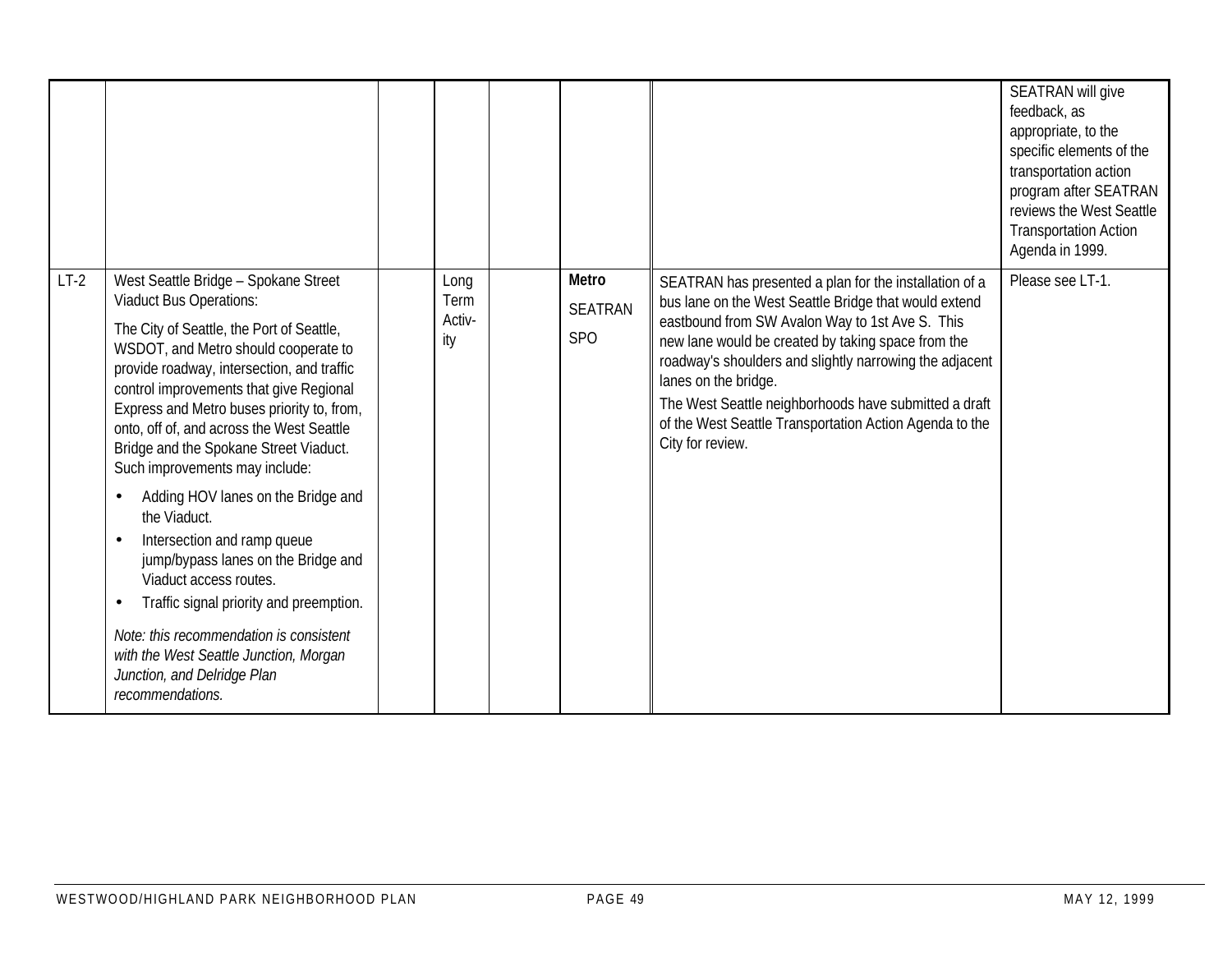| $LT-3$ | Regional Express Bus Service:                                                                                                                                                                                                                                                                                                                                                                                                                                                                                                                                                                                                                                                                                                                                                                                                                                                                                                                                                                                                                                                   | Long                  | <b>SEATRAN</b>           | The City is aware of Sound Transit draft plans for the                                                                                                                                                                                                                                                                                                                                                                                                                                                                                                     | The City will forward this                                       |
|--------|---------------------------------------------------------------------------------------------------------------------------------------------------------------------------------------------------------------------------------------------------------------------------------------------------------------------------------------------------------------------------------------------------------------------------------------------------------------------------------------------------------------------------------------------------------------------------------------------------------------------------------------------------------------------------------------------------------------------------------------------------------------------------------------------------------------------------------------------------------------------------------------------------------------------------------------------------------------------------------------------------------------------------------------------------------------------------------|-----------------------|--------------------------|------------------------------------------------------------------------------------------------------------------------------------------------------------------------------------------------------------------------------------------------------------------------------------------------------------------------------------------------------------------------------------------------------------------------------------------------------------------------------------------------------------------------------------------------------------|------------------------------------------------------------------|
|        | "Regional Express," the express bus<br>division of Sound Transit plans to begin<br>operating a number of express bus routes<br>throughout the region in the fall of 1999.<br>One of the Regional Express routes will<br>operate between Sea-Tac Airport and<br>downtown Seattle via Burien, White<br>Center, Fauntleroy, and West Seattle.<br>Recognizing the need to make limited<br>$\bullet$<br>stops on this express service, the<br>Regional Express West Seattle route<br>should maximize the connections and<br>access it provides in West Seattle,<br>including transfers to Metro routes<br>and access to the Fauntleroy Ferry<br>Terminal, ensuring that the Regional<br>Express bus route serves the urban<br>villages along California Avenue SW.<br>The Regional Express West Seattle<br>$\bullet$<br>route should be extended or through-<br>routed via I-90 to the Eastside. See<br>West Seattle Transportation Action<br>Agenda (page 2-8).<br>Note: this recommendation is consistent<br>with the West Seattle Junction, Morgan<br>Junction, and Delridge Plan | Term<br>Activ-<br>ity | Metro<br>SP <sub>O</sub> | Regional Express West Seattle route which appears to<br>address the community's concerns in this<br>recommendation. Sound Transit and King County Metro<br>will begin implementing the West Seattle Express route<br>in September 1999.<br>The proposed Regional Express route will provide<br>access to the Fauntleroy Ferry Terminal and the West<br>Seattle Junction commercial district. In addition, the<br>Regional Express route will continue into the<br>Chinatown/International District to provide transfers to<br>routes serving the Eastside. | recommendation to<br>Sound Transit on the<br>community's behalf. |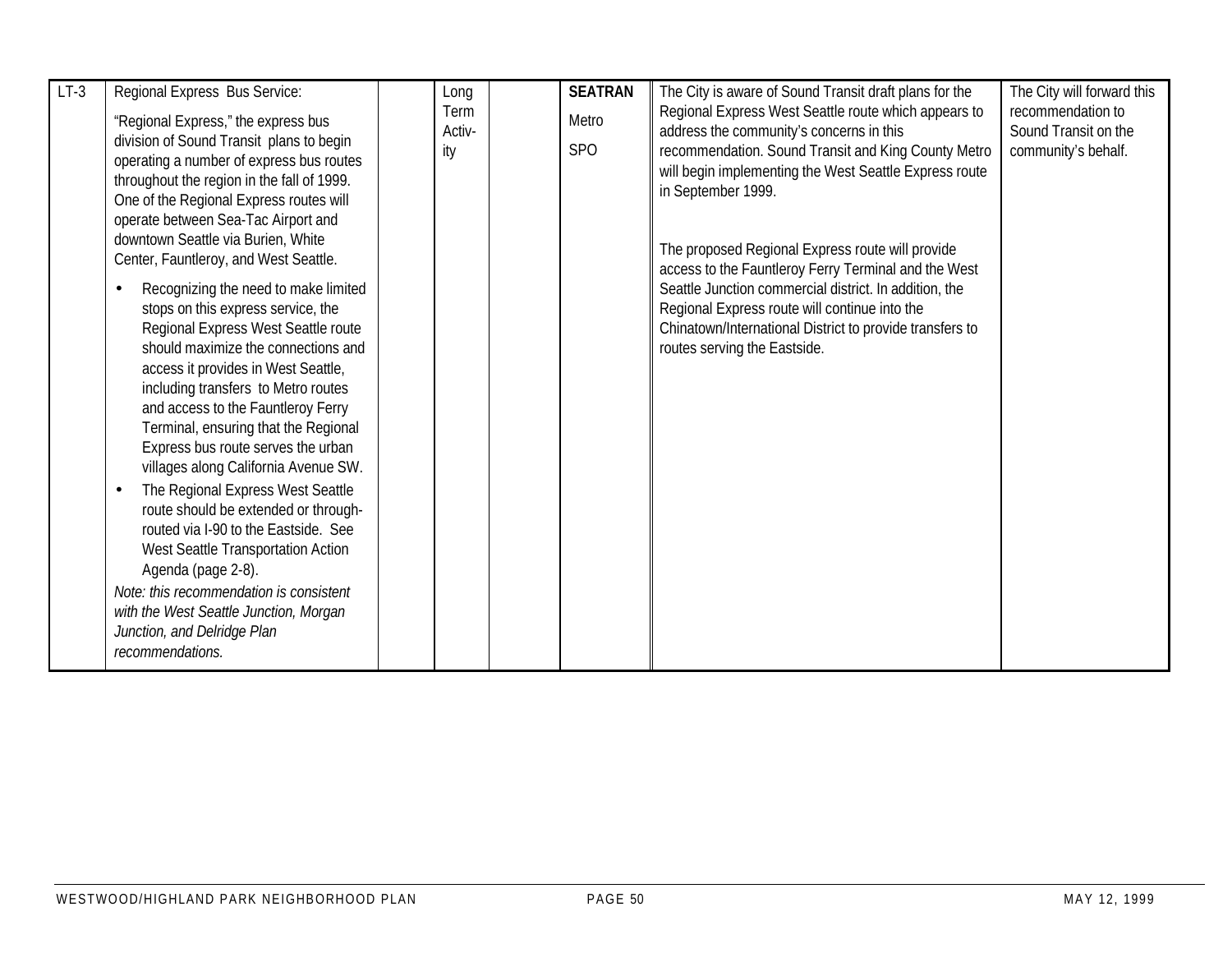| $LT-4$ | Elliott Bay "Seabus"                                                                                                                                                                                                                                                                                                                                                                                                                                                                                                                                                                                                                                                                                                                                                                                                                                                                                                                                                                                                                                                                   | Long                  | <b>SEATRAN</b> | The Executive supports the concept of Water Taxi                                                                                                                                                                                                                                                                                                                                                                                                                                                                                                                                                                                                                                                                                                                                                                                                                                                                                                                                                                                                                                                                                                                                                                                                                                                                                                                                                                                                                                                                                                                                                              | These recommendations                                                                                                                                                                                                                                                                                                                      |
|--------|----------------------------------------------------------------------------------------------------------------------------------------------------------------------------------------------------------------------------------------------------------------------------------------------------------------------------------------------------------------------------------------------------------------------------------------------------------------------------------------------------------------------------------------------------------------------------------------------------------------------------------------------------------------------------------------------------------------------------------------------------------------------------------------------------------------------------------------------------------------------------------------------------------------------------------------------------------------------------------------------------------------------------------------------------------------------------------------|-----------------------|----------------|---------------------------------------------------------------------------------------------------------------------------------------------------------------------------------------------------------------------------------------------------------------------------------------------------------------------------------------------------------------------------------------------------------------------------------------------------------------------------------------------------------------------------------------------------------------------------------------------------------------------------------------------------------------------------------------------------------------------------------------------------------------------------------------------------------------------------------------------------------------------------------------------------------------------------------------------------------------------------------------------------------------------------------------------------------------------------------------------------------------------------------------------------------------------------------------------------------------------------------------------------------------------------------------------------------------------------------------------------------------------------------------------------------------------------------------------------------------------------------------------------------------------------------------------------------------------------------------------------------------|--------------------------------------------------------------------------------------------------------------------------------------------------------------------------------------------------------------------------------------------------------------------------------------------------------------------------------------------|
|        | The existing Elliott Bay Water Taxi, begun<br>in 1997, is a summer-season passenger-<br>only ferry service connecting West Seattle<br>and downtown Seattle. The Water Taxi<br>service should be expanded into a<br>permanent year-round system (like<br>Vancouver, BC's Seabus) that is designed<br>to be an integral and important element of<br>the transportation system serving West<br>Seattle. In order to determine the capital<br>and operational requirements of such a<br>system and to guide its incremental<br>development, a long range comprehensive<br>master plan for facilities and services - on<br>both sides of Elliott Bay - should be<br>prepared.<br><b>Connections to the West Seattle Seabus</b><br>terminal should be expanded and<br>improved. Bus service, shuttle/circulator<br>service, a potential tram/funicular system,<br>parking (or lack thereof), and<br>bike/pedestrian pathways should be<br>addressed.<br>Note: this recommendation is consistent<br>with the West Seattle Junction, Morgan<br>Junction, and Delridge Plan<br>recommendations. | Term<br>Activ-<br>ity | Metro          | service in Seattle and the region as a means of<br>expanding the public transit system, and will aid in<br>efforts to explore its feasibility and implementation.<br>However, the overall maintenance and operation of<br>such services are the responsibility of King<br>CountyMetro. The existing Elliott Bay Water Taxi<br>service was developed as a demonstration project for<br>1997 and 1998. DON released a final report on the<br>Elliott Bay Water Taxi service in February 1999. The<br>City is working with Metro to see if the service can be<br>extended for summer 1999. One of the major concerns<br>for continued Water Taxi service is the siting of a<br>permanent docking facility in West Seattle.<br>SEATRAN released a Docking Study in January 1999<br>to examine alternative terminal locations in West<br>Seattle and Downtown with associated capital costs,<br>permitting requirements, and possible funding sources.<br>Based on experiences with the existing Water Taxi<br>service, and the results of the Docking Study (i.e. a lack<br>of potential sites for even the existing small boat), it is<br>unlikely that a full operation and expansion of the Water<br>Taxi service similar to Vancouver's Seabus service<br>would be implemented in the near-term due to the need<br>for major terminal construction in both West Seattle and<br>Downtown. For the short-term (the summer of 1999)<br>the taxi has been funded by Metro for operation and is<br>to operate through Labor Day. Currently, City funding<br>has not been provided for the taxi's operation in 1999 | will be forwarded to King<br>County/Metro for<br>consideration during their<br>planning processes. For<br>the short-term (the<br>summer of 1999) the taxi<br>has been funded by<br>Metro for operation and<br>is to operate through<br>Labor Day. Currently,<br>City funding has not<br>been provided for the<br>taxi's operation in 1999. |
|        |                                                                                                                                                                                                                                                                                                                                                                                                                                                                                                                                                                                                                                                                                                                                                                                                                                                                                                                                                                                                                                                                                        |                       |                |                                                                                                                                                                                                                                                                                                                                                                                                                                                                                                                                                                                                                                                                                                                                                                                                                                                                                                                                                                                                                                                                                                                                                                                                                                                                                                                                                                                                                                                                                                                                                                                                               |                                                                                                                                                                                                                                                                                                                                            |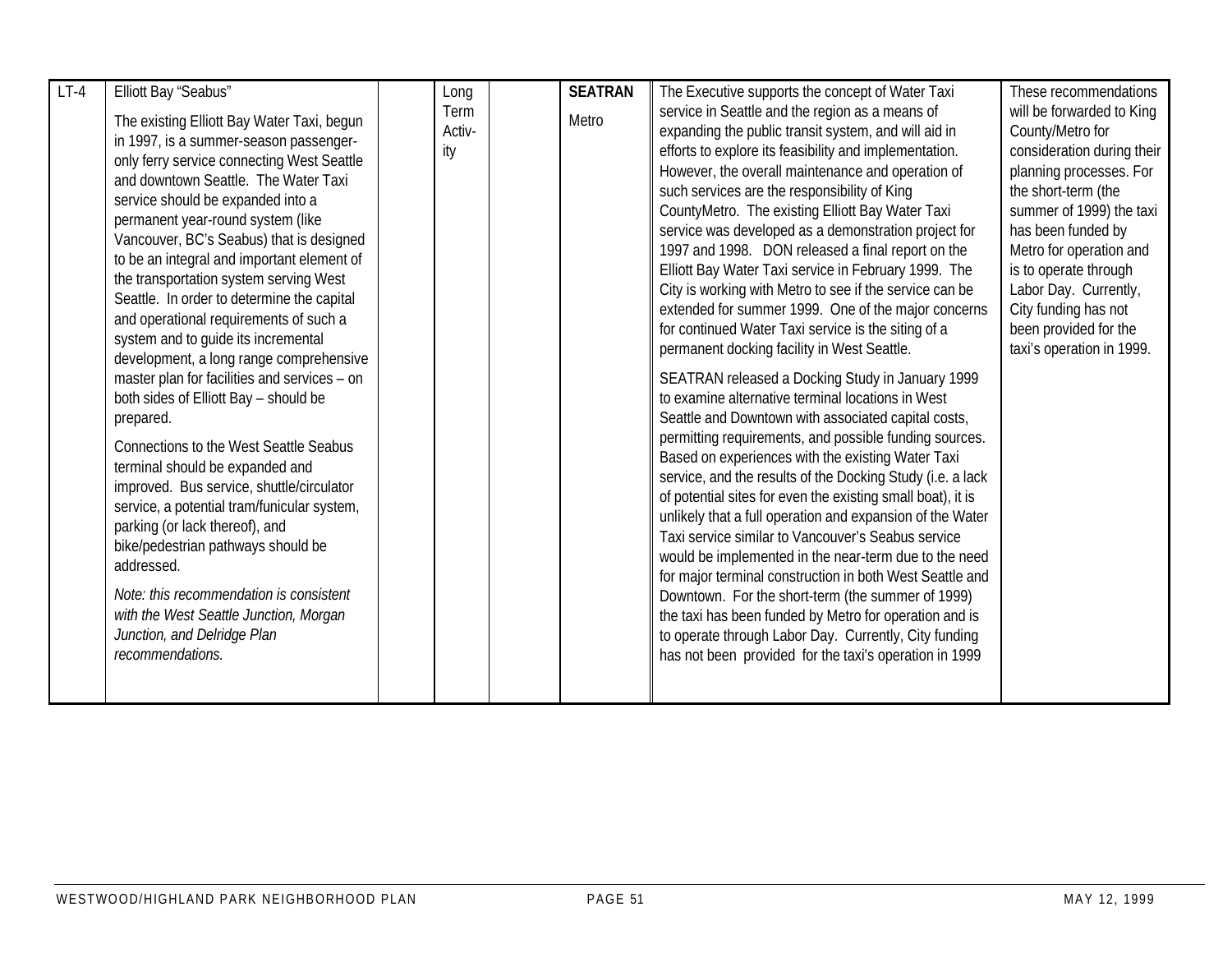| $LT-5$ | Improve and expand public transportation                                                                                                                                                                                                                                                                                                                                                                                                                                                                                                                                                                                                          | Long                  | <b>SEATRAN</b> | See LT-1.                                                                                                                                                                                                                                                                                                                                                                                                                                                                                                                                                                                                                                                                                            | See LT-1.                                                                                                                   |
|--------|---------------------------------------------------------------------------------------------------------------------------------------------------------------------------------------------------------------------------------------------------------------------------------------------------------------------------------------------------------------------------------------------------------------------------------------------------------------------------------------------------------------------------------------------------------------------------------------------------------------------------------------------------|-----------------------|----------------|------------------------------------------------------------------------------------------------------------------------------------------------------------------------------------------------------------------------------------------------------------------------------------------------------------------------------------------------------------------------------------------------------------------------------------------------------------------------------------------------------------------------------------------------------------------------------------------------------------------------------------------------------------------------------------------------------|-----------------------------------------------------------------------------------------------------------------------------|
|        | facilities and services providing access<br>to/from West Seattle:<br>Improve speed and efficiency of<br>existing and future bus service by<br>enabling buses to avoid traffic<br>congestion.<br>Expand service coverage in West<br>Seattle: make transit services more<br>easily accessible to more people and<br>activities.<br>Expand transit network connections:<br>provide more and better linkages<br>between West Seattle and other parts<br>of the City and region.<br>Develop new, alternative modes of<br>public transportation to provide<br>additional "auto-less" access to West<br>Seattle (e.g., waterborne transit,<br>monorail). | Term<br>Activ-<br>ity | Metro<br>SPO   | The Executive will forward this and related transit<br>requests to Metro on the community's behalf. SPO,<br>SEATRAN and DON will review the transit service<br>requests and transit stop improvements identified in the<br>neighborhood plans. These requests will be integrated<br>into the work being done under Strategy T4 "Establish<br>and Implement Transit Service Priorities" in the City's<br>Transportation Strategic Plan (TSP). The Executive will<br>report to the City Council Transportation Committee on<br>its progress on Strategy T4 as part of its ongoing<br>reporting requirements on the TSP and to the<br>Neighborhoods, Growth Planning and Civic<br>Engagement Committee. | These recommendations<br>will be forwarded to King<br>County/Metro for<br>consideration during their<br>planning processes. |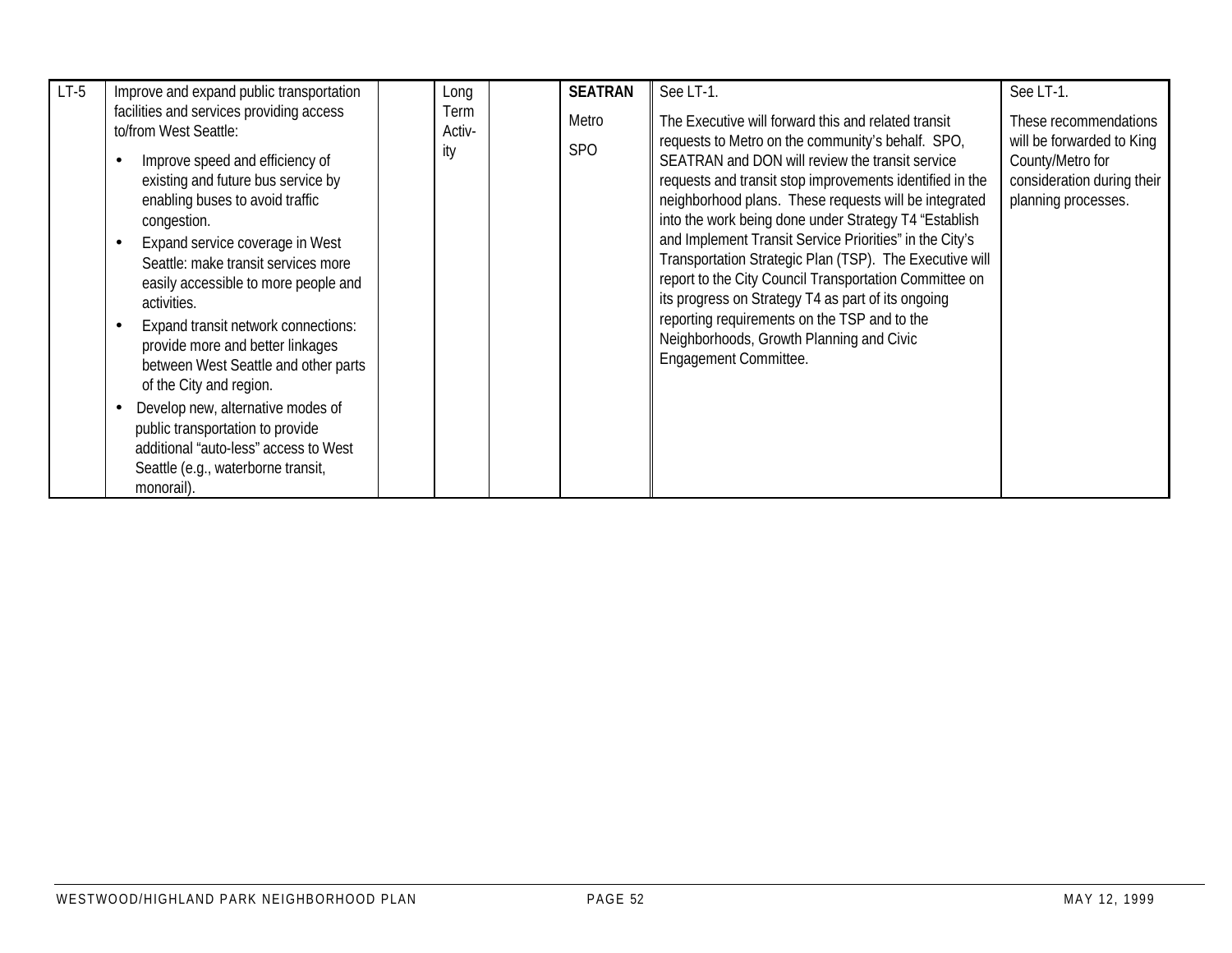|                        | Metro should continue to increase the<br>service hours and frequency of its West<br>Seattle service. Also, Metro should<br>continue to increase the number of West<br>Seattle, Seattle, and King County<br>origins/destinations served by West<br>Seattle routes.                                                                                                                                                                                                                                                                                                                                |  |  |  |  |
|------------------------|--------------------------------------------------------------------------------------------------------------------------------------------------------------------------------------------------------------------------------------------------------------------------------------------------------------------------------------------------------------------------------------------------------------------------------------------------------------------------------------------------------------------------------------------------------------------------------------------------|--|--|--|--|
|                        | Several transit "hubs," where multiple bus<br>and rail routes can exchange passengers,<br>should be developed to improve the<br>efficiency, effectiveness, and utility of West<br>Seattle transit service:                                                                                                                                                                                                                                                                                                                                                                                       |  |  |  |  |
| $\bullet$<br>$\bullet$ | A transit hub on Spokane Street near<br>I-5 would provide West Seattle buses<br>with direct Eastside connections,<br>transfers with South Seattle, South<br>King County, and Eastside bus routes<br>inbound and outbound to/from<br>downtown, and a link toSound<br>Transit's future Commuter Rail line.<br>A transit hub at the west end of the<br>West Seattle Bridge would provide a<br>connection point for Metro and<br>Regional Express bus routes serving<br>various parts of West Seattle<br>(including shuttles/circulators) and for<br>access to the Elliott Bay "Seabus"<br>terminal. |  |  |  |  |
| $\bullet$              | A transit hub at the West Seattle<br>Junction would provide a connection<br>point for Metro and Regional Express<br>bus routes serving various parts of<br>West Seattle.                                                                                                                                                                                                                                                                                                                                                                                                                         |  |  |  |  |
| $\bullet$              | Encourage electrification of local West<br>Seattle bus routes.                                                                                                                                                                                                                                                                                                                                                                                                                                                                                                                                   |  |  |  |  |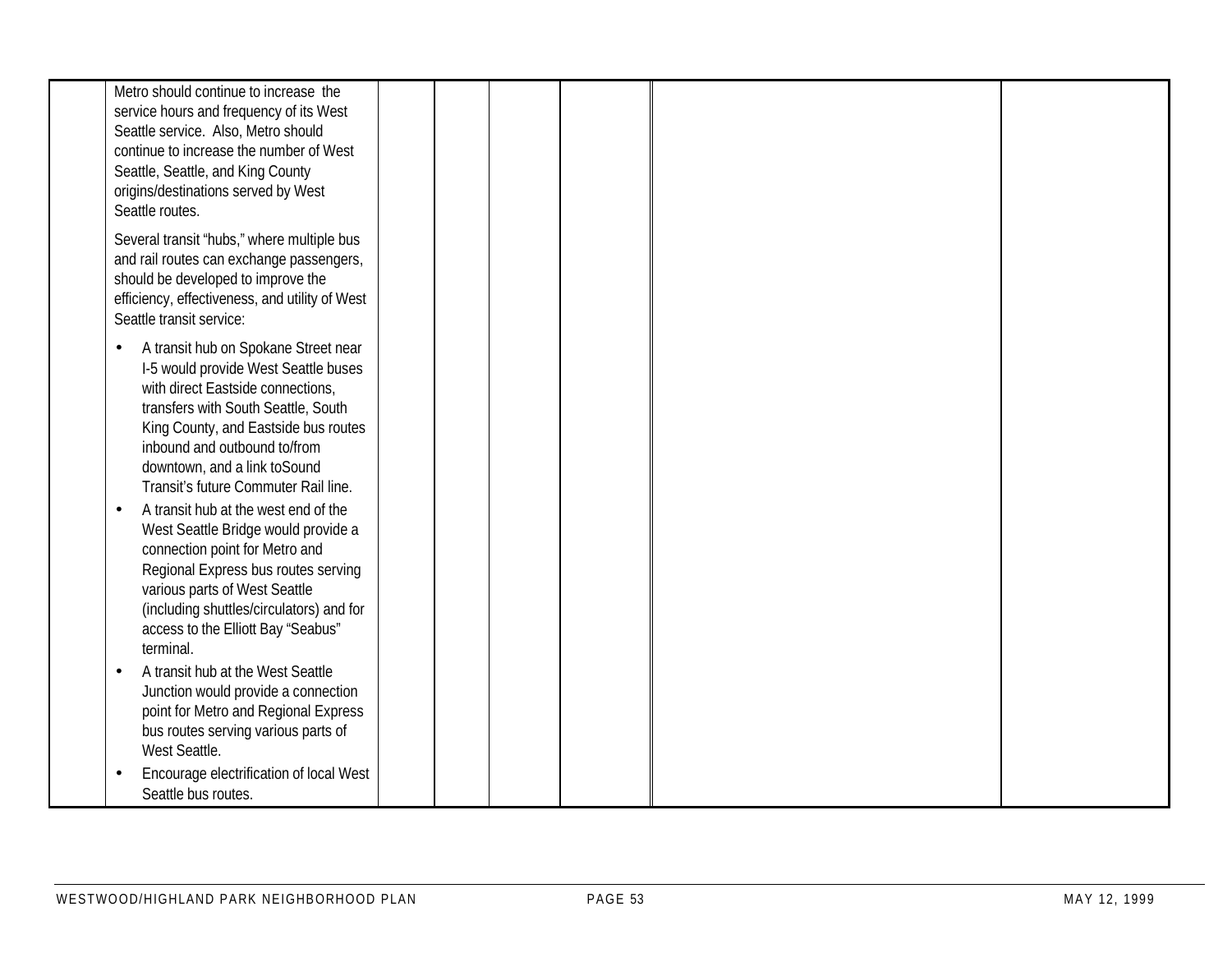|              | In addition to the hubs, direct bus-only<br>ramps connecting the Spokane Street<br>Viaduct and the E-3 Busway (to/from the<br>downtown transit tunnel) are needed to<br>improve travel times for West Seattle-<br>downtown transit service.<br>Note: this recommendation is consistent<br>with the West Seattle Junction, Morgan<br>Junction, and Delridge Plan<br>recommendations.      |      |  |                                                                                             |                                                                                                                                                                                                                                                                                                                                                                                                                                                                                                                                                                                                                                                                                                                                                                                                                                                                                                                                                                     |                                                                                                                   |
|--------------|------------------------------------------------------------------------------------------------------------------------------------------------------------------------------------------------------------------------------------------------------------------------------------------------------------------------------------------------------------------------------------------|------|--|---------------------------------------------------------------------------------------------|---------------------------------------------------------------------------------------------------------------------------------------------------------------------------------------------------------------------------------------------------------------------------------------------------------------------------------------------------------------------------------------------------------------------------------------------------------------------------------------------------------------------------------------------------------------------------------------------------------------------------------------------------------------------------------------------------------------------------------------------------------------------------------------------------------------------------------------------------------------------------------------------------------------------------------------------------------------------|-------------------------------------------------------------------------------------------------------------------|
|              | FF. Public Safety                                                                                                                                                                                                                                                                                                                                                                        |      |  |                                                                                             |                                                                                                                                                                                                                                                                                                                                                                                                                                                                                                                                                                                                                                                                                                                                                                                                                                                                                                                                                                     |                                                                                                                   |
| <b>NT-16</b> | Develop a Disaster Preparedness Plan<br>that prescribes emergency medical service<br>actions necessary in event of natural or<br>man-made disaster as it affects the<br>Planning Area, should the West Seattle<br>bridge become inoperable. The Disaster<br>Preparedness Plan should include<br>provision of a Critical Care Center and a<br>Command Post at the SW Community<br>Center. | Med. |  | <b>SPD</b><br><b>SFD</b><br>public and<br>private<br>hospitals<br><b>KCPH</b><br><b>DPR</b> | See KS 2.2. Also, SPD recommends that a coordinated<br>response be developed and encourages community<br>members to become actively involved in emergency<br>preparedness through the SPD Emergency<br>Management's Seattle Disaster Aid and Response<br>Team (SDART) program. The first step is for the<br>community to become involved with SDART. Through<br>SDART, the neighborhood can become part of the<br>overall emergency preparedness plan for the city.<br>Possible locations for the Critical Care Center might<br>include the Denny/Sealth Complex or in a new SW<br>Precinct Police Station. SPD will contact the community<br>with information on how they can become involved in<br>SDART.<br>Currently, this community is served by Command<br>Centers at the Delridge and South Park Community<br>Centers. Significant investment would be necessary to<br>ensure that the SW Community Center structure is<br>appropriate for a Command Center. | Activity will be<br>considered as part of the<br>sector work programs in<br>the future as<br>opportunities arise. |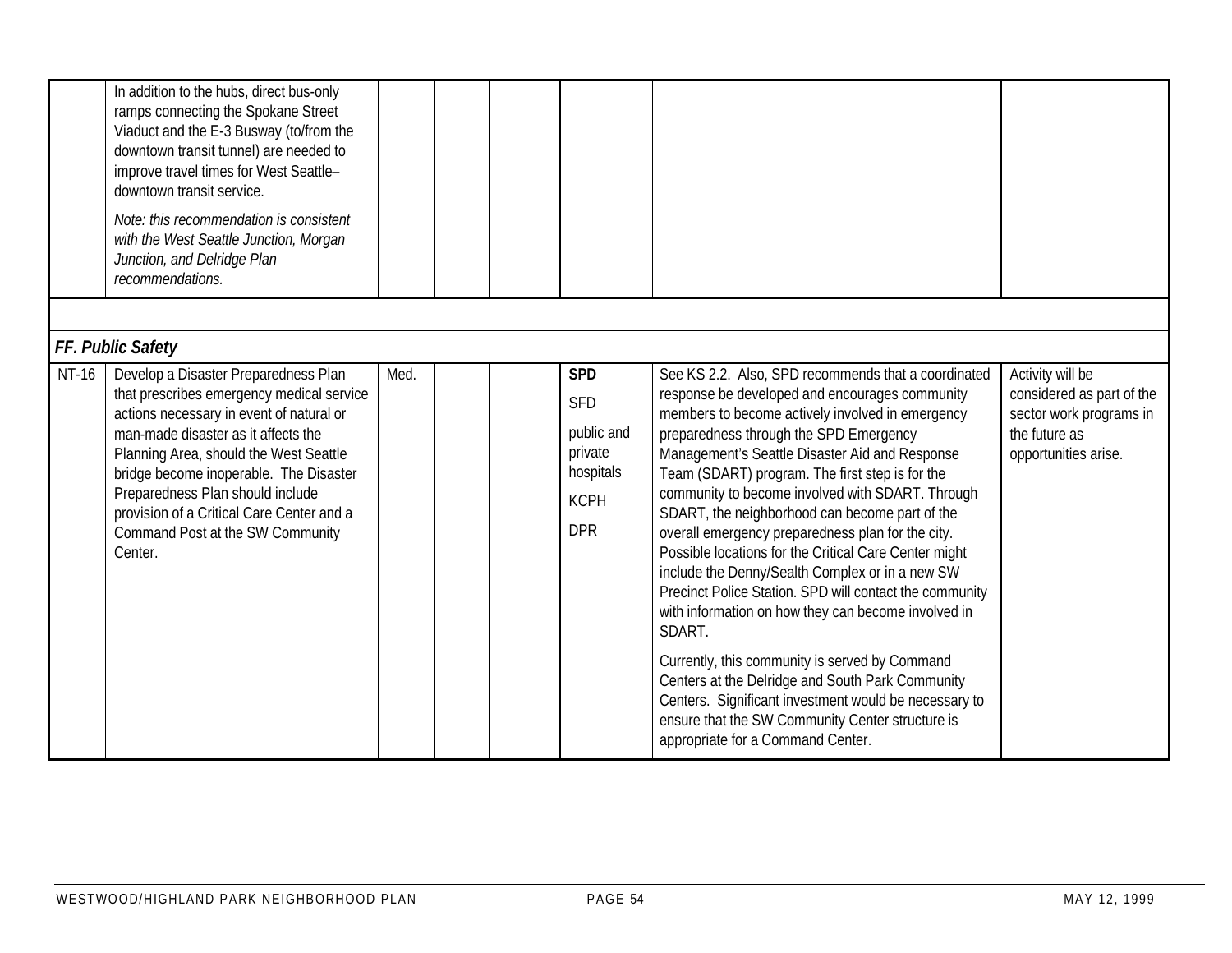| NT-17 | Locate new West Seattle Police Precinct<br>within Westwood/Highland Park Urban<br>Village Boundaries. | High |  | <b>ESD</b><br><b>SPD</b> | ESD is negotiating the purchase of a SW police precinct<br>site near the WWHP boundaries, and is forwarding<br>legislation for this purchase. The new SW Precinct will<br>most likely be located at the Kmart site on Delridge Way<br>which is just to the north of the urban village boundary.<br>SPD also supports the desire for a SW Police Precinct, | Activity is currently<br>underway with ESD as<br>the lead, and the site will<br>be near the WWHP<br>boundaries. |
|-------|-------------------------------------------------------------------------------------------------------|------|--|--------------------------|-----------------------------------------------------------------------------------------------------------------------------------------------------------------------------------------------------------------------------------------------------------------------------------------------------------------------------------------------------------|-----------------------------------------------------------------------------------------------------------------|
|       |                                                                                                       |      |  |                          | whether in the urban village, or in close proximity to the<br>urban village.                                                                                                                                                                                                                                                                              |                                                                                                                 |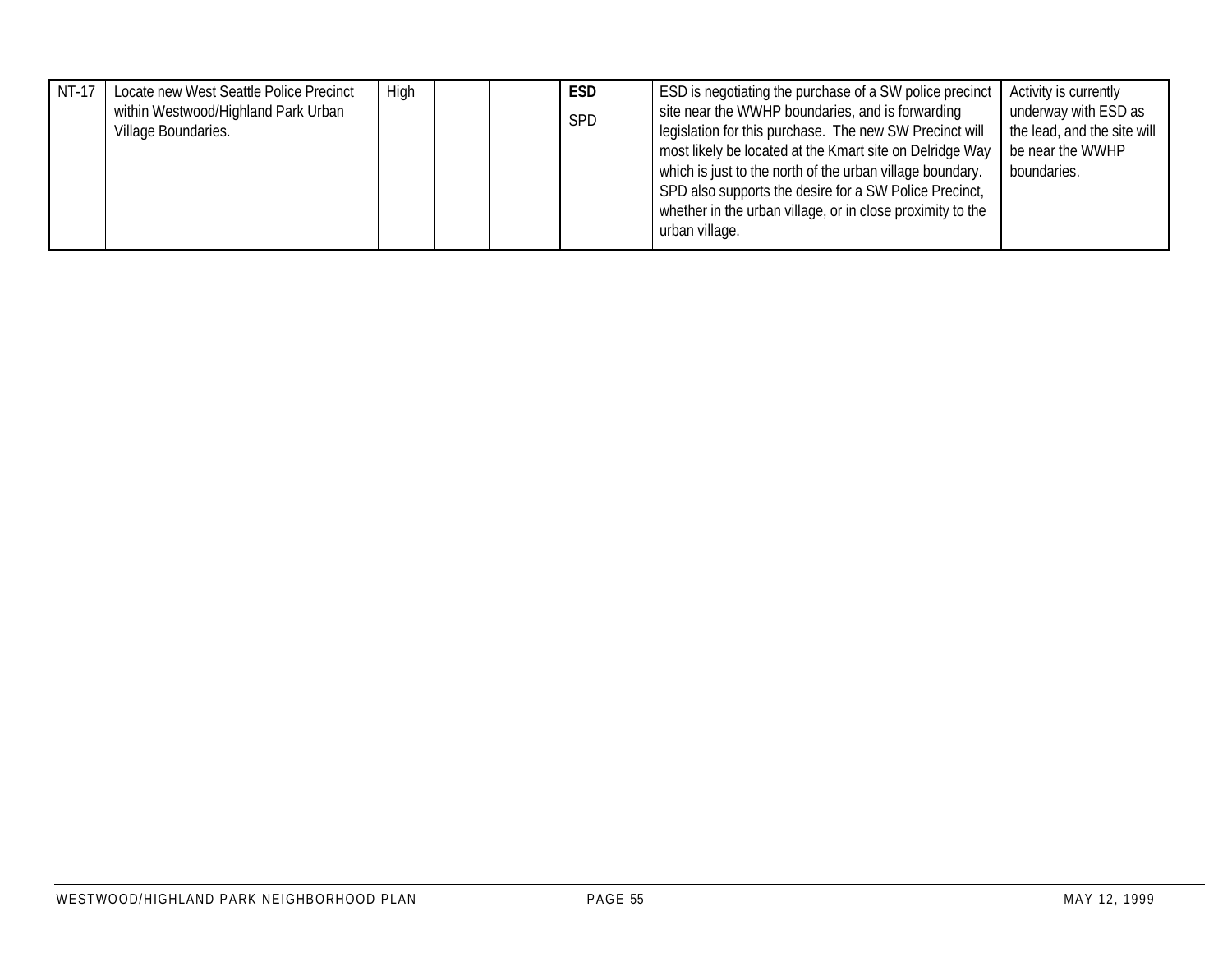|              | <b>GG. Community Based Initiatives</b>                                                                                                                                                                                                                                                                                                                                                                                   |      |  |                                      |                                                                                                                                                                                                                                                                                                                                                                                                                                                                                                                                                                                                                                                                                                                                                                                                                                                                                                                                                                                                                                                                                                                                                                                                                                                                                                                                                                                                                                                                                                                                                                                                                                                                                                                                                                                                                                                                                                                                      |                                                                                                                                                                                                                                                                                                                                                                                                                                                                                                                                                                                                                 |  |  |
|--------------|--------------------------------------------------------------------------------------------------------------------------------------------------------------------------------------------------------------------------------------------------------------------------------------------------------------------------------------------------------------------------------------------------------------------------|------|--|--------------------------------------|--------------------------------------------------------------------------------------------------------------------------------------------------------------------------------------------------------------------------------------------------------------------------------------------------------------------------------------------------------------------------------------------------------------------------------------------------------------------------------------------------------------------------------------------------------------------------------------------------------------------------------------------------------------------------------------------------------------------------------------------------------------------------------------------------------------------------------------------------------------------------------------------------------------------------------------------------------------------------------------------------------------------------------------------------------------------------------------------------------------------------------------------------------------------------------------------------------------------------------------------------------------------------------------------------------------------------------------------------------------------------------------------------------------------------------------------------------------------------------------------------------------------------------------------------------------------------------------------------------------------------------------------------------------------------------------------------------------------------------------------------------------------------------------------------------------------------------------------------------------------------------------------------------------------------------------|-----------------------------------------------------------------------------------------------------------------------------------------------------------------------------------------------------------------------------------------------------------------------------------------------------------------------------------------------------------------------------------------------------------------------------------------------------------------------------------------------------------------------------------------------------------------------------------------------------------------|--|--|
| <b>NT-18</b> | Develop a phased action program for<br>installing sidewalks, traffic circles, curbs<br>and gutters, and storm drainage facilities<br>in areas that are under-served. SW<br>Thistle Street East of Delridge Way SW is<br>to receive initial priority and to include<br>pedestrian and bicycle improvements<br>linked to the arterial improvement program<br>recommended for SW Thistle Street west<br>of Delridge Way SW. | High |  | <b>SEATRAN</b><br>SPU<br><b>DCLU</b> | See KS 1.1 related to sidewalks.<br>SEATRAN does not have a comprehensive plan for<br>installation of traffic circles. Instead, it is left to<br>individual neighborhoods to decide if they would like to<br>pursue traffic circles for their streets. Currently, there<br>are a number of ways to fund circles. The most<br>common is via SEATRAN's Neighborhood Traffic<br>Control Program (NTCP). Typically, this program has<br>requests for hundreds of locations a year, and funding<br>to install only about 30 circles per year. The selection of<br>funded sites is based on recent accident history at the<br>intersection, traffic volumes, and traffic speeds. Among<br>these, recent accident history is the most heavily<br>weighted factor. Circle locations that are competitive in<br>the NTCP process, but not quite competitive enough for<br>funding, are automatically carried over to the next year's<br>review process, where they compete for funding again.<br>For locations where the NTCP program isn't able to<br>fund a circle, the neighborhood should consider the<br>NMF. The neighborhood needs to generate the match,<br>which can be between \$2000-\$3000 in cash. SEATRAN<br>recognizes that this can be a challenge for some<br>neighborhoods, and may not be an optimal solution.<br>However, for locations with low traffic and very limited<br>accident history, this may be the best method.<br>SEATRAN have seen a number of neighborhoods<br>pursue this option.<br>SPU's Drainage Policy Study will recommend a<br>framework for prioritizing drainage improvements<br>citywide and address the issue of cost sharing for local<br>area improvements. SPU is developing additional 'Best<br>Management Practices' in response to National Permit<br>Discharge Elimination System Permit requirements and<br>any Endangered Species Act activities that DCLU may<br>be asked to enforce. | Activity will be<br>considered as part of the<br>sector work programs in<br>the future as<br>opportunities arise.<br>SPU will be briefing the<br>City Council on the study<br>in August or September<br>1999. The outcomes of<br>this study will inform the<br>Drainage<br>Comprehensive plan<br>which lays out the 5 year<br>CIP plan and sets<br>direction for community<br>programs. Also, if the<br>outcomes have major<br>cost implications, it will<br>impact the rates. In this<br>case, SPU will undertake<br>a rate study in the fall of<br>1999 to determine new<br>rates for the 2000 rate<br>cycle. |  |  |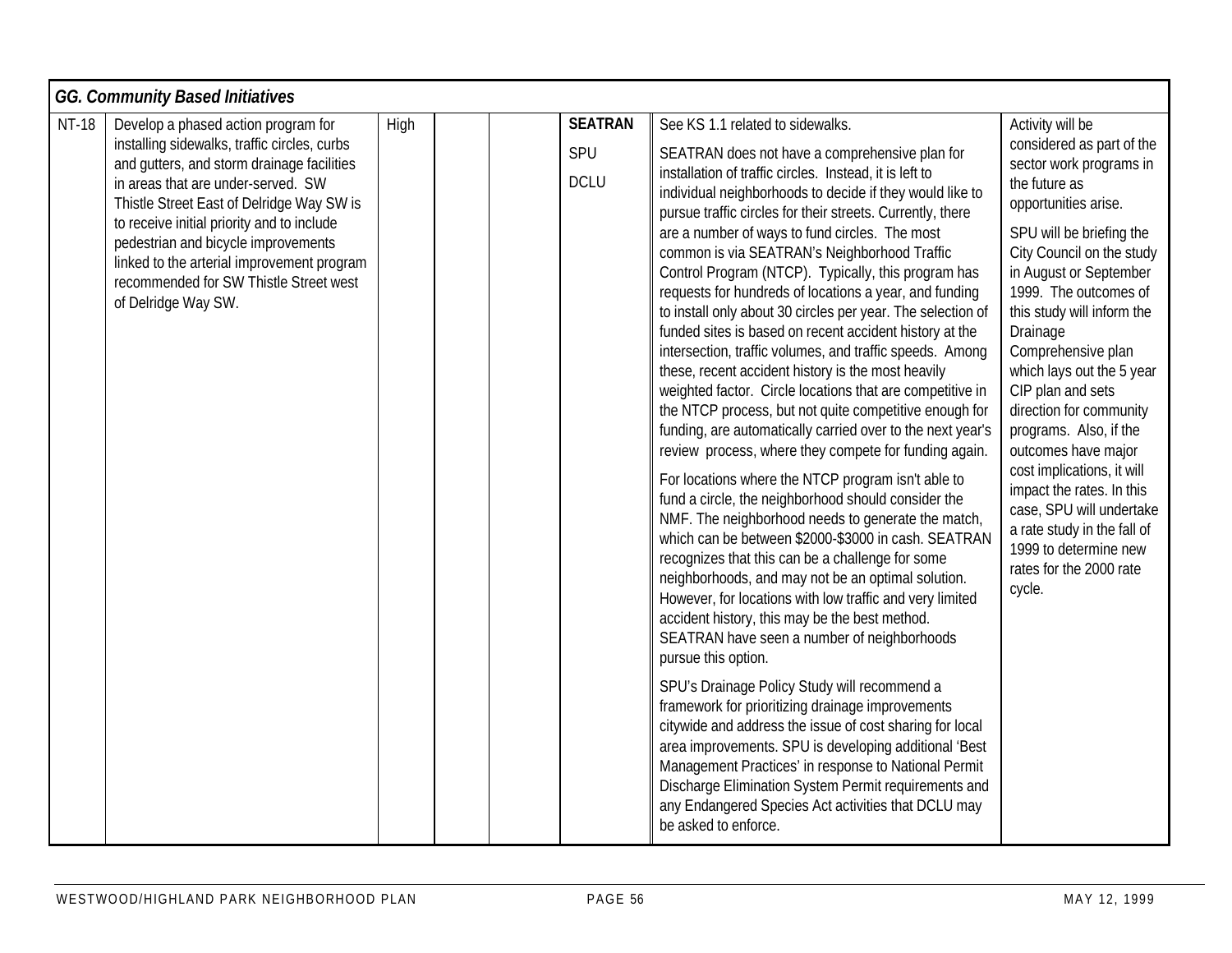|              |                                                                                                                                                                                                                                           |      |            | DCLU, through the Stormwater, Grading, and Drainage<br>Ordinance, requires development to tie into the existing<br>drainage system managed by SPU. In the case of<br>larger developments, DCLU requires that they provide<br>storage capacity onsite. Also, DLCU is working with<br>SPU on the implementation of the Sustainable Building<br>Plan, which may include incentives for developers to<br>design more amenities into their building sites. |                                                                                                                                                                                                    |
|--------------|-------------------------------------------------------------------------------------------------------------------------------------------------------------------------------------------------------------------------------------------|------|------------|-------------------------------------------------------------------------------------------------------------------------------------------------------------------------------------------------------------------------------------------------------------------------------------------------------------------------------------------------------------------------------------------------------------------------------------------------------|----------------------------------------------------------------------------------------------------------------------------------------------------------------------------------------------------|
| NT-19        | Work with DPR to develop strategies to<br>install playground equipment and<br>designate leash free areas at Westcrest<br>Park.                                                                                                            | High | <b>DPR</b> | DPR appreciates the support in the community for<br>these activities. An Off-Leash Area currently exists at<br>Westcrest Park. The NMF may be a source of funding<br>for the purchase of playground equipment. DPR can<br>work with the community on grant applications and<br>project implementation.                                                                                                                                                | The off-leash area<br>activity is currently being<br>implemented.<br>Community involvement<br>will be necessary for<br>further implementation of<br>the playground<br>equipment<br>recommendation. |
| <b>NT-20</b> | In honor of the donor of the properties<br>which became Westcrest, rename the<br>Westcrest Park the "Clyde Sherman Park."                                                                                                                 | Med. | <b>DPR</b> | DPR has a Naming Committee and all requests for<br>name changes must go through this committee. The<br>community should contact DPR's Naming Committee to<br>have this request considered.                                                                                                                                                                                                                                                            | DPR can implement this<br>activity with support from<br>the community.                                                                                                                             |
| <b>NT-21</b> | To ensure better litter control, install trash<br>cans at transit stops. Include in this<br>requirement a trash pickup schedule,<br>focusing on Delridge downtown; SW<br>Roxbury Street and Delridge Way SW; and<br>Westwood Town Center. | Med. | Metro      | See KS 1.18.                                                                                                                                                                                                                                                                                                                                                                                                                                          | Activity will be<br>considered as part of the<br>sector work programs in<br>the future as<br>opportunities arise.                                                                                  |
| NT-22        | Work with SPL to add additional evening<br>and weekend hours for the Roxhill Park<br>Library.                                                                                                                                             | Low  | SPL        | The expansion of operating hours at Roxhill Park /<br>Southwest Branch Library at 9010 35th Avenue SW is<br>scheduled for implementation in January 2000 as part<br>of the endorsed 2000 budget for the Library. Hours will<br>expand from the current 51 hours per week to 60 hours<br>per week.                                                                                                                                                     | Activity will be<br>implemented in 2000,<br>with SPL as the lead.<br>Library hours will be<br>expanded.                                                                                            |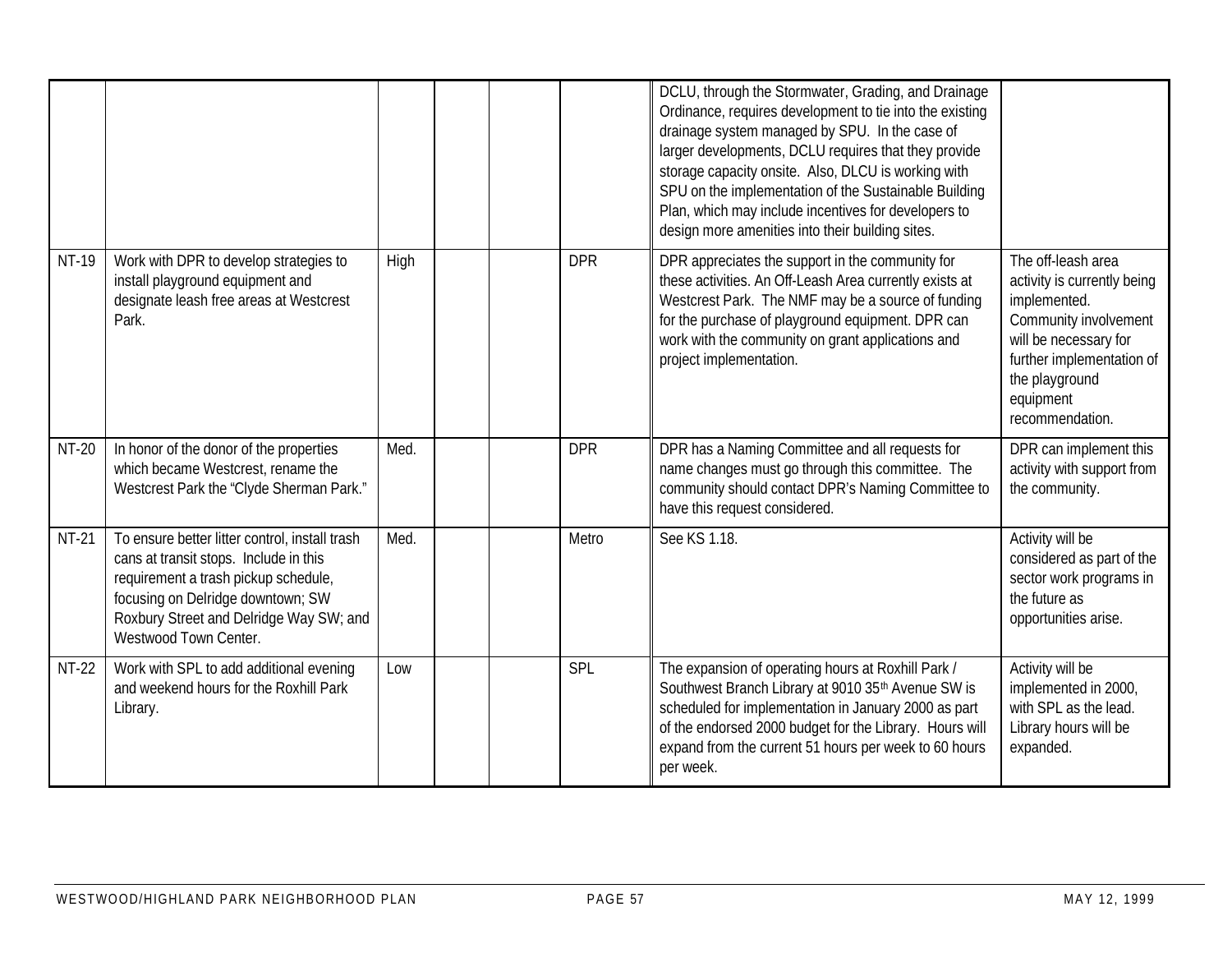| <b>NT-23</b> | Establish a program that promotes local<br>businesses through distribution of targeted<br>advertising to existing and new residents.<br>Work with local merchants to establish<br>regular events or festivals connecting<br>community celebrations with business<br>promotions. | Med. | <b>OED</b><br>Community | NBC (under its contract with OED) can assist the<br>planning committeein developing advertising strategies<br>to effectively reach the target audience. It may be more<br>appropriate, however, for the planning committee to<br>secure a DON Matching Fund and hire a consultant to<br>develop and implement an action plan. Finally, OED,<br>NBC and the Downtown Seattle Association will be<br>offering workshops in 1999 on special events, event<br>development and management. See response in KS<br>1.17 for more information on NBC.                                                                            | Activity is currently being<br>implemented.                                                                                                                                  |
|--------------|---------------------------------------------------------------------------------------------------------------------------------------------------------------------------------------------------------------------------------------------------------------------------------|------|-------------------------|--------------------------------------------------------------------------------------------------------------------------------------------------------------------------------------------------------------------------------------------------------------------------------------------------------------------------------------------------------------------------------------------------------------------------------------------------------------------------------------------------------------------------------------------------------------------------------------------------------------------------|------------------------------------------------------------------------------------------------------------------------------------------------------------------------------|
| <b>NT-24</b> | Acquire small open space areas at east<br>end of SW Thistle Street, at bus stops on<br>SW Thistle Street and 25th Avenue SW, at<br>SW Henderson Street and 25th Avenue<br>SW, and at the west entrance to the<br>Westwood Town Center on SW<br><b>Henderson Street</b>          | Med. | <b>DPR</b>              | According to the 1993 DPR COMPLAN, this community<br>is in need of additional park space. The COMPLAN<br>directs the department's energies in terms of<br>maintenance, acquisition, and development. The<br>COMPLAN was developed in 1993 and will be updated<br>in 1999 to reflect changing conditions and<br>neighborhood planning. DPR's update of the Parks<br>COMPLAN will include the review of activities<br>presented in all the neighborhood plan, including this<br>and other Parks activities.<br>Note, however, that in general pocket parks are very<br>expensive to maintain in proportion to the relative | DPR's update of the<br>Parks COMPLAN will<br>include the review of<br>activities presented in all<br>the neighborhood plan,<br>including this and other<br>Parks activities. |
|              |                                                                                                                                                                                                                                                                                 |      |                         | benefits realized by the community. Also, DPR does<br>not have funding for acquisition. Funding for acquisition<br>could come through special funding, such as a bond. In<br>that case, the community will want to weigh their<br>priorities against such limited funding.                                                                                                                                                                                                                                                                                                                                               |                                                                                                                                                                              |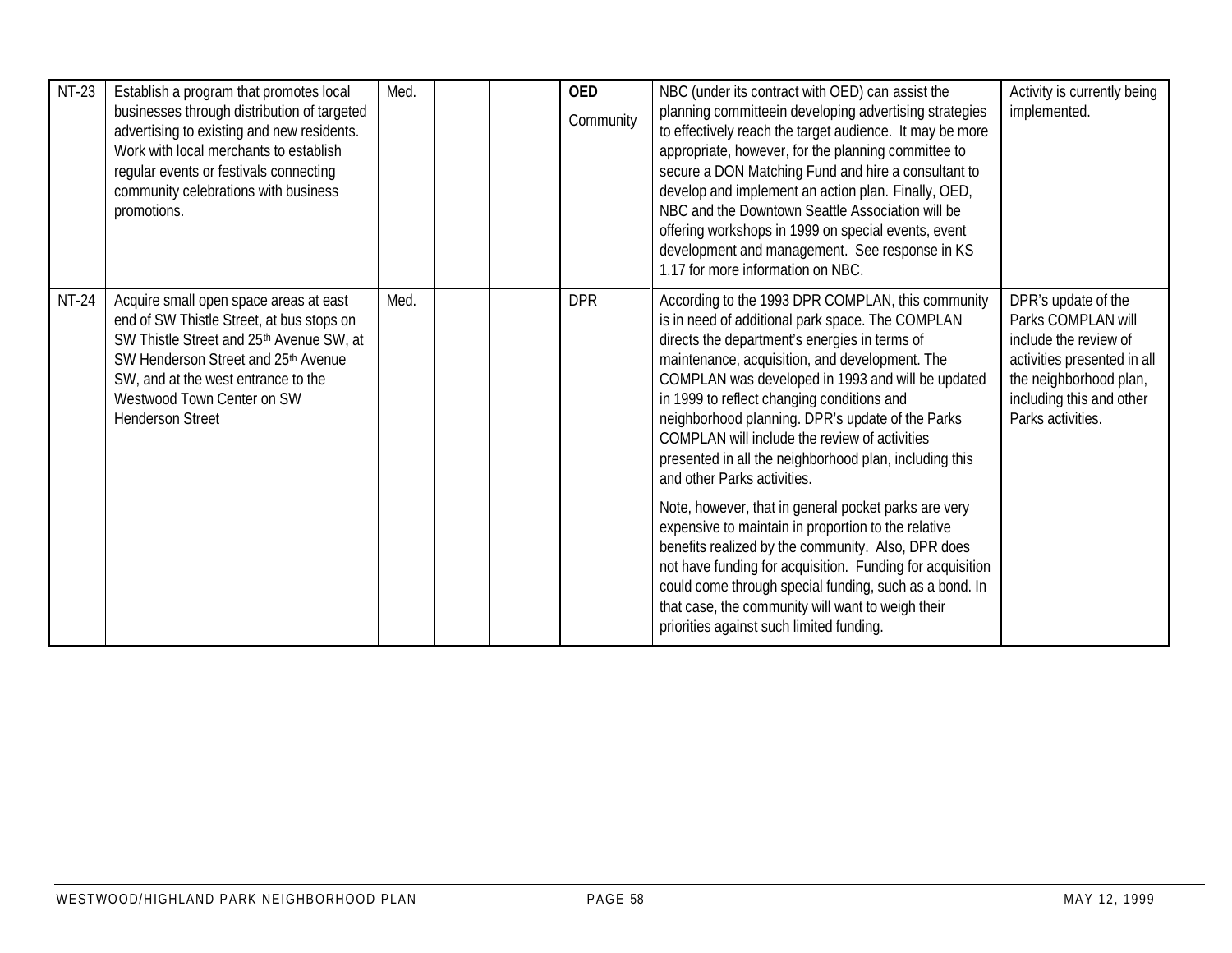| NT-25 | Evaluate future uses of the Hughes School     | Med. |  | <b>SSD</b> | The District has identified the Hughes Elementary         | Activity will be          |
|-------|-----------------------------------------------|------|--|------------|-----------------------------------------------------------|---------------------------|
|       | site and building. Consider future school     |      |  | <b>DPR</b> | School as an interim site at least through the            | considered as part of the |
|       | use and if unfeasible, other community-       |      |  |            | completion of the next Capital Improvement Program,       | sector work programs in   |
|       | serving uses such as office space for non-    |      |  | <b>SPO</b> | 2010. The use of Hughes as interim site means that it     | the future as             |
|       | profit organizations, housing, or recreation. |      |  |            | will be occupied by students relocated from schools that  | opportunities arise.      |
|       |                                               |      |  |            | are undergoing reconstruction. The District estimates     |                           |
|       |                                               |      |  |            | that with successful passage of the next school levy      |                           |
|       |                                               |      |  |            | (2001), Hughes will only be used as an interim site until |                           |
|       |                                               |      |  |            | 2010. At that time, the District will consider the future |                           |
|       |                                               |      |  |            | use of the school.                                        |                           |
|       |                                               |      |  |            | Currently, community use of Hughes is governed by the     |                           |
|       |                                               |      |  |            | the Joint Use Agreement. The Agreement governs the        |                           |
|       |                                               |      |  |            | use of DPR and SSD facilities to maximize recreation      |                           |
|       |                                               |      |  |            | opportunities for students and community members. If      |                           |
|       |                                               |      |  |            | appropriate, the community should provide additional      |                           |
|       |                                               |      |  |            | information to DPR as to what is not being achieved by    |                           |
|       |                                               |      |  |            | the current agreement.                                    |                           |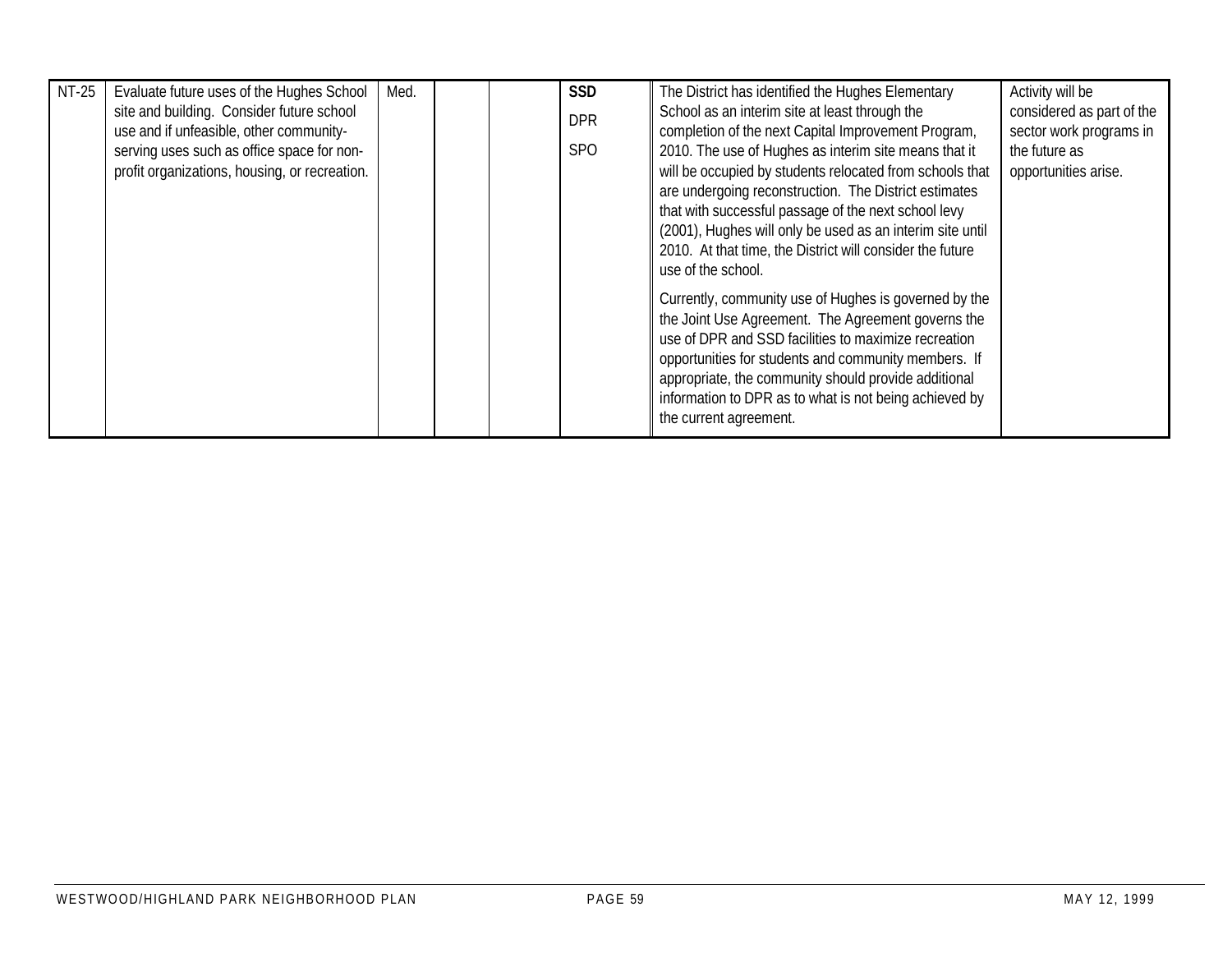| <b>NT-26</b> | Work with the DCLU to shape<br>neighborhood based design quidelines<br>that will encourage sensitive infill<br>development.<br>Develop design and density standards<br>for MF and SF housing within the<br>Urban Village.<br>Develop recommendations for<br>$\bullet$<br>retaining and improving residential<br>housing stock in SF 5000 zones,<br>particularly where parcels are 10,000<br>square feet.<br>Develop cottage housing options in<br>$\bullet$<br>the allowed zones (per code). | Med. |  | <b>DCLU</b><br>OH                     | A wide range of density and development standards are<br>contained in the Land use Code for MF and SF<br>housing. In SF, only one unit is allowed per lot, but<br>there are options for lot size. This flexibility may meet<br>the needs of the community.<br>DCLU will be considering changes to the RSL zone in<br>2000 to make it work better for those neighborhoods<br>that want to use it. Recommendations from<br>neighborhood plans, for example the cottage housing<br>option, will be considered. DCLU can work with the<br>neighborhood on potential rezones including RSL if the<br>neighborhood approaches DCLU for those changes.                                                        | Activity will be<br>considered as part of the<br>sector work programs in<br>the future as<br>opportunities arise. OH &<br>DCLU will assist with the<br>study and potential<br>implementation of this<br>activity.                   |
|--------------|----------------------------------------------------------------------------------------------------------------------------------------------------------------------------------------------------------------------------------------------------------------------------------------------------------------------------------------------------------------------------------------------------------------------------------------------------------------------------------------------|------|--|---------------------------------------|--------------------------------------------------------------------------------------------------------------------------------------------------------------------------------------------------------------------------------------------------------------------------------------------------------------------------------------------------------------------------------------------------------------------------------------------------------------------------------------------------------------------------------------------------------------------------------------------------------------------------------------------------------------------------------------------------------|-------------------------------------------------------------------------------------------------------------------------------------------------------------------------------------------------------------------------------------|
|              |                                                                                                                                                                                                                                                                                                                                                                                                                                                                                              |      |  |                                       | The neighborhood may also want to consider<br>developing neighborhood specific design guidelines.<br>See NT-6.<br>OH has lead responsibility for implementing the Mayor's<br>Housing Action Agenda and will have staff participate<br>with this activity. Development of neighborhood-based<br>design guidelines will be one of the tools used to<br>implement the agenda.                                                                                                                                                                                                                                                                                                                             |                                                                                                                                                                                                                                     |
| <b>NT-27</b> | Complete a West Seattle inventory, needs<br>assessment and human development<br>strategic plan to guide service delivery and<br>funding over the next 20 years.<br>Note: This recommendation is consistent<br>with the West Seattle Junction, Morgan<br>Junction, and Delridge Plan<br>recommendations.                                                                                                                                                                                      | Med  |  | <b>HSD</b><br><b>DON</b><br>Community | HSD supports this action and is willing to begin working<br>with the community. HSD can provide maps of existing<br>Community Development Block Grant and Human<br>Services Program funded programs. To conduct a<br>'needs assessment' and develop a strategic plan,<br>partnerships between human service providers,<br>government and the private sector will be critical. HSD<br>suggests that the Coalition of West Seattle Human<br>Service Providers is the best place to begin this work.<br>NMF grants may be available to conduct a community<br>inventory, needs assessment and/or strategic plan.<br>However further description of the proposal is<br>necessary to determine eligibility. | The community should<br>take the next steps to<br>implement this activity.<br>HSD will support this<br>activity with technical<br>assistance and provide<br>the community with<br>information on what<br>resources currently exist. |